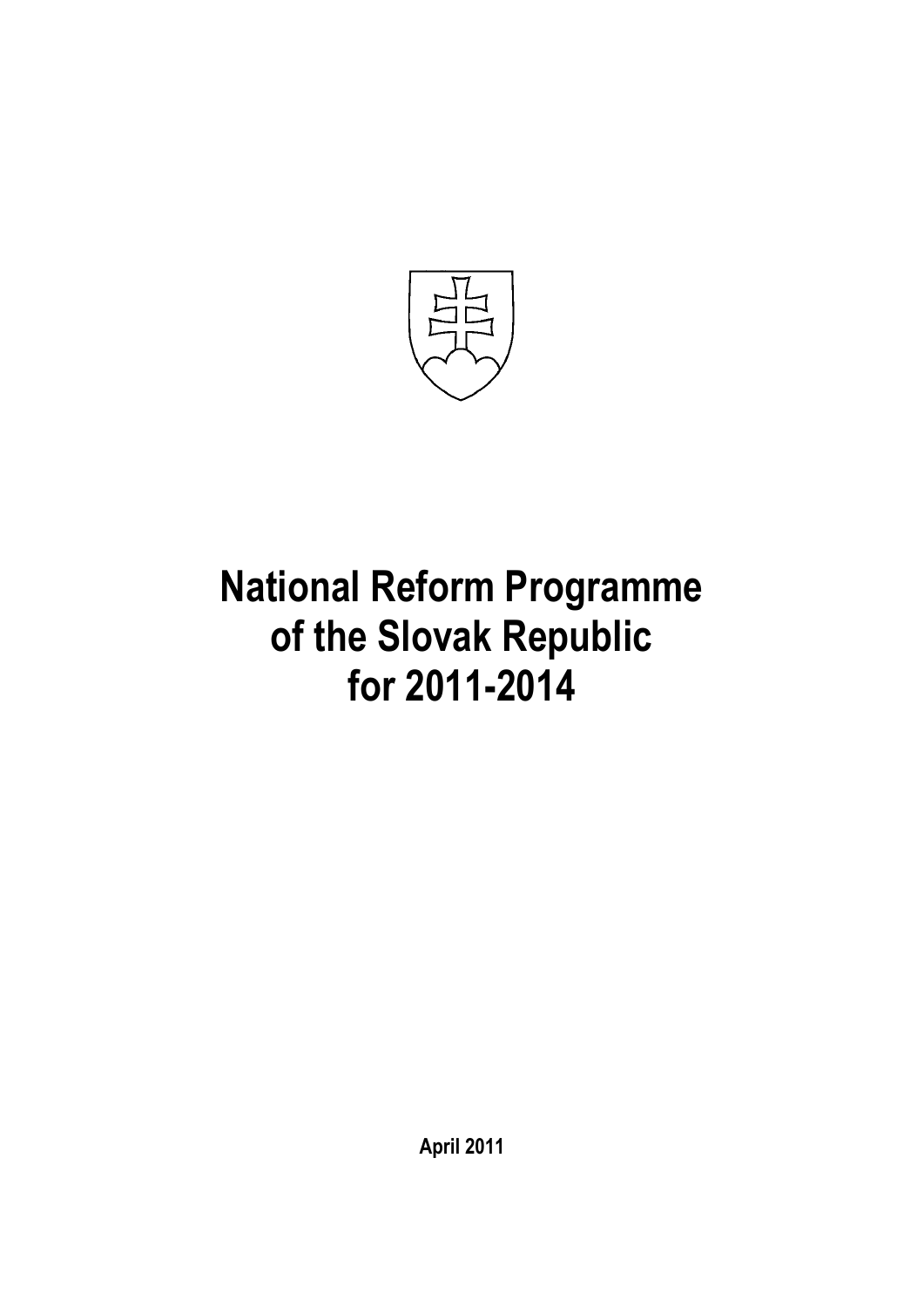

# **Contents**

| $\mathbf{1}$ |  |
|--------------|--|
| $\mathbf{2}$ |  |
| 3            |  |
| 4            |  |
| 4.1          |  |
| 4.2          |  |
| 5            |  |
| 6            |  |
| 6.1          |  |
| 6.1.1        |  |
| 6.1.2        |  |
| 6.1.3        |  |
| 6.1.4        |  |
| 6.2          |  |
| 6.2.1        |  |
| 6.2.2        |  |
| 6.3          |  |
| 6.4          |  |
| 6.5          |  |
| 6.5.1        |  |
| 6.5.2        |  |
| 6.5.3        |  |
|              |  |
|              |  |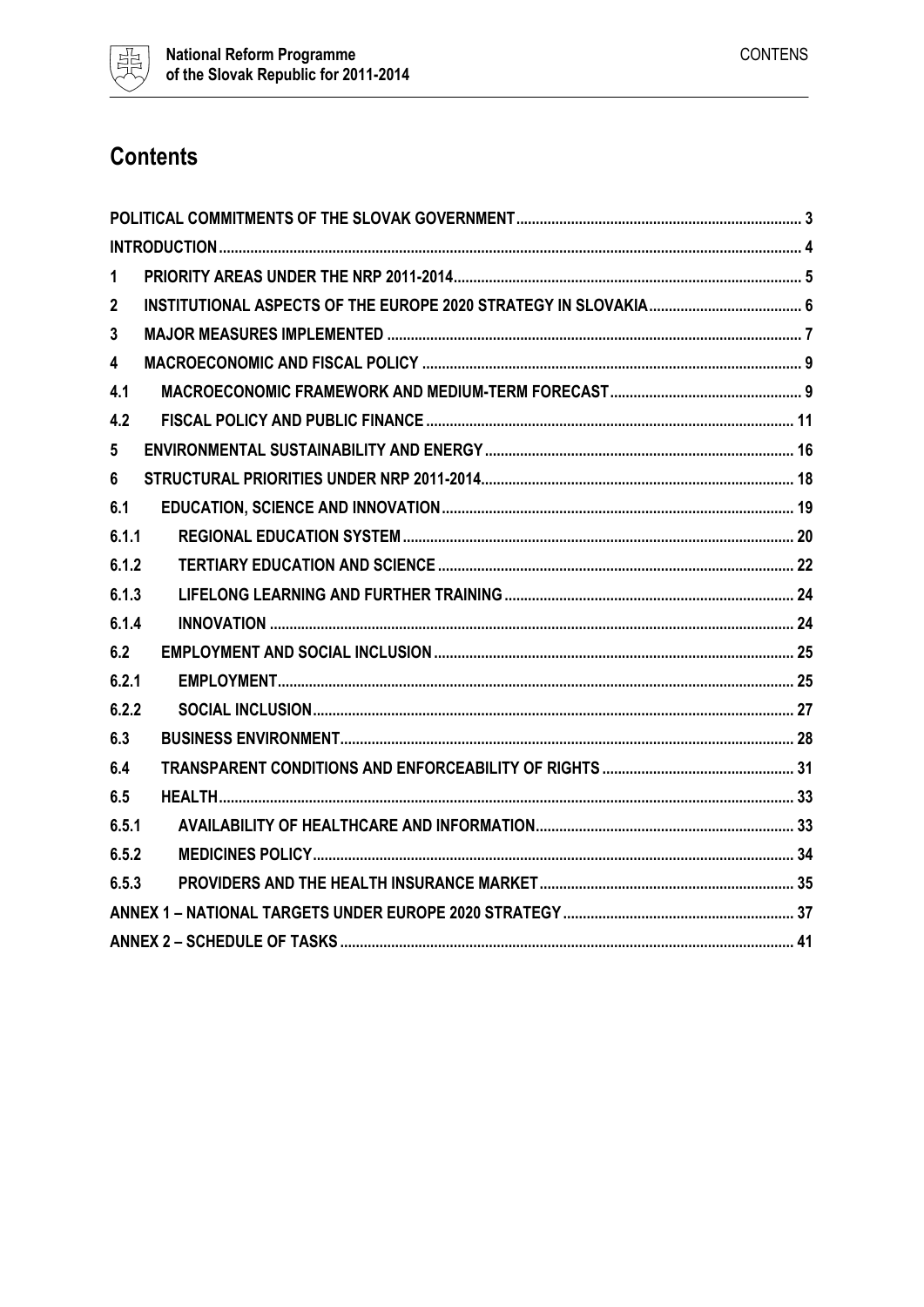

### <span id="page-2-0"></span>**Political commitments of the Slovak Government**

The Government of the Slovak Republic (the "Government") is committed to adopting the following measures during the next twelve months:

#### *Pension system reform*

The Government's goal is to steer Slovakia out of the group of high-risk countries – where it is currently placed according to the latest assessment of the long-term sustainability of public finances by the European Commission – into the group of countries with a low risk of long-term sustainability. Under the pay-as-you-go pillar, the Government will enhance the solidarity element and put in place an automatic stabilisation mechanism to reflect demographic changes as they occur. In other words, the policies themselves, without being altered, will include automatic stabilisers. Under the fully-funded pillar, the currently optional participation by those entering the labour market will become compulsory with an option to exit the scheme within a limited period of time. At the same time, investment rules will also be changed so that clients may benefit from higher yields.

#### *Fiscal Responsibility Act*

In the process of tightening the national fiscal framework, the Government will ensure, through adoption of the Fiscal Responsibility Act, that its fiscal policy remains responsible towards future generations and has a countercyclical effect. The new Act will contain six cornerstones: (1) greater emphasis on stock variables, particularly on the government's net worth in order to make public finances more transparent, (2) a cap setting gross general government debt at below 60% of GDP, (3) aggregate expenditure ceilings, (4) tighter rules for local government, (5) data disclosure rules and (6) an independent Fiscal Responsibility Council.

#### *Reform of the system of taxes and social contributions*

The reform of the system will enhance its efficiency and reduce the administrative burden on the taxpayer. A unified assessment base for the calculation of social contributions, identical with the tax assessment base, will be put in place as a prerequisite for concentrating the collection of taxes, customs duties and social contributions into one single institution. Taxpayers will file their personal income tax returns and social contributions using a single form.

#### *Labour Code reform*

The Labour Code reform will put Slovakia among the top ten countries with the most flexible legislature in the OECD. It will stimulate the creation of new jobs which the country needs, in particular for certain disadvantaged groups. The reform will also provide for increased flexibility of the rules regulating employment under full-time contracts, including the associated costs. Subject to mutual consent, the employer and employee will be able to choose the most suitable combination of notice period and severance pay. Relaxation of the rules regulating working time will increase employers' flexibility and adaptability to the changing economic conditions whilst reflecting the specific needs of individual workers.

#### *Reduced administrative burden*

The Government's objective is to improve the overall business environment to an extent that puts Slovakia in the Top-15 of the World Bank's *Doing Business* charts by 2020. In the next twelve months, the Government will implement measures aimed at reducing barriers to doing business, stabilising the legislative framework and expanding the scope of e-Government services. The amount of registered capital required for the incorporation of individual types of companies will be reduced and the registration periods shortened. The completion and full operation of the network of single contact points will improve the communication of taxpayers (both natural and legal persons) with the Government. In addition, a reduced administrative burden will facilitate the creation of new jobs.

#### *Fight against corruption, increased transparency*

New measures will be taken to increase transparency and combat corruption. Any contract involving public funds will become valid upon its publication on the Internet. Simplification and e-solutions in the area of justice will foster transparency. All court decisions, including their reasoning, will be published on the Internet. The selection procedure for new judges will be adjusted to ensure a transparent and fair process for all candidates.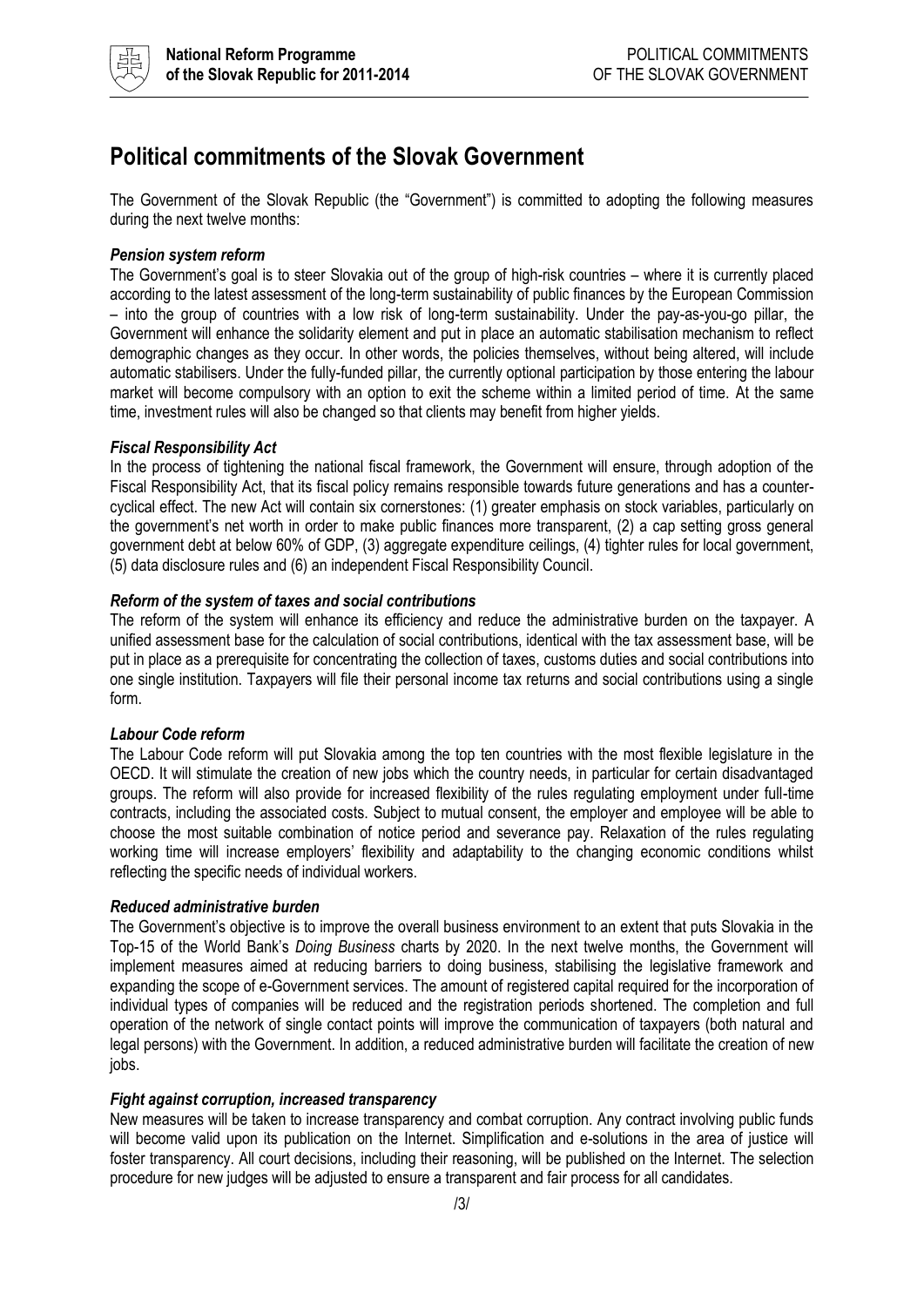

### <span id="page-3-0"></span>**Introduction**

The National Reform Programme of the Slovak Republic for 2011-2014 (NRP 2011-2014) contains measures which the Slovak Government intends to implement during its term in office until 2014 under the Europe 2020 strategy. The programme contains a set of measures necessary in order to enhance economic recovery from a short-term perspective and improvements in the quality of life in the medium-term. The measures cover the following two areas:

- $\bullet$ fiscal consolidation for improved macroeconomic stability;
- structural reforms that enhance economic growth, employment and quality of life.  $\bullet$

The objective of the Europe 2020 strategy is to ensure long-term sustainable economic growth and creation of new jobs, including overcoming the economic crisis. Even though structural policies are within the competence of individual Member States, a certain degree of their synchronisation brings benefits to individual Member States. The economies of EU Member States are currently extremely interconnected; this is particularly true of the Eurozone members.

The basic framework for the preparation of structural policies consists of integrated EU guidelines along with the five headline targets which the measures adopted by the Member States should follow. On the basis of the five EU-wide targets set by the European Council, the Member States have defined their national targets that take into account their domestic situation. The Slovak Government considers quantifiable indicators an important instrument for policy preparation and assessment, and has also defined its own national targets beyond the EU requirements with the focus on (1) covering all priorities relevant to enhancing the economic growth, employment and quality of life in Slovakia, and (2) measuring the results - not inputs but outputs of public policies.

The first chapter of this document defines the priority areas under the NRP 2011-2014, identified primarily on the basis of a GDP analysis and recommendations made by the European Commission. The second chapter describes the institutional aspects of the implementation of the Europe 2020 strategy in Slovakia. The third chapter provides an overview of the most significant measures that have been implemented in Slovakia since the June 2010 general election. Chapter four contains a medium-term macroeconomic forecast and fiscal framework. This chapter also discusses tax and contribution system reforms and measures aimed at long-term sustainability of public finance. Chapter five deals with the environmental sustainability and energy sectors, presenting plans aimed at reducing greenhouse gas emissions and energy intensity of the national economy. Crucial is the sixth chapter which contains the plan of reforms in five priority areas: (1) education, science and innovation; (2) employment and social inclusion; (3) business environment; (4), transparency and rule of law; and (5) health. It also includes the national targets set by the Slovak Government. Their main purpose is to measure policy results rather than outputs or inputs. A list of structural indicators and corresponding target values for 2020 is included in the annexe, along with a detailed time schedule for the implementation of tasks arising from the defined measures; the purpose of this list is to ensure clear and transparent monitoring of their fulfilment.

Discussions on the EU cohesion policy beyond 2013 are currently held at the Commission level. The Slovak Government fully subscribes to the priorities of the Europe 2020 strategy and, considering Slovakia's specifics, puts an emphasis on those priorities for the next programming period which it deems crucial for the development of the Slovak economy and which require considerable financial resources: (1) basic infrastructure; (2) human resources, employment and social inclusion; (3) science, research and innovation with the focus on green growth.

The present document elaborates on the Manifesto of the Government of the Slovak Republic. The preparation of the NRP 2011-2014 involved representatives of economic, social and regional partners, and the National Council of the Slovak Republic. The proposed measures will be funded from individual budget chapters and fully comply with the General Government Budget for 2011-2013 and the Stability Programme of the Slovak Republic for 2011-2014. The document will be updated on a yearly basis, in line with the so-called European semester. .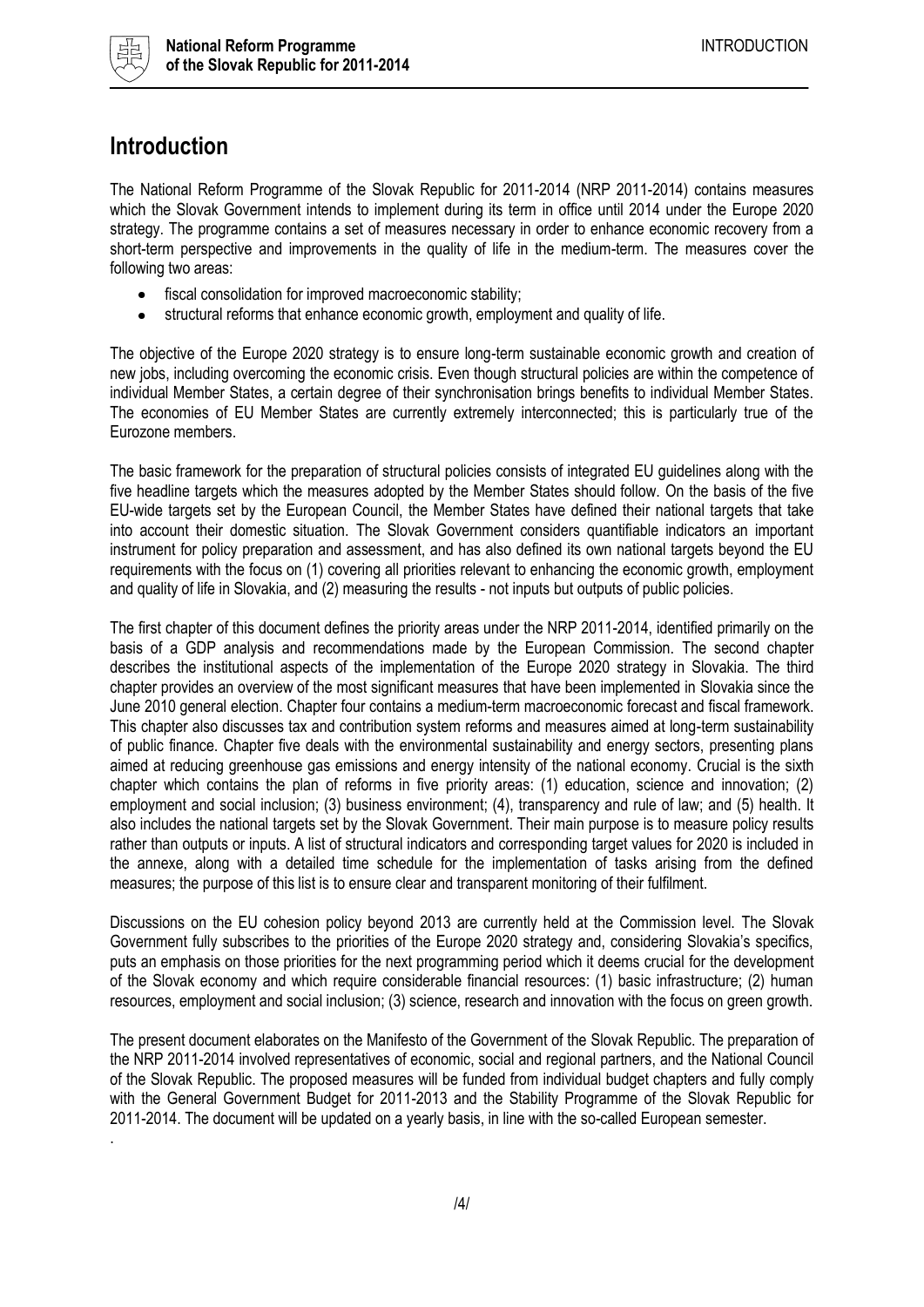### <span id="page-4-0"></span>**1 Priority areas under the NRP 2011-2014**

The European Council has requested the Member States to include in its national reform programmes the most severe macro-structural bottlenecks to their growth and to propose policies on their removal with the aim of ensuring appropriate conditions for sustainable and balanced growth and employment in the future.

The NRP 2011-2014 priority areas have been identified by way of comparing decomposition of Slovak GDP with that of the EU15 average. However, the priorities also take into account additional factors which do not necessarily contribute to a higher GDP growth, but improve the quality of life. The Slovak Government has also taken into account recommendations made by the European Commission, which are consistent with a number of OECD and IMF recommendations. A detailed analysis is included in the National Reform Programme of the Slovak Republic for 2010.

The measures also respond to the recommendations contained in the Annual Growth Survey in which the European Commission assessed, under the European semester, major economic challenges faced by the EU and defined priority measures to address them. Based on the aforementioned analysis and recommendations, the Slovak Government has defined the following structural policy priorities:

- $\bullet$ **healthy and sustainable public finance;**
- **zero tolerance for corruption and ensuring access to justice;**  $\bullet$
- **enough job opportunities that reduce social risks;**  $\bullet$
- $\bullet$ **encouraging business environment;**
- **educated people and innovative society;**
- **access to quality healthcare.**  $\bullet$

These priorities are identical with the priorities set under the Government Manifesto, the objective of which is to improve the quality of life in Slovakia in a sustainable and measurable manner. The Slovak Government also considers it important to take account of the environmental sustainability, with the focus on reducing greenhouse gas emissions and energy intensity of the economy. It is increasingly important to ensure the good quality of the environment; therefore, the economic policy should also pay more attention to environmental costs, especially in the case of large-scale projects.

The political will to implement structural reforms is vital to their success. The Slovak Government hereby undertakes to implement such reforms. However, high-quality solutions also require expert capacities to prepare these reforms. The Government will promote the strengthening of an institutional framework with adequate expert and analytical background to produce high-quality measure proposals supported by due analysis.

#### **European Commission: Macro-Structural Bottlenecks to Growth in Slovakia**

- *Reducing the high general government structural deficit and ensuring long-term sustainability of public finances in view of the population ageing.*
- *Ensuring reallocation of public spending towards growth-enhancing items, including education, R&D and infrastructure.*
- *Implementing the necessary reforms to ensure better quality of public spending and in particular that the additional expenditure for education and R&D are used efficiently.*
- **Ensuring wage and price adjustment to sustain competitiveness, while improving the business environment.**
- *Ensuring full utilisation of the economy's labour potential, by tackling the long-term unemployed and marginalised groups.*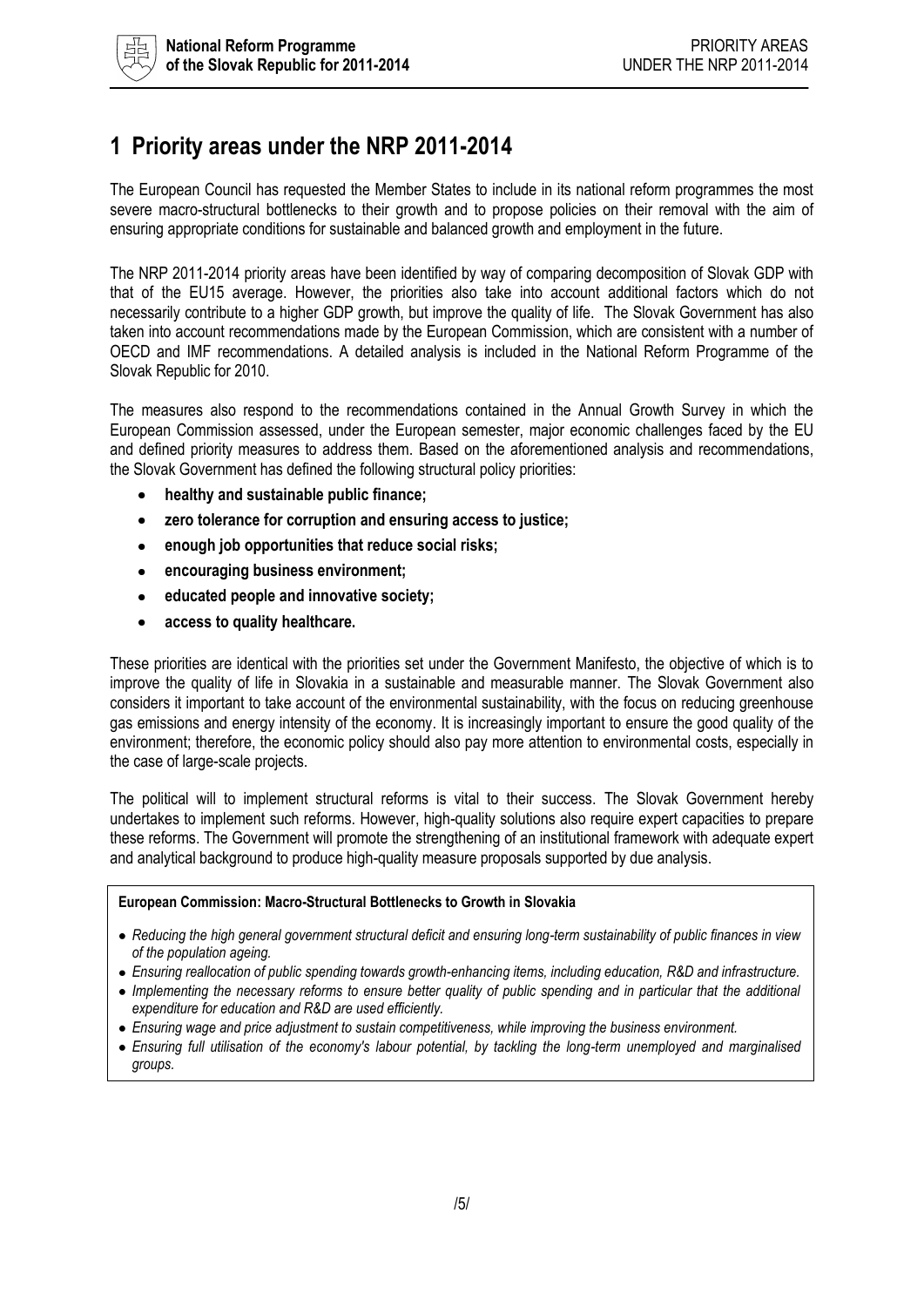### <span id="page-5-0"></span>**2 Institutional aspects of the Europe 2020 strategy in Slovakia**

The Slovak Government has responded to the development in the coordination of Member State economic policies at the EU level by strengthening the agenda of structural reforms and appointing the Prime Minister and the Minister of Finance as Europe 2020 strategy coordinators in the Slovak Republic.

The preparation and implementation of the National Reform Programme of the Slovak Republic also involve the First Deputy Prime Minister and Minister of Transport, Construction and Regional Development; the Deputy Prime Minister and Minister of Labour, Social Affairs and Family; the Minister of Education, Science, Research and Sport; the Minister of Economy; the Minister of the Environment; the Minister of Justice; and the Minister of Health. Other ministers, government plenipotentiaries and representatives of other central government bodies participate in delivering the strategy through cooperation in selected areas.

A large number of programme priorities defined by the Government in this area require cooperation of two and more ministries. To that end, an office of a Government Plenipotentiary for Knowledge-based Economy has been set up to coordinate preparation and implementation of those public policies which have an impact on the overall development of knowledge-based economy in order to ensure compliance and synergies among them.

A newly established Ministerial Council of the Slovak Government which discusses proposed measures and tasks that represent policy priorities of the Government may also be instrumental to the implementation of the National Reform Programme. In addition, it will coordinate cooperation among individual ministries in the implementation of governmental priorities.

Reinforcing government capacities and enhancing the quality in the functioning of the public administration will be crucial to successful implementation of the reforms. The Government will therefore promote the strengthening of an institutional framework with adequate expert and analytical background to produce high-quality measure proposals supported by due analysis. Expert capacities will primarily be reinforced at key economic and social ministries (Ministry of Education, Science, Research and Sport; Ministry of Labour, Social Affairs and Family; Ministry of Economy; Ministry of the Environment; Ministry of Transport, Construction and Regional Development; Ministry of Health) and the Government Office of the Slovak Republic to further elaborate on proposed measures, link them to budget, and monitor and evaluate their implementation. The Government will review the wage framework in the public sector with emphasis on the performance and rules of employment in the public sector with the aim of state capacity building.

The strategy coordinators also engaged representatives of economic, social and regional partners in the preparation of the National Reform Programme, including through direct negotiations at a working level, which supplemented standard procedures. The partners also participate in the preparation and implementation process through various informal platforms, such as conferences and seminars. The partners, including the academic community and non-governmental organisations, will be approached with a request to participate in the implementation, monitoring and evaluation of the tasks performed arising from the National Reform Programme.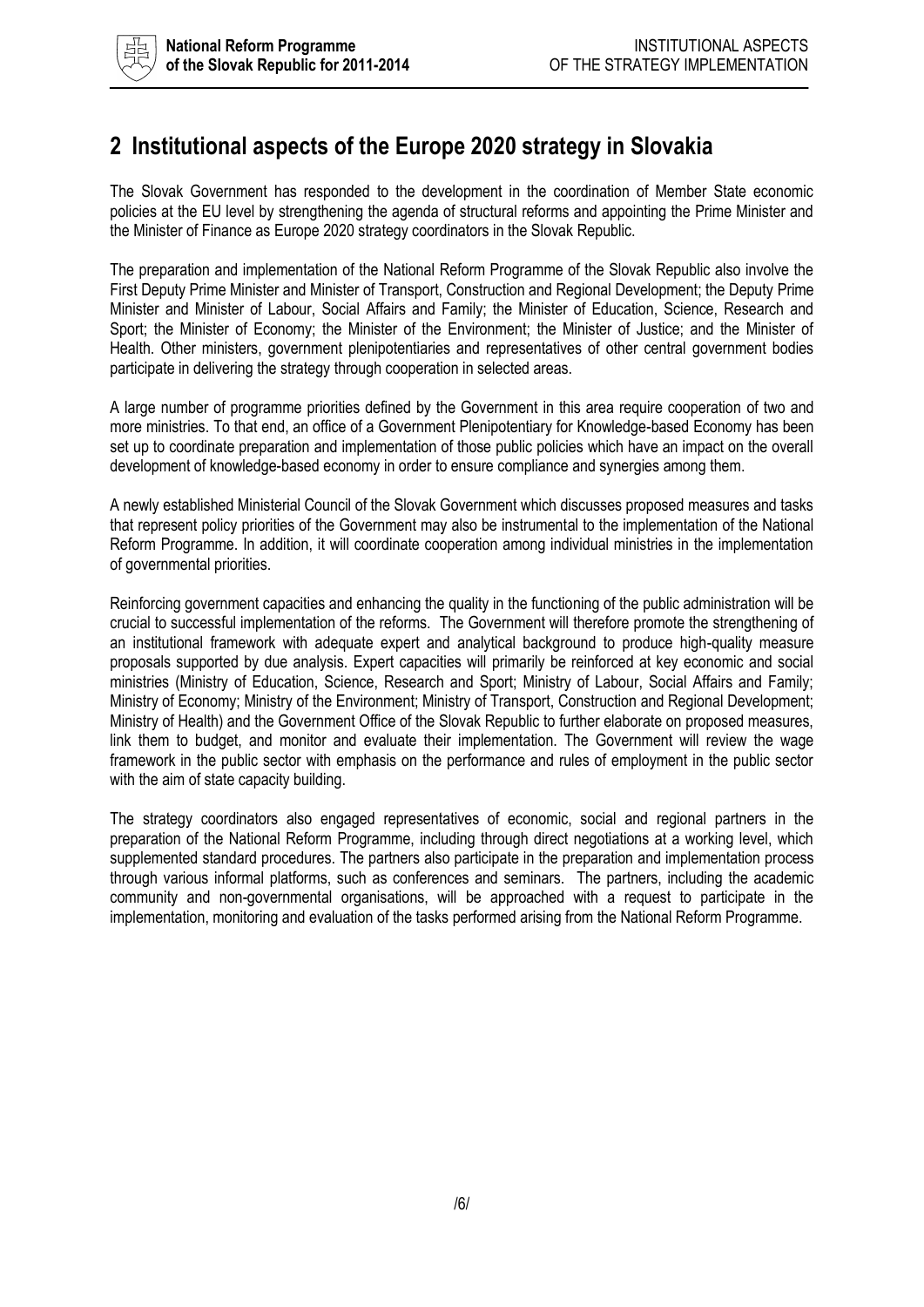

### <span id="page-6-0"></span>**3 Major measures implemented**

This chapter provides an overview of the most significant measures that have been implemented in Slovakia since the June 2010 general election. It does not aspire to provide an exhaustive list of all the measures and tasks that the Government has already implemented, but it rather concentrates on measures and tasks with the largest contribution to economic growth, job creation and a higher quality of life in Slovakia.

#### *Fiscal consolidation*

The core part of the medium-term deficit consolidation efforts concentrates on 2011, when measures totalling EUR 1.8 billion, or 2.5% of GDP, are planned to be taken. The measures will affect both budget revenues and expenditures, with a majority of them focusing on expenditures. The Government streamlined the state administration through a 10% cut in operating costs (13% in real figures), including cuts in wages for government ministers, MPs and other state officials. From the long-term perspective, retreating from the massive incurrence of debts in the form of PPP projects has been an important decision as far as fiscal consolidation is concerned. The Government will fund the transport infrastructure development through less expensive state loans and EU funds to a larger extent; PPPs will only serve as a supplementary source of funding. More detailed information is provided in the *Macroeconomic and fiscal policy* chapter and in the Stability Programme of the Slovak Republic for 2011-2014.

#### *More transparent use of public funds*

The Slovak Government has introduced rules for a transparent and efficient use of public assets and public funds. Any contracts signed by general government organisations and municipalities, as well as any contracts involving public funds, become only effective on the day following the day of their publication. Since 1 January 2011, public procurement in the public administration has mostly been conducted through electronic auctions. The Government has also enhanced transparency on the healthcare market and information awareness of patients by enacting an obligation for health insurance companies to publish all contracts with healthcare providers, including contracts on the healthcare provided, in a user-friendly format on the Internet.

#### *Supporting employment through labour market measures*

The Government has adopted several changes in active labour market policies. The transparency of the system of active measures has been increased through the cancellation of four anti-crisis measures for which there was no demand on the labour market. In addition, availability of anti-crisis contributions to employers and employees to support employment has been extended until the end of 2011 and a new contribution to support regional and local employment introduced.

#### *Reconciliation of work and family life*

In order to facilitate employment of parents who raise minors, the Slovak Government has enabled parents to receive parental allowances even when performing a commercial activity and adjusted the amount of a child benefit, effective as of 2011. The change in the legislation has removed legislative barriers that prevented parents from working while receiving parental allowances; and the decision regarding child care has been left with the parents. Parents are thus better motivated to work even if a pay is not much higher than the allowance which they had been denied in the past once they had started working. Maternity leave was extended by six weeks to a total of 34 weeks, the position of employees following their return from maternity and parental leave improved. As of January 1, 2011, a single parental allowance rate was introduced for all beneficiaries.

#### *Supporting employment of elderly people and more justice in pensions*

The early old-age pension system has become better targeted and fair. From 1 January 2011, early old-age pensions are only granted to individuals who have no income from any commercial activity (with the exception of income under agreements for work performed outside an employment contract) or who do not have a compulsory pension insurance policy. It means that early old-age pensions are primarily paid to people who have no possibility of further employment and increasing their income through work. The said change also applies to early old-age pensions awarded before the end of 2010. Elderly people are thus better motivated to remain at the labour market until attaining the retirement age. The Government also adopted changes concerning the so-called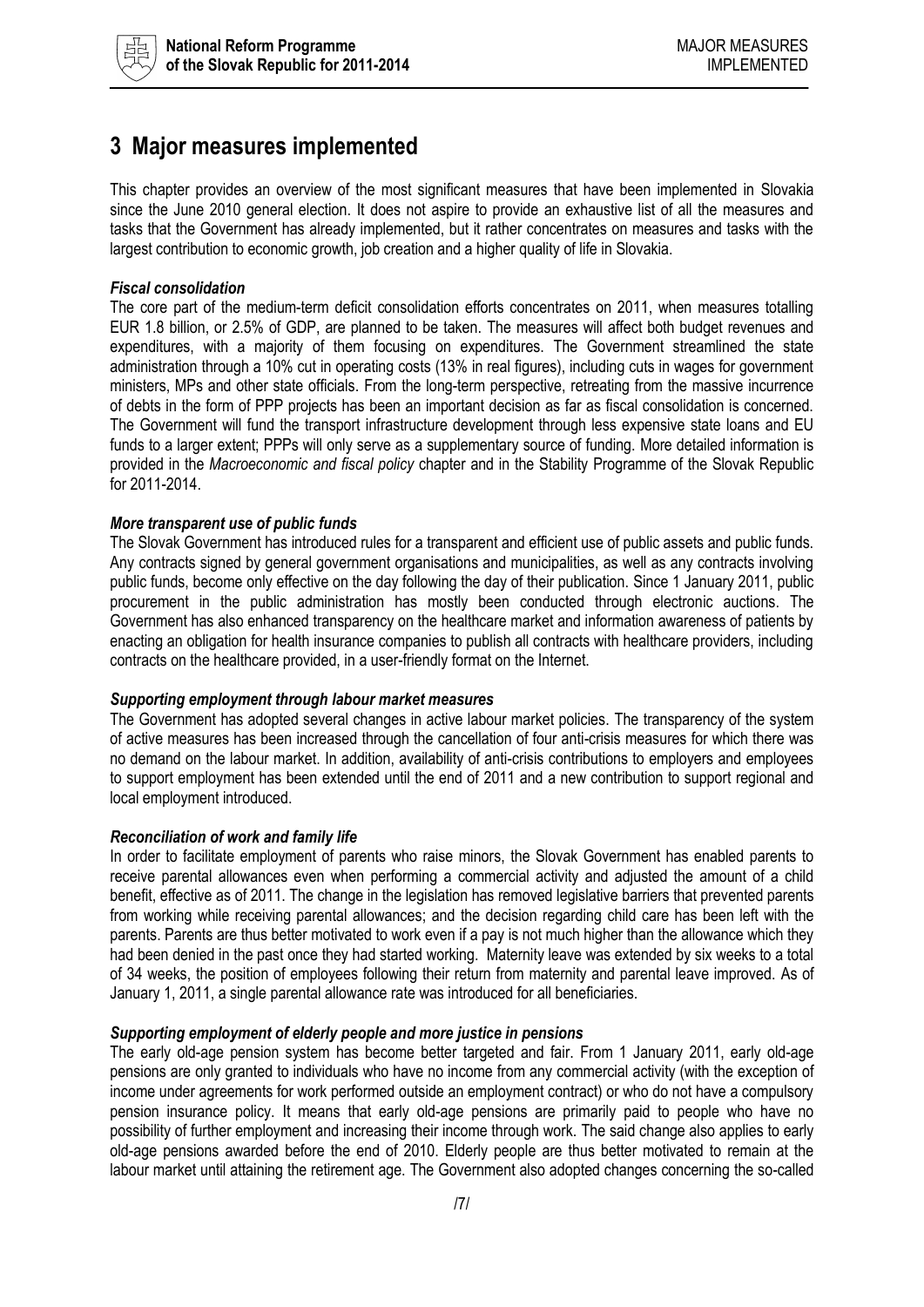

Christmas bonus for old-age pensioners. Solidarity of the bonus increased and differences between lowest and highest old-age pensions were reduced, especially by targeting the bonus on lowest-income pensioners.

#### *Limits on copayments for pharmaceuticals for old-age pensioners and persons with severe disabilities*

With effect from April 2011, the Government has enhanced social protection of the most vulnerable groups in the healthcare sector, having introduced ceilings on copayments for drugs for selected groups of insurers, pensioners and people with severe disabilities. Within 90 days of the end of a quarter, health insurance companies refund these patients an amount by which their copayments exceed the set limit. The least expensive generic alternative is counted towards the limit. The quarterly limit is set at €45 for old-age pensioners and at €30 for people with severe disabilities. The set limits will prevent these socially vulnerable groups from high copayments for healthcare services.

#### *Degressive margin on drugs supplied to hospitals*

The degressive margin, implying that with the gradually increasing price of a medicinal drug the percentage margin charged by distributors and public pharmacies gradually decreases, and applicable to drugs supplied to hospital pharmacies, was re-introduced and will be effective as of 1 October 2010. The expected public savings generated by this measure have been estimated at €10 million a year.

#### *Introduction of digital textbooks and more English classes at schools*

In February 2011, the pilot stage of the project of digital textbooks for mathematics, physics, chemistry, biology and natural science classes was launched. The content of digital textbooks in the Planet of Knowledge project comprises around 30 000 teaching materials. At least 300 primary and secondary schools in all Slovak regions have joined the pilot project. If the digital content pilot project is a success, the Government will make the digital teaching texts available to all primary and secondary schools nation-wide from 1 September 2011, and extend the digital textbooks to also cover other subjects. In order to facilitate labour market opportunities for school graduates, an amendment to the School Act was passed, making English a compulsory foreign language with effect from 1 September 2011. English will be taught as a compulsory subject from year three at primary schools and, if successfully implemented, English classes will be made compulsory from year two, or even year one.

#### *Landscape revitalisation and integrated river basin and landscape management programme*

The Slovak Government approved the landscape revitalisation and integrated river basin and landscape management programme in October 2010. The programme creates conditions for socially beneficial and economically effective functioning of a comprehensive and integrated system of flood prevention measures. The Government allocated approximately €34 million to be spent under this programme in the 2010-2011 period. In addition, the project implementation will generate new job opportunities. The project will follow up on the introduction of an allowance to support employment through the implementation of flood prevention measures and removing consequences of emergency situations.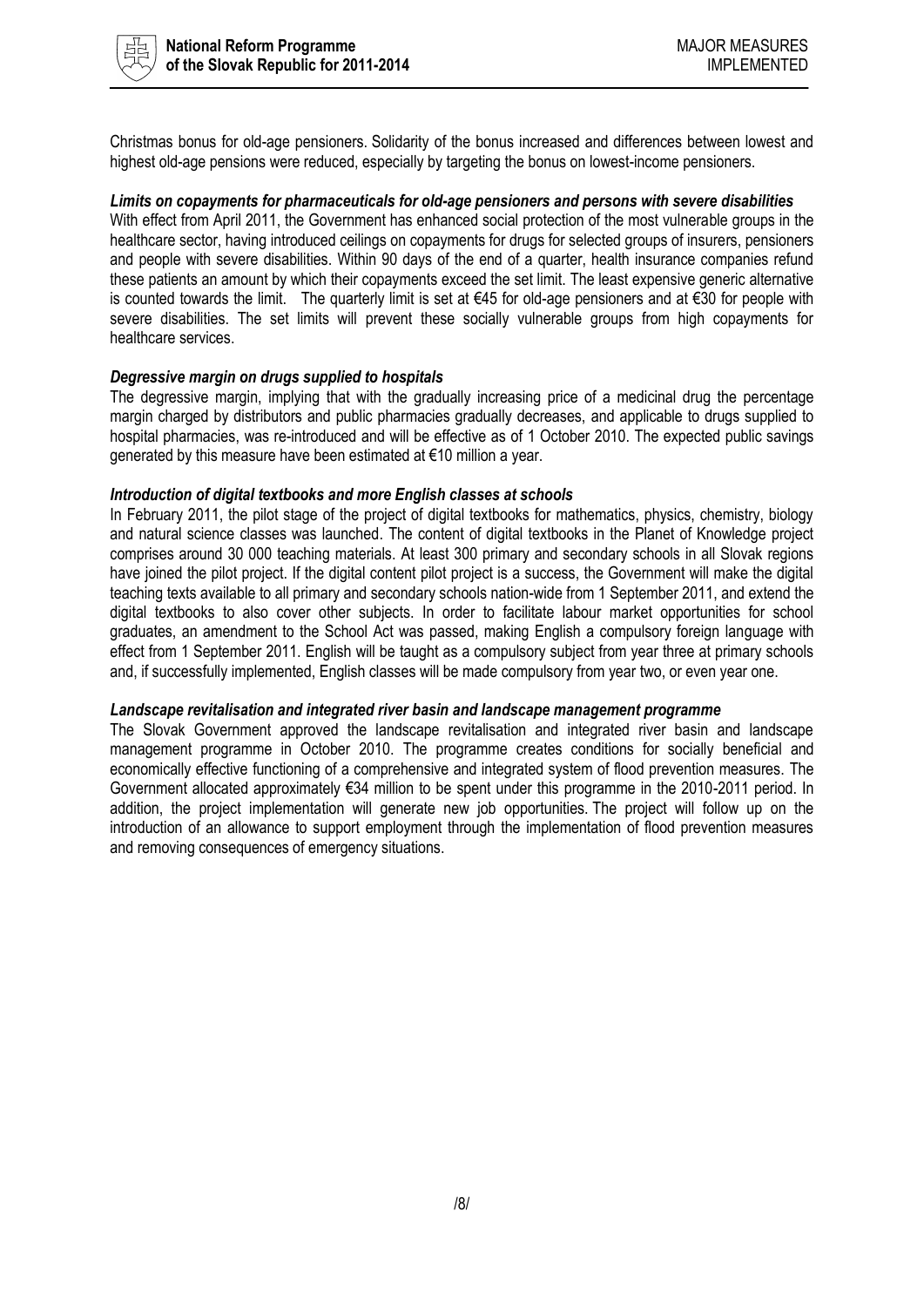

### <span id="page-8-0"></span>**4 Macroeconomic and fiscal policy**

The Slovak Government considers a stable macroeconomic and fiscal policy fundamental to healthy economic development and a better quality of life. The following chapter describes the underlying macroeconomic and fiscal framework, as well as measures to ensure the healthy and sustainable development of public finance.

### <span id="page-8-1"></span>**4.1 Macroeconomic framework and medium-term forecast**

#### *Economic development in Slovakia in 2010*

Changes in the global economic development in 2010 brought about a relatively noticeable recovery of economic growth in Slovakia. The performance of the Slovak economy increased by 4% in real figures in 2010, having thus countered almost the entire economic decline it had witnessed in the crisis year of 2009. Following a considerable downturn of nearly 8% in the first quarter of 2009, the GDP has since continuously increased by more than 1% on average in each quarter, making Slovakia one of the fastest growing EU economies. On the output side, the growth was mainly driven by an accelerated industrial output in sectors sensitive to the economic cycle (automotive, electrical and electronics and mechanical engineering industries) and, as far as the services sector is concerned, by financial intermediation and real estate, and other services. From the point of view of the structure of demand, the growth of the Slovak economy was mainly driven by net exports, inventory and fixed investments. On the other hand, domestic consumption continued its downward course caused by the adverse situation on the labour market.







Even though the economy has gradually stabilised, the Slovak labour market remained considerably affected by the consequences of the economic crisis throughout 2010. In 2010, around 30 000 persons became unemployed, bringing the employment rate (according to ESA95) down by 1.4% on the previous year. Even though some consolidation tendencies can be seen in the recent development in employment, its rate remains far below the pre-crisis levels. This is also reflected in the unemployment rate, which rose to 14.4% in 2010. Moreover, the crisis has further deepened the problem of long-term unemployment, as the share of the long-term unemployed in the total unemployment rate increased to 59.4% in 2010.

Inflation developments in Slovakia remained to be affected by external developments throughout 2010, which slowed down the growth in imported inflation. The decrease in the average inflation rate (using the HICP methodology) to 0.7% was also positively influenced by a decline in unit labour costs. The growth in inflation witnessed at the end of 2010 was mainly caused by growing crude oil prices resulting from, in addition to the global economic recovery, a less constrained US monetary policy, and by rising food prices due to poor harvests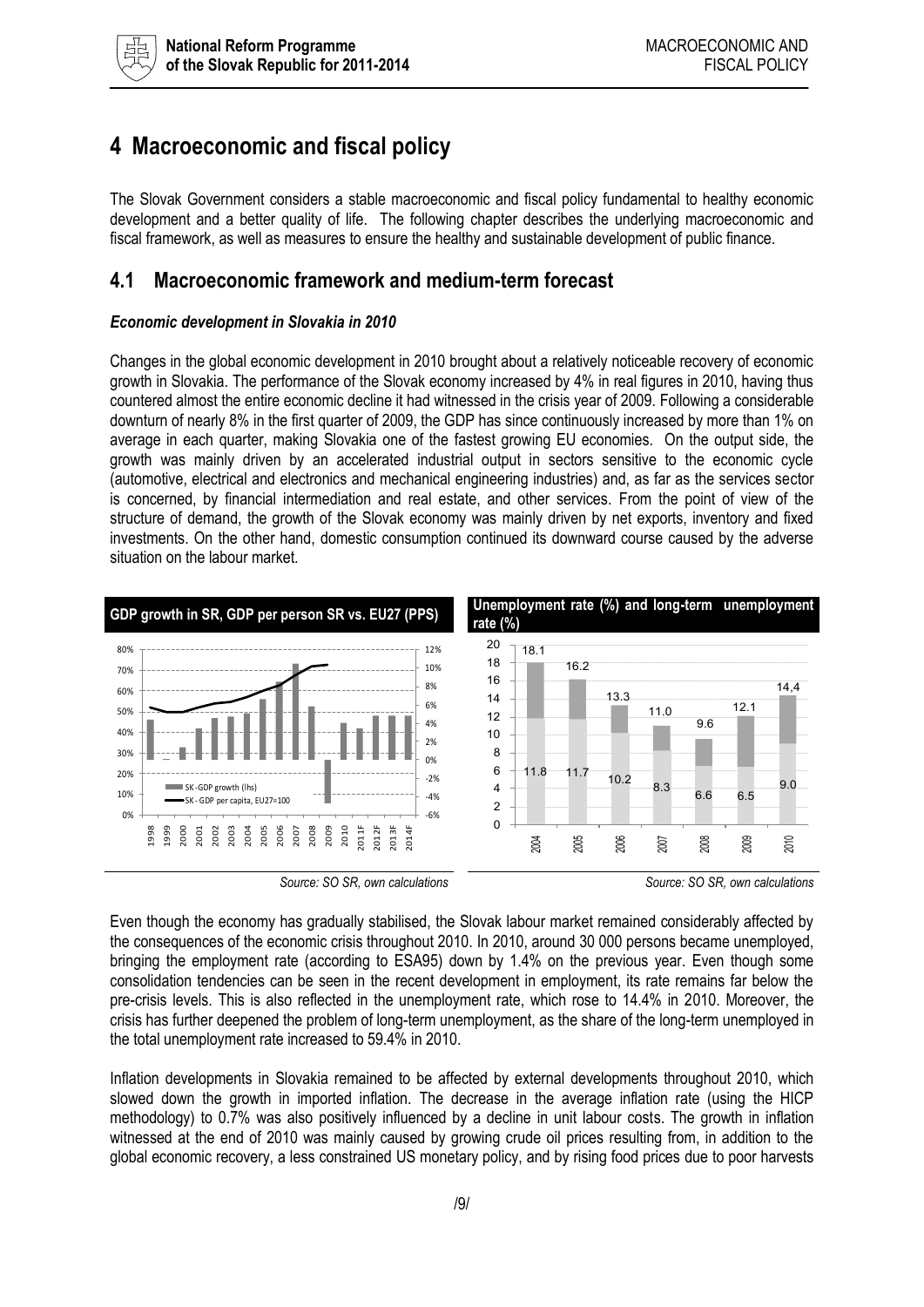

both at home and abroad. Nevertheless, Slovakia had the second lowest year-end inflation rate of all Eurozone countries.

#### *Medium-term forecast of economic development in 2011-2014*

The most recent official forecast prepared by the Ministry of Finance in February 2011 reflects improved expectations with respect to external developments in 2011 and 2012. In the upcoming years, the export performance of the Slovak economy will capitalise on new production capacities announced to be built in the automotive and electrical/electronic industries. Compared to the previous year, a slightly slower growth of 3.4% is expected in 2011, primarily caused by the consolidation of public finance. The planned decrease of the general government deficit from 7.8% in 2010 to 4.9% in 2011 will require fiscal measures amounting to 2.5%, since the 2011 deficit would otherwise reach 7.4%, if the policies remained unchanged. In terms of negative impacts on the economic growth, the significant reduction in deficit will be toned down by envisaged increased drawing of EU funds, which will partially mitigate the adverse influence of the public finance consolidation on government consumption and investments. The consolidation impact on the GDP growth is estimated at the level of -0.5 p.p. in 2011. In the following years, the GDP growth is expected to speed up and reach a relatively high rate of 4.8%, with its structure evenly driven both by foreign and domestic demand.

The employment rate (according to ESA95) is supposed to increase by 0.3% in 2011; its development will be negatively affected by redundancies in the public administration and state-owned undertakings. On the other hand, the opening up of labour markets in Germany and Austria, combined with the global economic recovery, will positively contribute to increasing the employment of Slovaks abroad. A worsened development in employment has also reflected in projected unemployment, where only a moderate fall to 13.9% is expected in 2011. The unemployment rate is unlikely to return to its pre-crisis levels by the end of the forecast period.

The price growth (using the CPI methodology) at a rate of 3.5% in 2011 is affected by higher prices of food and energy, and by the revenue measures of the fiscal package whose contribution to the overall price growth is estimated at a level of 0.9 p.p. The inflation rate is expected to gradually rise to an average level of 3.7% by 2014, due to increased demand pressures as well as due to Slovakia's convergence to the price level of EU countries. Nevertheless, the real wage growth rate will gradually increase to 2.8% in 2014.

| Forecast of selected indicators of the Slovak economy (February 2011, %) |               |                 |        |        |        |  |
|--------------------------------------------------------------------------|---------------|-----------------|--------|--------|--------|--|
|                                                                          | <b>Actual</b> | <b>Forecast</b> |        |        |        |  |
| <b>Indicator</b>                                                         | 2010          | 2011            | 2012   | 2013   | 2014   |  |
| GDP, real growth                                                         | 4.0           | 3.4             | 4.8    | 4.8    | 4.8    |  |
| Final consumption of households, real growth                             | $-0.3$        | 0.1             | 3.5    | 4.0    | 4.1    |  |
| Gross fixed capital formation, real growth                               | 3.6           | 4.8             | 5.9    | 3.4    | 4.7    |  |
| Export of goods and services, real growth                                | 15.8          | 8.1             | 10.0   | 10.7   | 10.9   |  |
| Import of goods and services, real growth                                | 14.3          | 5.7             | 9.0    | 9.5    | 10.7   |  |
| Average monthly wage, nominal growth                                     | 3.2           | 3.7             | 5.8    | 6.0    | 6.6    |  |
| Average monthly wage, real growth                                        | 2.2           | 0.2             | 2.5    | 2.2    | 2.8    |  |
| Average employment growth, ESA95                                         | $-1.4$        | 0.3             | 0.9    | 1.2    | 1.2    |  |
| Average unemployment rate, LFS                                           | 14.4          | 13.9            | 13.3   | 12.5   | 11.8   |  |
| Consumer price index, average growth                                     | 1.0           | 3.5             | 3.1    | 3.7    | 3.7    |  |
| Harmonised index of consumer prices, average growth                      | 0.7           | 3.4             | 3.0    | 3.6    | 3.7    |  |
| Current account balance, share of GDP                                    | $-3.5$        | $-2.2$          | $-1.7$ | $-0.6$ | $-0.3$ |  |

*Source: MF SR*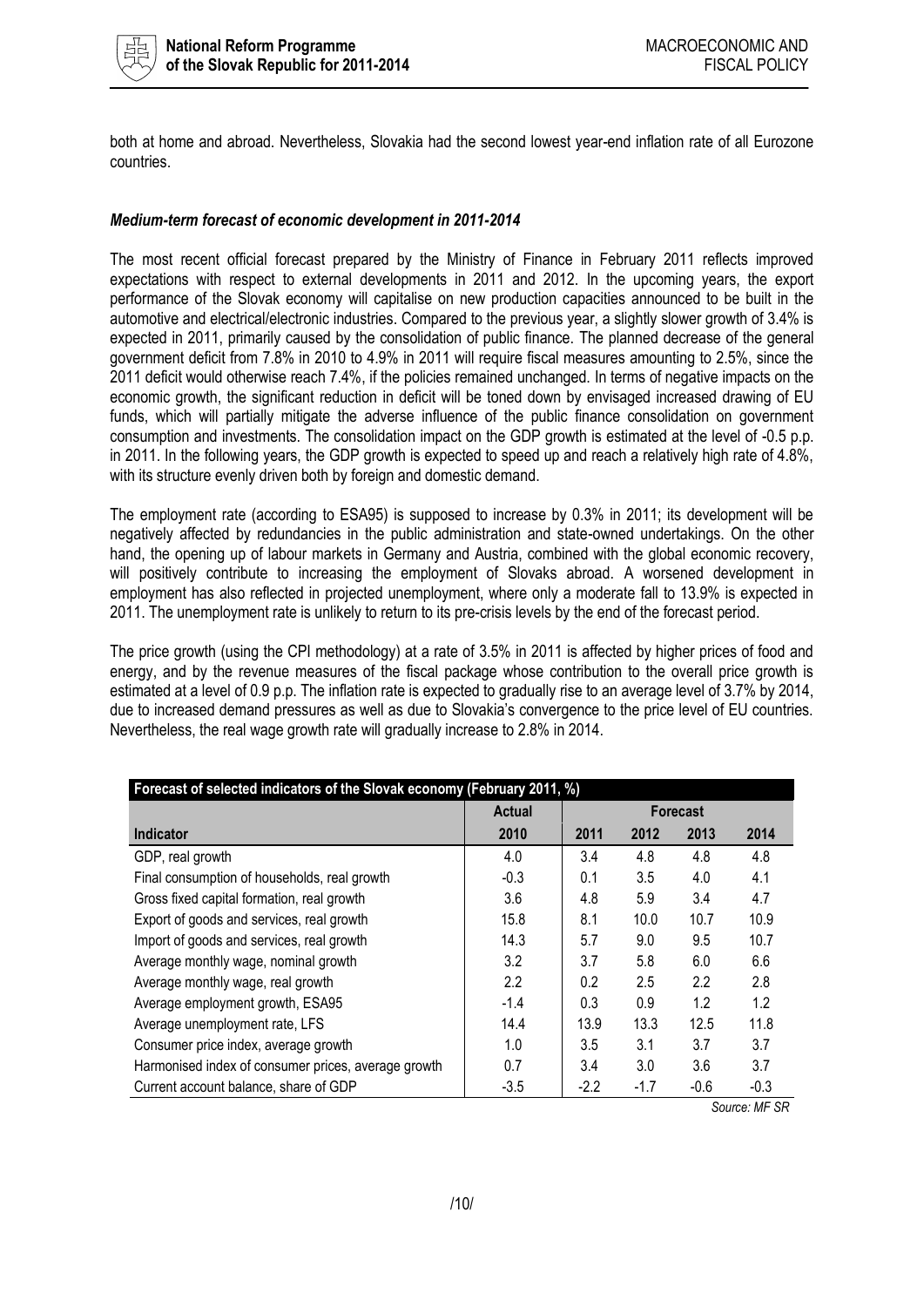

#### *Development in the potential growth of the economy until 2020*

The global economic crisis caused the potential growth of the Slovak economy to slump below 2%, the lowest ever estimated values since the beginning of the economic transformation. The slowdown in the potential growth of the economy was caused by all of the three factors of production - in the first phase, by a slower growth in factor productivity and capital accumulation resulting from a lower volume of new investments. A decline in the potential employment and a rise in structural unemployment (NAIRU) occurred with some delay. The ongoing economic recovery leads to a gradual acceleration in the growth of the potential output; starting from 2011, all three factors of production should increase. The MFSR expects the potential growth to speed up to 4% by 2014, but a return to the robust, pre-crisis growth in the potential output is not expected until 2020. A moderate deceleration, approximately to some 3.6%, in the growth dynamics may be envisaged after 2014. The ongoing, more stringent credit standard policy, being a global consequence of the economic crisis, along with a moderately increased risk premium will slightly temper the increase in new investments and, hence, capital stocks in the medium term. A slower growth in potential employment will primarily be influenced by hysteretic effects in the form of growth in long-term unemployment, as well as by the change in the population growth. Due to the ongoing convergence to advanced economies, the growth contribution of the factor productivity will slightly slow down to the level of 2% but will remain the major driver of economic growth.



*Note: Production function methodology with expert adjustments for 2006-2008. Source: SO SR, MF SR*

### <span id="page-10-0"></span>**4.2 Fiscal policy and public finance**

**The Slovak Government will reduce the value of the long-term sustainability indicator (GAP) to zero by 2020. The Slovak Government will also increase the effectiveness of tax collection by increasing VAT collection effectiveness to 74%.**

In 2009 and 2010, the Slovak fiscal policy was affected by the economic crisis: in an effort to mitigate its impact on the economy, the Government let automatic stabilisers function freely and adopted anti-crisis measures. The structural balance worsened due to two reasons. An objective cause was the permanent loss of the potential output in the economy as a consequence of the economic crisis. The second cause was an expansive fiscal policy on the local government level. Therefore, the total general government deficit amounted to 7.9% of GDP in 2009. Despite the economic recovery in the course of 2010, the general government deficit is estimated to have reached a level of 7.8% of GDP. The primary reason is the structure of the economic growth which is driven by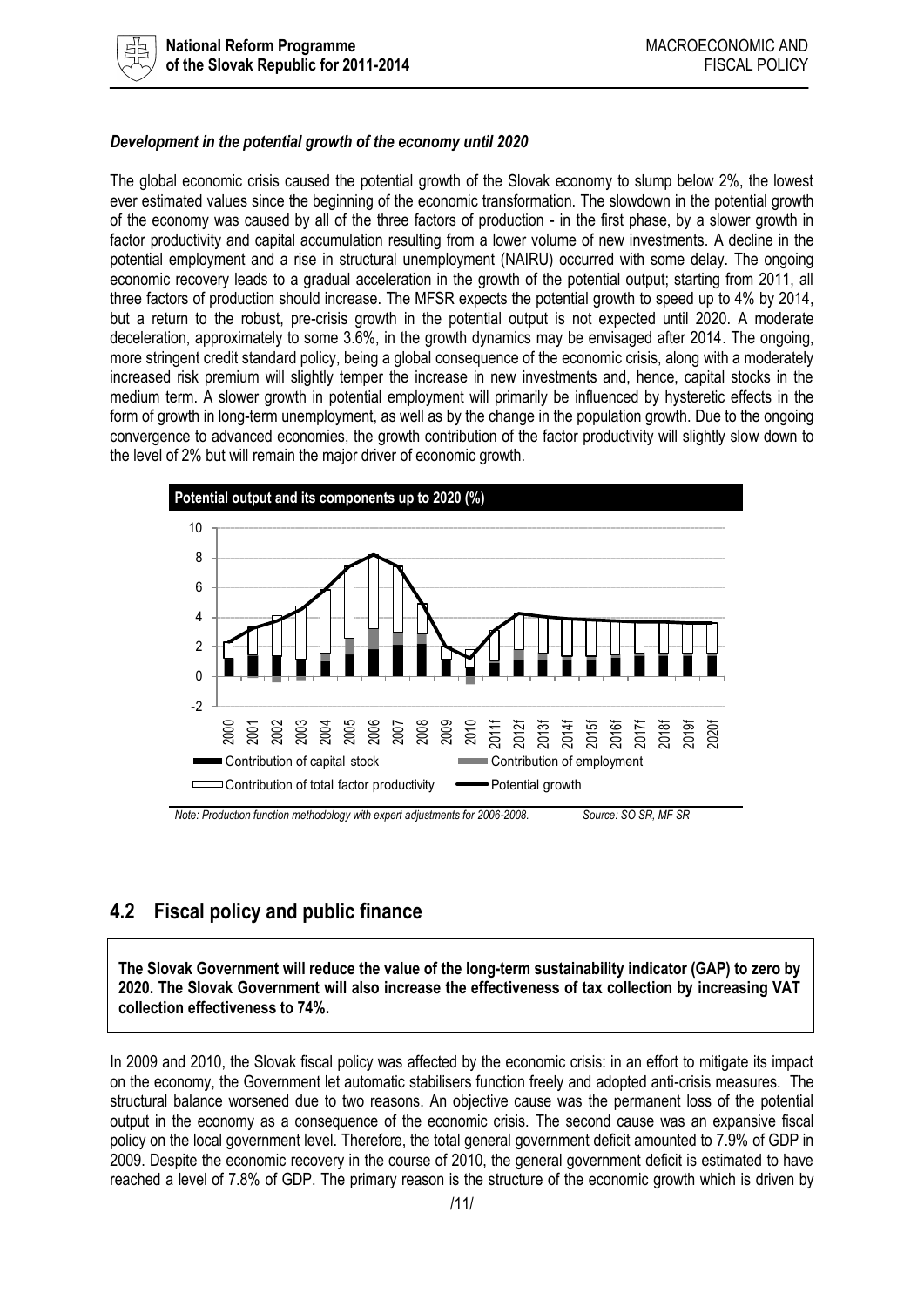

growing exports, while negative developments remain present in the labour market, having an adverse effect on household consumption. The low tax and contribution intensity of exports subsequently translates into a negative development in tax and contribution revenues of the state budget. The said development will also lead to the gross general government debt increasing from the level of 27.8% of GDP posted at the end of 2008 to 43.4% estimated at the end of 2010<sup>1</sup>.

Relatively high values of general government deficit and the rise in government debt necessitate medium-term consolidation. The primary medium-term fiscal goal pursued by the Government is to cut the deficit below 3% of GDP in 2013 in compliance with the recommendations made under the excessive deficit procedure, which requires that ambitious consolidation objectives be set, given the unfavourable baseline fiscal position in 2010.

The general government budget for 2011-2013 expects the deficit to decrease to 4.9% of GDP in 2011. For 2012 and 2013, the deficit is put at 3.8% and 2.9% of GDP, respectively. This means that the core part of the mediumterm deficit consolidation efforts concentrates on 2011, when measures totalling EUR 1.8 billion, or 2.5% of GDP, are planned to be taken.<sup>2</sup> The measures will affect both budget revenues and expenditures, with a majority of them focused on expenditures.

For the post-2013 period, the Government plans to carry on with its consolidation efforts to gradually decrease the gross government debt-to-GDP ratio and achieve a balanced budget on the medium-term horizon. The balanced budget is essential to the long-term sustainability of public finance, which represents the key objective under Slovakia's fiscal policy.

An unpopular decision not to continue with the massive covert incurrence of debt through motorway PPP projects adopted by the Government has also created conditions necessary in order to achieve a balanced general government budget in the medium term. Concession payments envisaged under the PPP projects would have increased public expenditure by nearly 1% of GDP a year for the entire period of 2015-2045. A sustainable pace of necessary infrastructure development will be ensured through more effective drawing of EU funds and considerably less expensive government loans, with a considerably lower burden on taxpayers.

#### *Tax and contribution system reform*

Effective collection of taxes and contributions reduces distortion in economic decisions, discourages tax evasion and reduces costs for individuals and businesses pertaining to the fulfilment of tax and contribution obligations. Also, it ensures adequate public revenues and is able to contribute to increasing the competitive advantage of a small and open economy in international competition. Major problems in the collection of taxes and contribution in Slovakia mainly stem from different assessment bases for taxes and contributions, the existence of a number of non-systematic tax deductibles, and the lack of effort to fight tax evasion. Changes in the tax and contribution system will aim at increasing its effectiveness and reducing the administrative burden on businesses.

The Government will introduce a super-gross wage to serve as the assessment base for the calculation of taxes and contributions paid by employees. The principle of the single income tax rate of 19% for natural and legal persons will remain intact. A single health contribution, a single social contribution and a uniform assessment base will be introduced for all types of persons. The Slovak Government is well aware of the importance of selfemployed individuals to the development of the business environment in Slovakia. Therefore, they will be left to enjoy, together with people working under agreements for work, certain advantages compared to regular employees. The progressive reduction of the non-taxable portion of the tax base per taxpayer, the so-called millionaire's tax, which applies to the middle class will be cancelled and replaced with a moderately increased maximum amount of contributions that will only apply to people with above-standard income. This solution will

 $\overline{\phantom{0}}$ 

<sup>1</sup> Data from the approved general government budget for year 2011-2013

<sup>&</sup>lt;sup>2</sup> The need to implement measures accounting for 2.5% of GDP in 2011 has resulted from comparing a scenario without changes in the existing policies, which projects the general government deficit at a level of 7.4% of GDP in 2011, with a target deficit value set at 4.9% of GDP.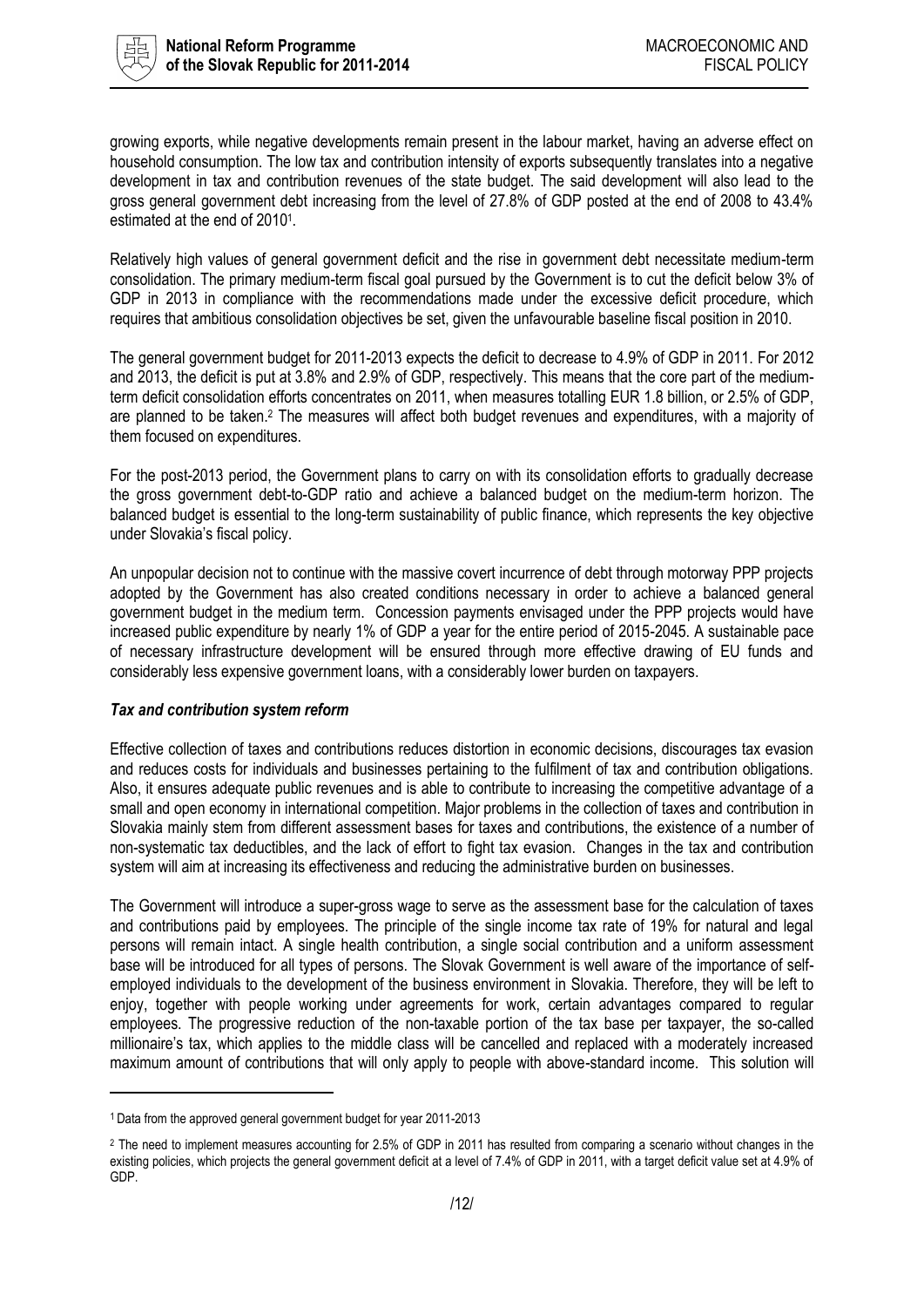

have a positive impact on 84 940 employees and 6 800 self-employed individuals; it will simplify the tax and contribution system and lead to more evenly balanced average and marginal taxation.

A gradual decrease in contribution rates for employees, depending on public finance development, will also be part of the changes in the contribution system. If the Government's budgetary policy objectives are met, i.e., the public finance deficit estimated in the budget is not exceeded, the contribution rate will automatically decrease by 1 p.p. each year (according to the current set-up of the system).

Preventing tax evasion is another priority area. Total tax and contribution revenues have not reflected macroeconomic developments in recent years; it implies that the collection of some taxes and contributions has become less effective. At the same time, a decline in tax revenues expressed as a share of GDP makes fiscal consolidation more difficult, as it requires that more stringent consolidation measures be adopted on the expenditure side.

Value-added tax deserves particular attention, given the fact that VAT revenues have long not developed in line with the macroeconomic base. A number of measures must be adopted concurrently in order to address this problem, including through improving the effectiveness of control mechanisms, legislative changes, and simplifying and unifying collection of taxes and contributions, all of which should bring additional resources to the general government budget.

The Government will unify the collection of taxes and customs, and later social contributions, into so-called onestop shops, to be set up by restructuring the existing tax offices, and introduce a unified annual settlement of income tax and contributions. It will simplify tax return forms and reduce the number of various administrative forms and reports. It will consider introducing a register of financial statements so that accounting units would not have to submit financial statements to several state authorities. Creating a tax administration built on electronic communication will reduce the administrative burden on taxpayers and substantially simplify their obligations.

#### *Fiscal framework reform*

The economic and financial crisis happened to find public budgets of many countries in bad conditions. Even though their economies grew at considerably robust rates in the pre-crisis period, many countries failed to take advantage of the good times to consolidate their public finance. All of a sudden, their problems had to be addressed by all EU Member States through rescue measures and guarantees. In order to prevent recurrence of such developments in the future and in order to make the countries prepare for the costs associated with the ageing population well in advance, the European Commission has proposed to adopt measures on two fronts: (1) by amending the Stability and Growth Pact and (2) by strengthening national fiscal frameworks. To that end, the reform of the Slovak fiscal framework is fully compatible with the Commission initiative.

The most important step in the fiscal reform will be the approval of a new Act on Budgetary Responsibility which should, as far as possible, reflect a broad political consensus on the long-term sustainability being the main objective of the fiscal policy in Slovakia. A considerable strengthening of the fiscal framework may help enhance Slovakia's credibility on international financial markets, thus facilitating "smoother" consolidation of public finance.

The reform of fiscal institutions consists of six basic building blocks: (1) increased emphasis on country's net worth; (2) upper limit on gross public debt; (3) aggregate nominal expenditure ceilings; (4) modified rules for local governments; (5) rules of transparency; and (6) an independent fiscal council.

All of the above changes are aimed at creating a system that will penalise irresponsible conduct. Penalisation will be performed at three levels:

- through improved information to the public on possible covert deficits and debts (narrowing the room for "creative" accounting);
- through reputation costs, if the Government fails to accomplish its own objectives;
- through pre-agreed political sanctions, if the country's debt approaches or exceeds the critical value.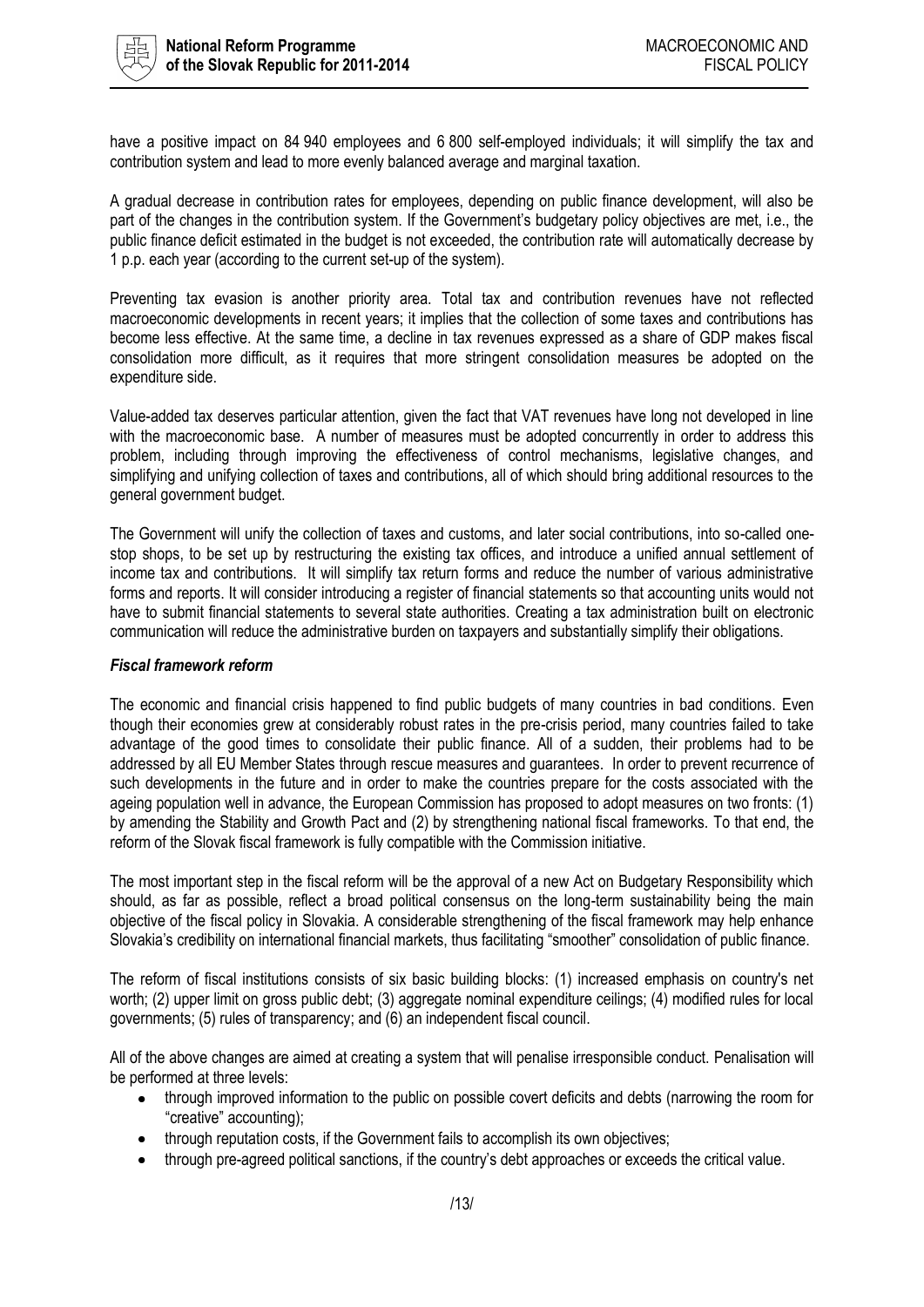

The Government will start in-depth monitoring of net worth of the Slovak Republic, i.e., the difference between the state's total assets and liabilities. The net worth will serve as a benchmark for transparency on the one hand and, on the other, as a starting point for the calculation of expenditure ceilings.

Two fiscal rules have been proposed: expenditure ceilings and a debt brake. The mandatory expenditure ceilings, introduced on a three-year basis, will become the main operative objective. The Government will thus always be forced to decide on how to allocate a pre-defined volume of funds among various priorities. In addition to the expenditure ceilings, a maximum permissible debt ratio will also be specified. If the debt nears this threshold, automatic political sanctions will follow, but the Government will still keep the possibility to defend its position.

An independent fiscal council will not directly intervene in the budget-making process; all decisions will remain in the hands of politicians. The council will be responsible for independent assessment of public finance conditions and for explaining complex calculations to the public in a simple and plain manner. The council will have a vast quantity of information at its disposal, which it will present to the public in a comprehensible way, thus facilitating transparency in the implementation of the fiscal policy.

Several years of experience have shown that better regulation is necessary with respect to the possibility of local governments to assume debts. More precise rules will be specified for economic and financial management of municipalities, towns and higher territorial units, which have huge financial resources at their disposal following the extensive fiscal decentralisation. More stringent constraints will be introduced on increasing local government debts, and rules governing the restructuring of local governments will be better specified.

The consolidation of public finance should also be facilitated by enhancing their transparency. The law will specify in detail which information must always be provided to the public in a general government budget and a final state budgetary account. The same will also apply to the reporting on the budgetary performance throughout the year and to publication of macroeconomic and tax projections.

#### *Pension system reform*

EU Member States are not only facing the negative impacts of the financial and economic crisis on their public finance but they also have to prepare their budgets for adverse effects associated with the population ageing. According to Eurostat forecasts, the old-age dependency ratio in Slovakia will post the highest growth of all EU countries in the upcoming decades. While the current ratio of post-working age population to working-age population is 1:6, it will only be 1:1.5 in 50 years' time. Postponing the problems would only make the things worse since additional costs of inaction are estimated to amount to 0.7% of GDP in the horizon of five years.

In the context of population ageing, the long-term sustainability of public finance represents the main objective of Slovakia's fiscal policy. The Slovak Government recognises this problem in its complexity; therefore it has proposed changes both in the pay-as-you-go and the wholly-funded pillar of the pension saving system. Another area of reforms concerns special pension schemes which apply mainly to the country's armed forces. All measures specified below should gradually help stabilise the pension schemes in Slovakia, thus making the public finance ready to more easily pass through the period of major demographic changes. Also, it will be necessary to prepare an institutional framework to face fiscal and structural challenges resulting from the population ageing.

In compliance with the recommendations under the Annual Growth Survey, the Slovak Government introduced limits in the early retirement system with effect from January 2011, and will adopt further measures affecting both the pay-as-you-go and the wholly-funded pillar in order to make the pension system sustainable in the long term. In the pay-as-you-go (first) pillar, the Government will establish a legislative link between the life expectancy among the elderly and the retirement age, in order to consolidate financial flows in the long term. The measure should only come into force after the expiry of the period for the gradual increase of retirement age for childless women. At the same time, a link will be introduced between annual adjustments in an APV (actual pension value) and the change in the proportion between payers and beneficiaries in the pay-as-you-go pillar. The pension adjustment method, currently using a "Swiss" model, will change to an inflation indexed one (using the pensioner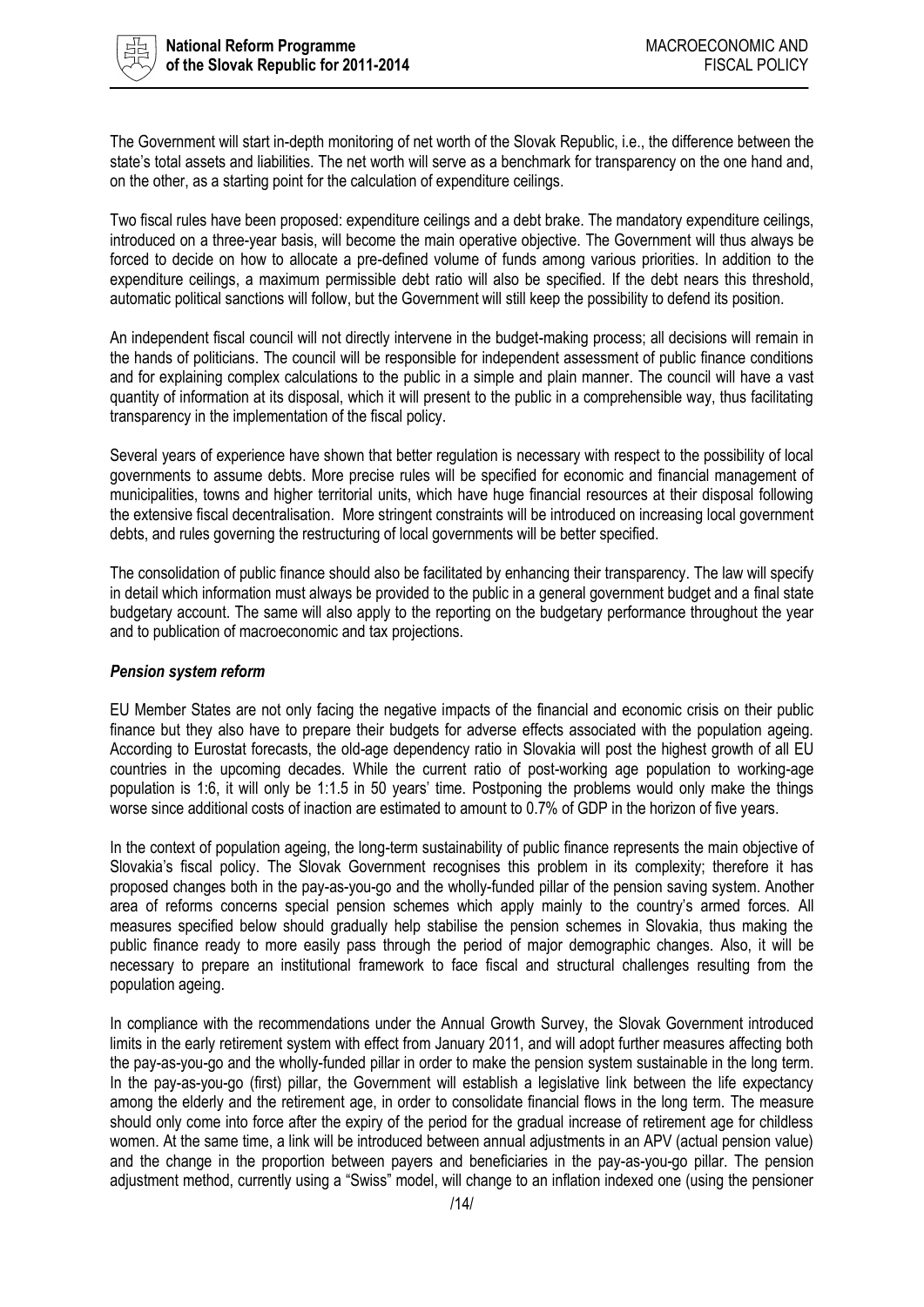

inflation). Changes in the first pillar will also be made with respect to merit-based pension claims. The Government will incrementally increase the degree of solidarity in the pay-as-you-go pillar so that pension benefits paid from the system do not exceed the average wage in the national economy. The Government will also considerably simplify the revenue side of the pension insurance system by reducing the administrative burden and introducing a unified tax and contribution collection system.

As far as the wholly-funded (second) pillar is concerned, the Government intends to increase proceeds for pension savers in the long term at an acceptable risk rate, while all changes to be made in the second pillar will take into account citizens' rights. Guarantees will only remain in place for a bond fund, where a HTM (hold-tomaturity) valuation will also be allowed, with the credit risk clearly defined. Participation in the second pillar will be mandatory, with the possibility to leave the system within one year of entry. The Government will introduce index funds whose performance should replicate the movements in global stock market indices and, at the same, offer a competitive advantage in the form of low fees. Benchmarks will be defined for investment strategies so that individual funds are truly differentiated. In addition, fees to encourage better performance will be introduced (success fee). A mechanism for gradual switching of savers to a bond fund prior to attaining the retirement age will also be introduced (10 years).

With the aim to ensure a just and sustainable fulfillment of legitimate pension provision claims of armed forces, the Government shall narrow the range of eligible recipients by further shifting a part of the armed forces to the civil sector. The Government will prepare a system reform that will affect newly admitted officers once the changes become effective.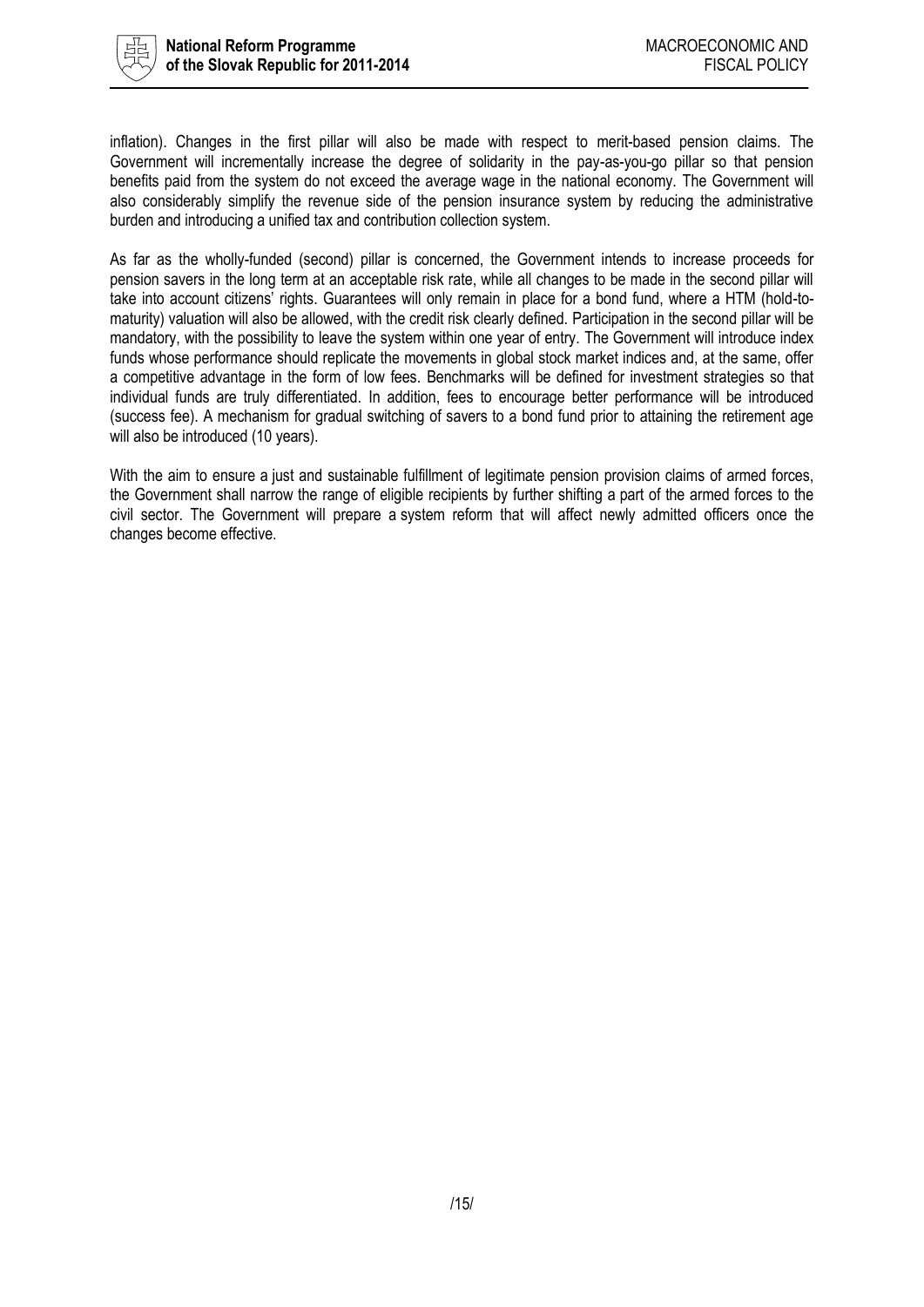## <span id="page-15-0"></span>**5 Environmental sustainability and energy**

Slovakia has reduced its total emissions roughly by 41% compared to the 1990 level, which ranks it among the best in Europe. This reduction was largely caused by a natural change in the structure of the Slovak economy combined with changes in its fuel mix. Approximately 49% of the total 2009 emissions were produced by companies in the Emission Trading System (ETS). A further cost-effective reduction can be expected in these sectors<sup>3</sup> due stricter caps and market principles governing the trading in emission allowances. However, non-ETS sectors, such as transport (with the fastest growth in emissions), households and agriculture (with non-existent incentives that would encourage effective reduction of greenhouse gas emissions) represent a much greater challenge.

**The Slovak Government will increase greenhouse gas emissions from the non-ETS sectors by not more than 13% of the 2005 levels by 2020 and review ambitions of the emission target in the medium term. The share of renewable energy sources in the final energy consumption will increase to 14% and energy efficiency measured by final consumption by 11% compared to the 2001-2005 average.**

#### *Proposed institutional framework for the coordination and implementation of climate change and energy policies*

The natural reduction in emissions from the early 1990s will no longer be sufficient in order to meet the ambitious EU targets in the medium term. To facilitate further reductions in greenhouse gas emissions, Slovakia will have to adopt systemic solutions which require effective coordination and sufficient expert capacities.

The first step to improve the existing conditions is to draw up rules to ensure better inter-ministerial cooperation. A proposal concerning the necessary institutional framework will include the strengthening of analytical capacities which are essential to the drawing up of a purposeful and feasible national environmental policy strategy. A new greenhouse gas projection system will have to be designed and developed for this purpose by the end of 2011.

No analysis is currently available assessing individual emission reduction measures in terms of their costs and reduction potential. Therefore, the new projections will also produce marginal costs curves for emission reduction, which will contribute to the implementation of emission reduction measures in a more cost-effective way. Lessons learned from other countries imply that the least expensive measures (or net benefit measures) include the use of energy saving bulbs and thermal insulation of public and private buildings. On the other hand, the most expensive measures include the use of hybrid vehicles and biomass.

Slovakia has the lowest implicit taxes on energy of all OECD countries. Moreover, the price of carbon, which would encourage individual entities to effectively reduce their emissions, is not known in the non-ETS sectors. The Slovak Government will consider introducing a carbon tax in these sectors. A possibility to introduce a tax on cars based on the quantity of  $CO<sub>2</sub>$  emitted is being analysed as the first step towards slowing down the growth of emissions in the transport sector.

#### *Sustainable development of energy sectors*

 $\overline{a}$ 

With respect to environmental sustainability and cost-effective access to energy, the Slovak energy policy objectives include, among other things, improvements in energy efficiency, reductions in energy intensity, both on production and consumption side, and energy infrastructure development. Slovakia is currently the fifth most energy intensive country of the EU. In keeping with the recommendations made in the Annual Growth Survey, measures to accomplish energy efficiency targets will be included in the "Energy Efficiency Action Plan for 2011-

<sup>&</sup>lt;sup>3</sup> Electricity generation, lime, ceramics, brick, glass, cement industries, steel and iron manufacturing, paper mills, oil refineries.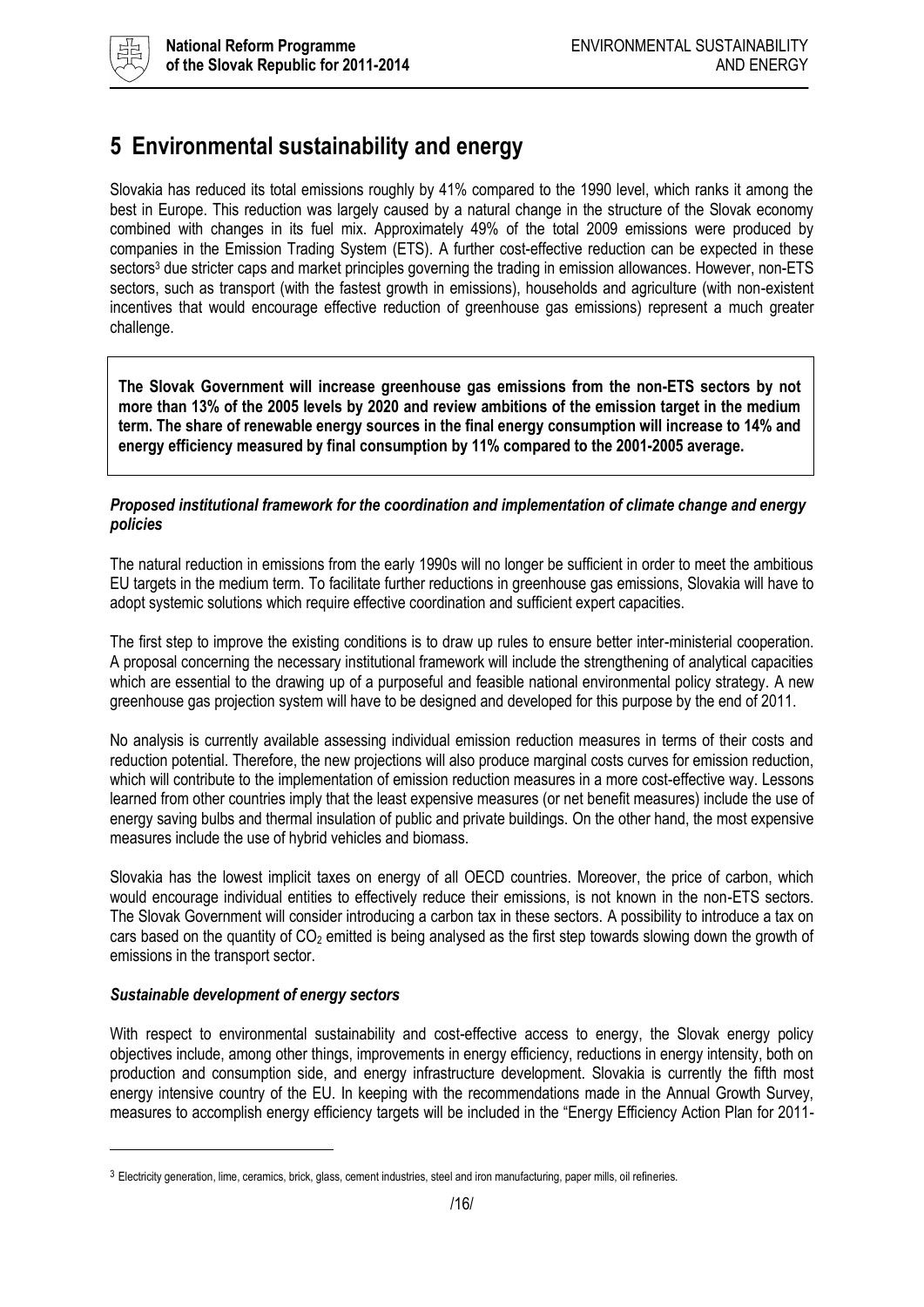

2013" which will primarily focus, in addition to horizontal measures, on buildings, appliances, public sector, transport and industry. The key measures include improvements in thermal insulation properties of buildings to be funded through the State Housing Development Fund, commercial banks, as well as through new soft loans conditional upon attaining the minimum prescribed energy savings over three years. The Slovak Government will also encourage replacement of light sources and white goods in the public sector, and, through awarenessraising campaigns (energy labelling), in households as well. A new energy efficiency monitoring system will collect data on energy consumption and savings directly from specified types of companies, municipalities and higher territorial units. It will provide data that will contribute to an improved evaluation of the effectiveness of the funds spent on energy efficiency improvements and to new analyses concerning an overall energy savings potential in Slovakia. In order to better monitor energy savings, energy efficiency should be set as a mandatory indicator under individual operational programmes and as a criterion in public procurements.

The Slovak Government will take further steps to put an end to disproportionately high final electricity prices caused by the robust financial support to renewable energy sources (RES) and electricity and heat cogeneration. Measures adopted so far have tightened the rules on the payment of bonuses for electricity generated in the aforementioned way. These efforts will continue by redefining the support provided to RES in order to meet the set targets in a cost-effective manner, while preventing disproportionate increases in electricity prices. Feed-in tariffs should depend on a development potential of individual types of RES and should be set as a complementary instrument to other environmental measures which may affect RES development (subsidies, ETS) in order to avoid the over-lapping of individual instruments. In addition, the feed-in tariffs should be sufficiently flexible to respond to market developments and, at the same time, sufficiently firm to attract new investments. This can be achieved through clearly set rules on changes in feed-in prices.

Electricity produced from domestic coal has been supported in Slovakia since 2005. This is done by refunding the production costs of electricity produced from domestic coal (the refund is included in the price of electricity supply paid by customers) and through direct subsidies from the budget chapter of the Ministry of Economy. Therefore, the Slovak Government will seek an optimal way to support coal production in Slovakia in the future, with the aim of minimising the impacts of such support on the final price of electricity for households and businesses, as well as on the environment.

The process of regulation in network industries will be made more transparent through the disclosure of the maximum amount of information serving as inputs for price decisions, specification of methodology in the regulatory policy and other measures that enhance credibility and independent position of the Regulatory Office for Network Industries.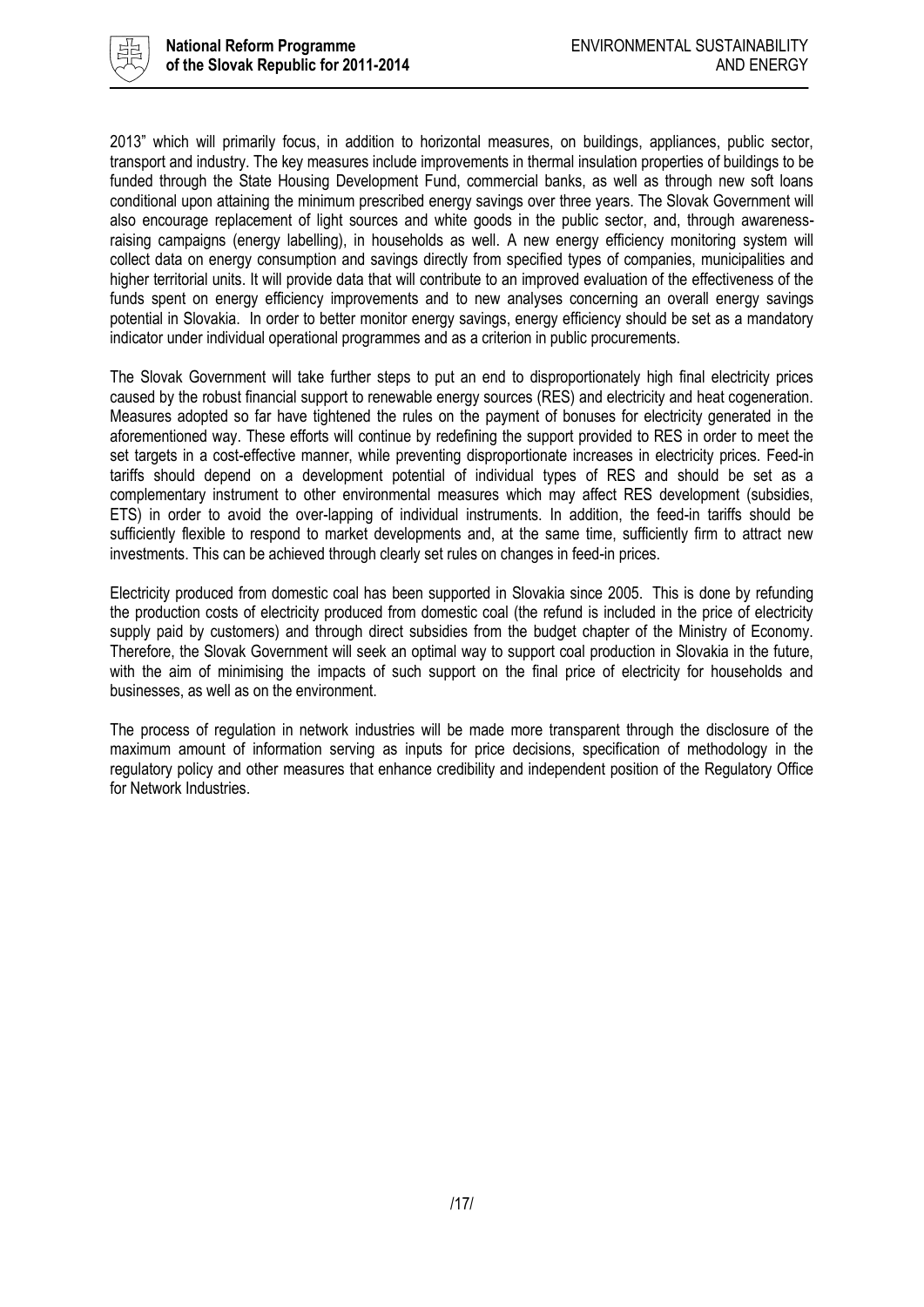

### <span id="page-17-0"></span>**6 Structural priorities under NRP 2011-2014**

This chapter presents measures planned to be taken by the Slovak Government in the following priority structural areas:

- education, science and innovation;  $\bullet$
- employment and social inclusion;
- business environment;
- transparent conditions and law enforcement;
- health.

For the implementation of reforms as such, funds allocated for individual priorities are important. The first part of the chapter discusses the overall funds allocated for the aforementioned areas. Since a number of measures are co-funded by the EU, the first part of the chapter also includes measures to improve effectiveness and transparency in the drawing of EU funds and Slovakia's position on the EU cohesion policy beyond 2013.

#### *Financing the NRP 2011-2014 priorities*

The Slovak 2011 state budget is cost-efficient but realistic. An important thing is that despite the cost-cutting measures, the funding of the NRP 2011-2014 priority areas has moderately increased. Compared to the 2010 budget, the public spending on regional schools and tertiary education has respectively increased by 1.9% a 2.0% in 2011. The amount of public funds to be spent on science and technology in 2011 is put at €495 million, up by 9.1% compared to the 2010 budget. As far as the labour market is concerned, €155 million have been earmarked for the employment policy and €1 722 million for social inclusion.

| <b>Public expenditure</b>                        |             |               |           |           |  |  |  |
|--------------------------------------------------|-------------|---------------|-----------|-----------|--|--|--|
| In thousands, EUR                                | 2008        | 2009          | 2010 B    | 2011 B    |  |  |  |
| Primary and secondary education                  | 1 221 279   | 1 436 483     | 1 377 788 | 1403663   |  |  |  |
| Tertiary education                               | 571 382     | 613 640       | 555 889   | 566 719   |  |  |  |
| Science and technology                           | 210 742     | 280 647       | 451764    | 494 713   |  |  |  |
| <b>Employment policies</b>                       | 196 413     | 186 506       | 210 265   | 154 711   |  |  |  |
| Social inclusion                                 | 1 331 870   | 1 473 384     | 1608021   | 1722023   |  |  |  |
| Development of the road transport infrastructure | 503 020     | 630 288       | 691 497   | 698 159   |  |  |  |
| Informatization of society                       | 12885       | 23824         | 217 121   | 337883    |  |  |  |
| Healthcare                                       | 3 4 64 7 37 | 3576814       | 3738148   | 3818680   |  |  |  |
| <b>Total</b>                                     | 7 512 328   | 8 2 2 1 5 8 6 | 8 850 493 | 9 196 551 |  |  |  |
| Source: MF SR<br>Note: B - budaet                |             |               |           |           |  |  |  |

Financial resources allocated in the 2011 state budget for the development of the road transport infrastructure represent €698 million, including EU funds and national co-funding, up by 2.2% compared to the 2010 budget. One of the important budgetary items is also the funding of society informatization development tasks in the amount of €338 million, up by 55.6% compared to the 2010 budget, driven mainly be an increase in funding from EU sources. The total amount of public funds to be spent on healthcare in 2011 is estimated at  $\epsilon$ 3.82 billion which represents an increase of 2.2% on the previous year. The funds for healthcare primarily flow from the revenues of health insurance companies from the public health insurance premiums. The funding of the said areas will be a priority for the Slovak Government when drafting next general government budget proposals.

#### *Cohesion policy beyond 2013*

Discussions on the EU cohesion policy beyond 2013 are currently held at the Commission level. In compliance with the preliminary proposals made by the Commission, the cohesion policy beyond 2013 should focus on a limited set of priority areas (while preserving a certain degree of flexibility taking into account specific conditions of individual Member States, or regions) on which the funds will concentrate. The Slovak Government fully subscribes to the priorities of the Europe 2020 strategy and, considering Slovakia's specifics, puts an emphasis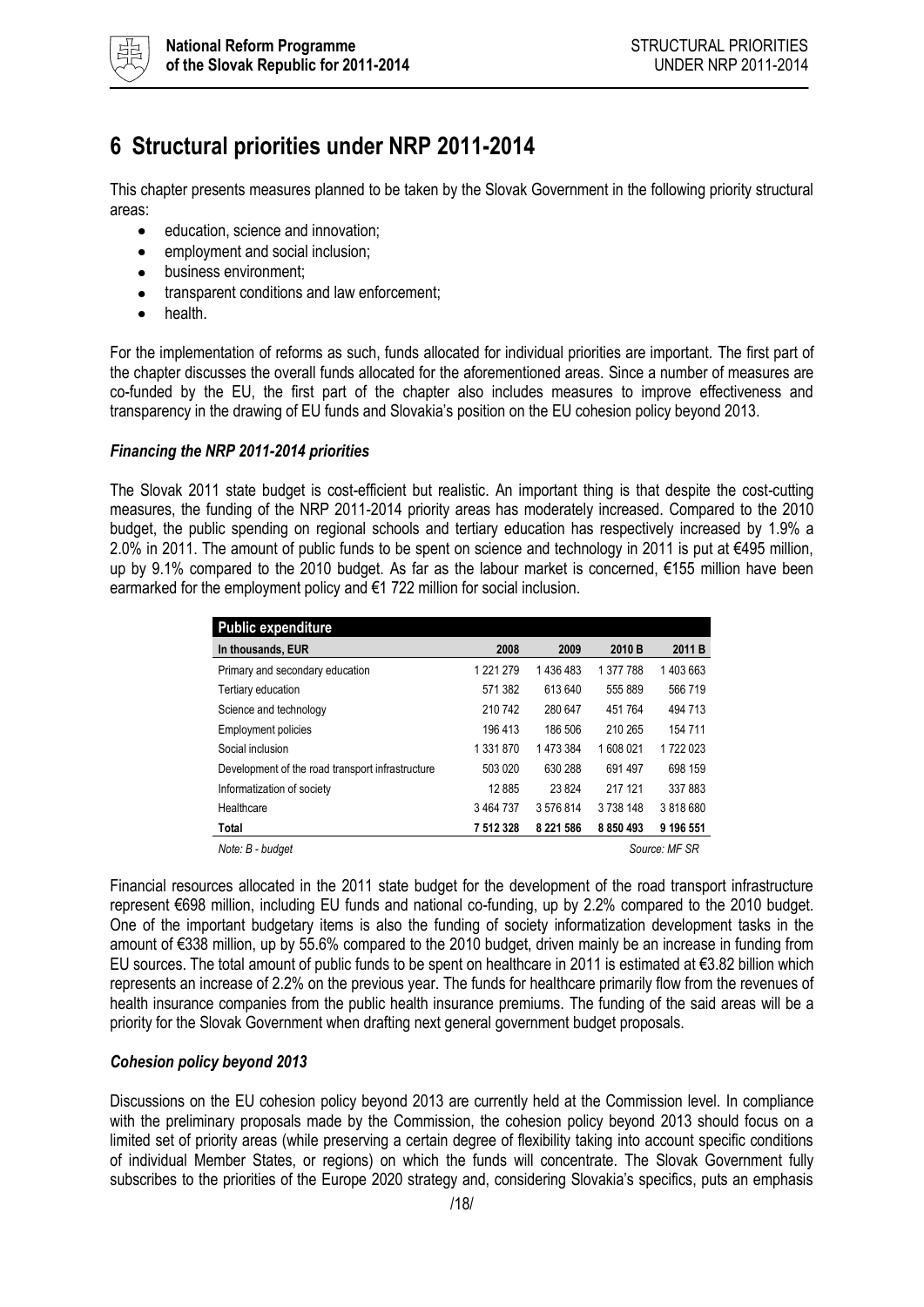

on those priorities for the next programming period which it deems crucial to the development of the Slovak economy and which require considerable financial resources. The following objectives have been defined for the next programming period:

#### **Basic infrastructure**

Funding the infrastructure development and related ancillary services as a component of a comprehensive approach is one of the essential conditions for effective and efficient regional development. The main cause of disproportionate regional development and regional disparities in Slovakia is the lack of necessary infrastructure. Therefore, Slovakia seeks to boost its competitive position in the European environment through the development of appropriate technical, transport and social infrastructure including health infrastructure.

#### **Human resources, employment and social inclusion**  $\bullet$

Education and human resources development (healthy and qualified labour) are essential to sustainable growth and competitiveness. Slovakia will primarily concentrate its efforts on social cohesion in regions based on equal opportunities and poverty reduction. Slovakia intends to pay special attention to social inclusion, especially with respect to socially excluded communities.

#### $\bullet$ **Science, research and innovation with the focus on green growth**

Support provided to science, research and innovation helps Slovak regions on their way towards enhancing national prosperity, sustainable growth and competitiveness of individual regions and the Slovak Republic as a whole. Enhancing innovation processes and a more extensive use of not only new information and communication technologies but of advanced technologies as such will lead to meeting the national objective - heading Slovakia towards a knowledge-based economy and society. Slovakia will place emphasis on the green growth with the aim of utilising cleaner sources of growth and developing green industries, services, technologies and jobs.

As regards the forms of funding, the next programming period will use non-repayable financial grants and, to a greater degree when compared to the current period, repayable financial assistance. In order to mitigate their possible negative impacts on competition and avoid business distortions, contributions provided to entities involved in market competition will primarily be granted as repayable assistance.

With the aim of more accurately identifying the added value of the cohesion policy in individual Slovak regions, policy monitoring and evaluation systems, including measurable indicators, should be result-oriented. To that end, it is also necessary to strengthen a strategic and integrated cohesion policy approach through individual strategic documents of the Slovak Republic, with the emphasis placed on the utilisation of internal potential of its regions. Within the EU funds implementation system, it is necessary to ensure better coordination of policies among individual ministries and sources of financing, thus enhancing their effective management. On that account, it will be necessary to reinforce the position and competences of the central coordination authority. A smaller number of operational programmes should also ease the administrative burden in managing the funds.

### <span id="page-18-0"></span>**6.1 Education, science and innovation**

One of the major challenges that lay ahead of the Slovak economy is to increase the funding and quality of education. In the regional school system, the Slovak Government will focus on social inclusion of children from socially excluded communities, open up the textbook market and cut red tape in the work of teachers. Schools will be digitised, their quality assessed, best practice supported and changes made in the system of their financing. As regards tertiary schools, measures will concentrate on enhancing their quality and changes in their funding. A research funding reform should help increase the quality of research results.

The Slovak Government will also prepare a strategy for further development of a knowledge-based economy in Slovakia, with the aim of better linking the school system with science, research and innovation. The strategy will identify the key areas in which cooperation is lacking among educational institutions, scientific institutes, the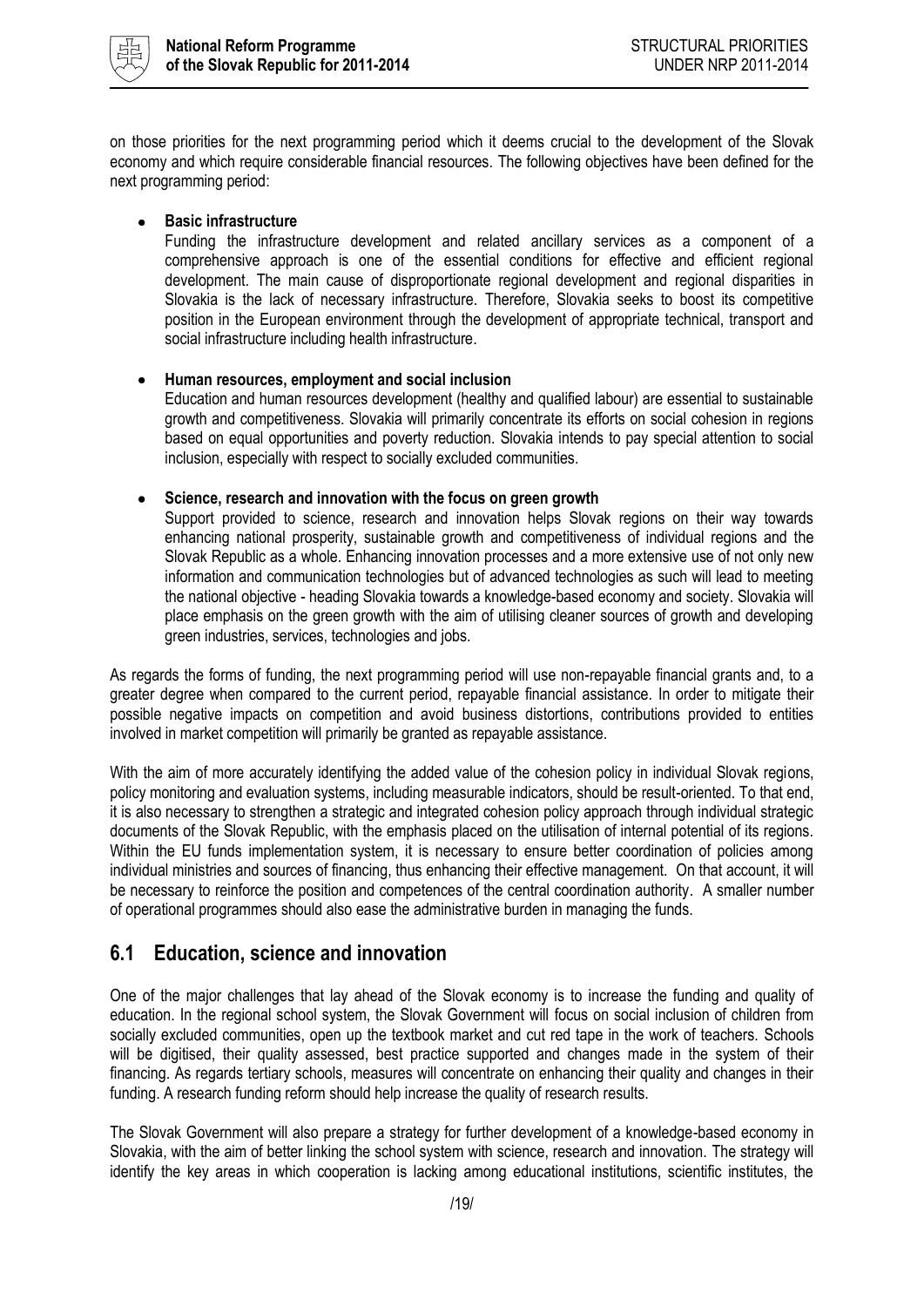

applied research sector and innovative businesses operating in Slovakia. In addition, a set of measures will be proposed to remove the identified barriers, further develop cooperation among the aforementioned sectors and enable a real transfer of knowledge produced in Slovakia into business and social practice.

### <span id="page-19-0"></span>**6.1.1 Regional education system**

**The Slovak Government will keep the school drop-out rate below 6% and improve the quality of primary education, in particular by increasing the level of knowledge and skills of Slovak pupils to an average score of 505 points in the OECD PISA 2018 testing.**

#### *Inclusion of children from socially excluded communities*

The existing education system in Slovakia further widens original inequalities among pupils through their early selection to educational streams of different quality, and contributes to reproduction in education, which means that children largely attain the same level of education as their parents. In such a system, children from socially vulnerable groups, socially excluded communities in particular, have only a minimum chance to obtain education, because they are disadvantaged due to their cultural and language difference, amplified by their bad socioeconomic situation.

Therefore, the importance of special schools will be reassessed and measures adopted to prevent possible segregation of children on grounds of ethnicity, and the number of special teachers, pedagogical and psychological counsellors and assistants at schools will increase. The Slovak Government will reinforce the zeroyear system at primary schools for the six years olds who have yet not attained the necessary level of school readiness. After completing the zero year, children will further be provided auxiliary Slovak language programmes. A pilot project for educating the Roma minority in their native language will be prepared.

The fact that nearly one third of pupils are selected for eight-year grammar schools at the age of ten does not help improve the quality of the educational system as a whole, as can be seen from international studies. It is not good for society to separate the best pupils from the rest at a too early stage. A school system performs generally better if children stay longer together. The Slovak Government will therefore put the funding of grade two at primary schools on equal footing with that of the first four years of eight-year grammar schools. The objective and measurable testing of primary school pupils (Testing 5) will be introduced, the results of which will be a decisive criterion for the admission of these pupils to grammar schools with an eight-year study programme, and a mechanism for their admission will be determined.

#### *Digitising schools*

The Government will concentrate on exploiting information and communication technologies in the educational process. The objective of several measures - especially those aimed at extending the digital content and reforming state educational programmes - is to develop digital competencies of children, pupils and students necessary for searching and effective processing of information that they can use in a real life and society. If the digital content pilot project is a success, the Government will make the digital teaching texts available to all primary and secondary schools nation-wide from 1 September 2011, and extend the digital textbooks to also cover other subjects.

As regards the infrastructure, the Government will ensure the completion of technical capacities used by children and pupils, for example providing schools with interactive whiteboards and a high-quality internet connection. The level of digital competencies among teachers at regional schools will be enhanced. The digital content will be developed, to be used both within the educational process and outside. An e-development strategy for regional schools for years 2013-2014 will be prepared.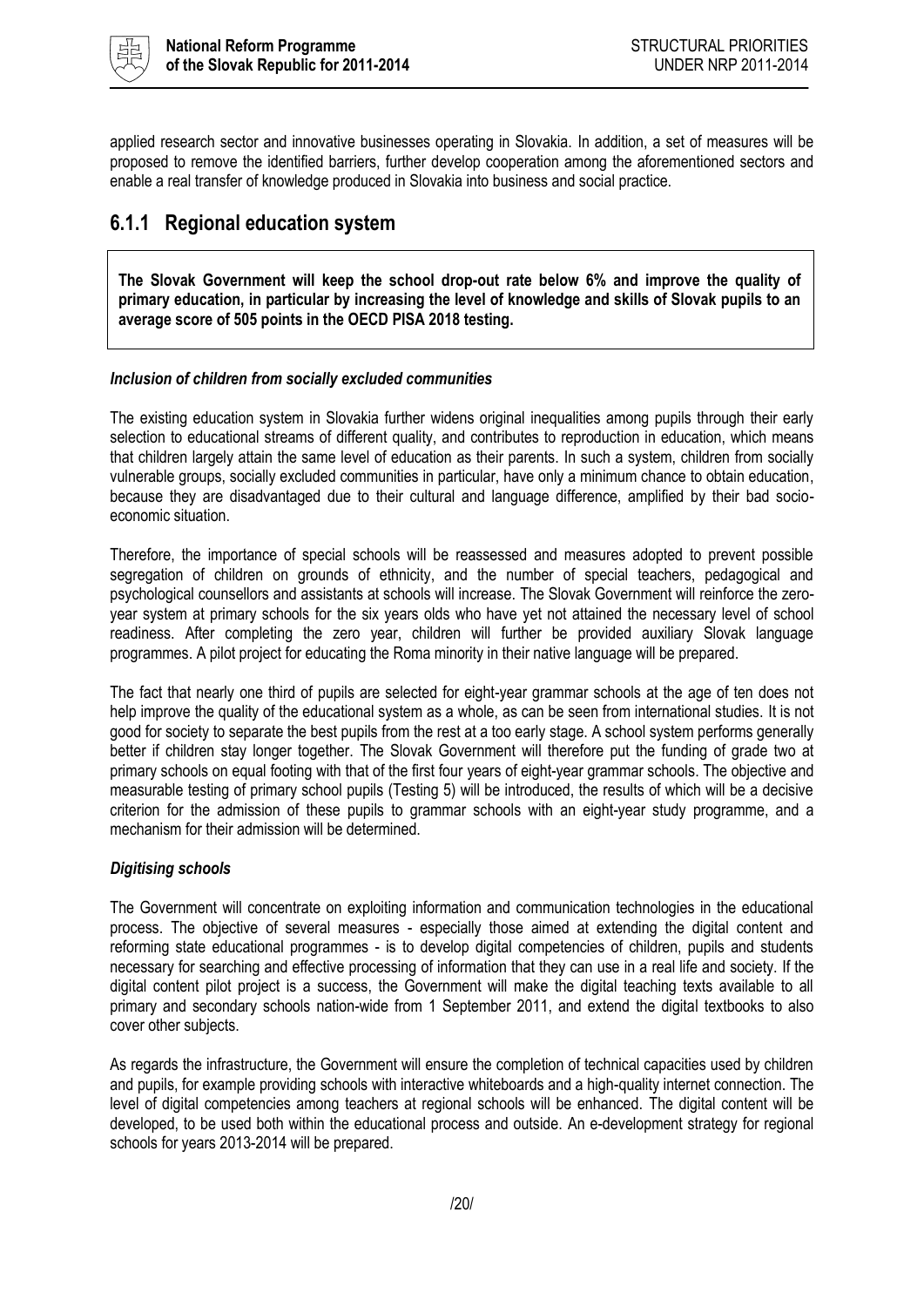

#### *School quality assessment*

The Slovak Government will introduce an internal and external school quality assessment system designed to increase the quality of education and training, and their management, enable comparing the added value of the educational process at individual schools, both at the regional and nation-wide levels, and provide the public with reliable and comprehensible information about the quality of individual schools.

External forms of school performance evaluation at individual levels of the educational system (especially Testing 5, Testing 9 and external graduation exams) will be reconciled to enable the assessment of the added value of the educational process at individual schools. A reliable measurement of the quality of educational outputs and results will make it possible to increase autonomy in the management of kindergartens, primary and secondary schools, and school facilities.

#### *Reducing bureaucracy at schools*

Based on the information obtained from practical experience at primary and secondary schools, the Slovak Government will carry out an audit of administrative activities performed at schools. Based on the audit results, the superfluous red tape burdening schools and school facilities will be removed.

#### *Opening up the textbook market*

The Slovak Government will gradually ensure that alternative textbooks and teaching materials are available at primary and secondary schools so that teachers and schools could choose textbooks that best fit the learning needs of their pupils and students. Within the system of normative financing, options will be provided for schools to directly purchase textbooks of their choice. The Government will retain the right to review and confirm the compliance of textbook content with state educational programmes, and establish a National Textbook Register. The Slovak Government will concentrate on monitoring the output indicators in the education system.

#### *Promoting best practice*

The Government will ensure promotion and adaptation of best international and national practice in kindergartens, primary and secondary schools, and school facilities throughout the whole of Slovakia. One of the instruments to be used for this purpose will be to adjust state national programmes so that they shift away from placing emphasis on memorising information towards obtaining skills and competencies useful for life. The state educational programmes will be made more comprehensible for teachers, parents, pupils and students, as well as for the labour market. Another instrument to be used in this respect will be identifying best teachers at best schools through measurable criteria and subsequent dissemination of their practical experience in a form helpful to teachers, via media and the Internet. The educational system will be better adjusted to the needs of the labour market through a more effective exchange of information between employers and schools. Support will be provided to practical trainings for vocational school students directly in companies and at sole traders.

#### *Vocational education*

The Government will ensure a closer linkage between vocational schools and practice. In particular, the Government will adjust the competencies of the individual entities participating in vocational training and preparation for the labour market. Engagement of employers and employer associations in the system of vocational training and preparation will be improved. The main aim is to ensure that practical training is performed directly in companies to a larger extent. Changes in the normative financing will be reviewed so that the network of vocational schools is continuously adjusted to the requirements of the market and the demand for people with higher qualification in the knowledge-based economy.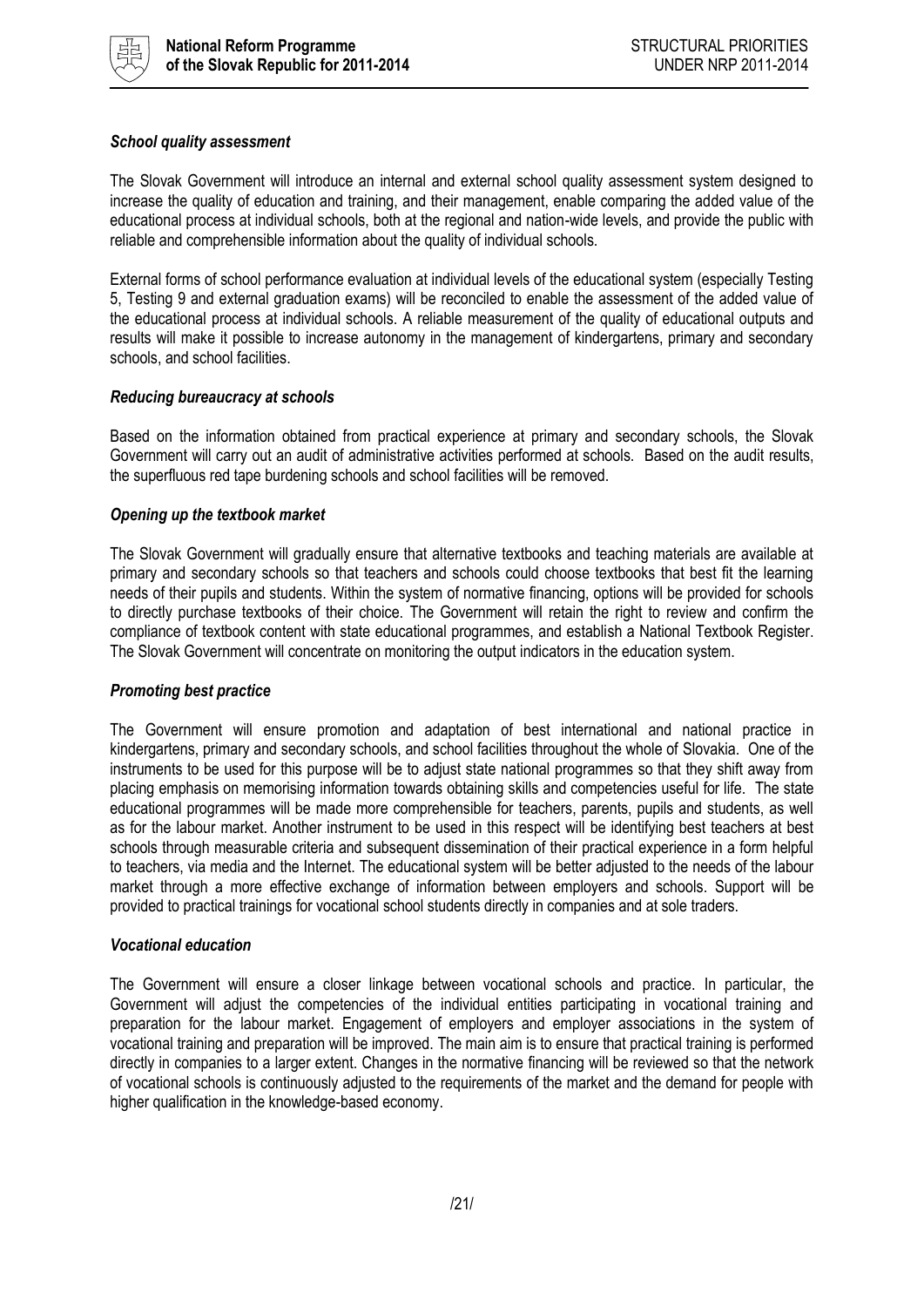

#### *Financing*

As far as the overall functioning of the regional education system is concerned, ensuring adequate funds is increasingly becoming a more important issue. The level of funding also directly affects the quality of human resources – a vital element in the proper functioning of the entire regional education system. The Government will fine-tune the normative system of financing, which has served its streamlining purpose, but also brought about phenomena with negative impacts on the quality and structure of schools. In cooperation with school founding authorities, the Government will support optimisation of the school and school facility network, including through the introduction of school buses. Also, the number of regional school teachers will be reviewed in order to respond to demographic developments.

### <span id="page-21-0"></span>**6.1.2 Tertiary education and science**

**The Slovak Government will increase the share of people aged 30-34 with completed tertiary education, or equivalent, to at least 40% by 2020. It will improve the quality of science and university research, in particular by increasing overall expenditure on research and development to 1% of GDP by 2020 and the number of citations per researcher to at least 70% of the EU average.**

#### *Accreditation reform*

Guarantees for a particular study programme will no longer be linked to a single person but rather to a team of tertiary school teachers who comply with the set criteria. The aim is to stabilise the situation and avoid such cases when a loss of a single person (guarantor) may make an excellent study programme non-functional. The criteria will be defined in such a way that even a temporary absence of a smaller number of tertiary teachers will not immediately result in the suspension or revocation of rights, as it is now in case when a guarantor is lost. At the same time, it will enhance impartiality of, and increase demands on the accreditation procedure because to "buy" a single professor will not be enough.

Accreditation of study programmes (nearly 8 000 at the moment) will change into accreditation of fields of study (364 at the moment), thanks to which a tertiary school will be able to flexibly open new study programmes within a particular accredited field of study. Also, it will considerably reduce information asymmetry and enhance competition. For obtaining accreditation, a decisive factor will be that members of the guaranteeing team are internationally recognised scholars. This will be examined through benchmarking publication and citation criteria against international standards applicable in the particular field of study.

#### *Enhancing the quality of top academics - professors and assistant professors*

In order to be awarded *professor* and *assistant professor* academic titles, applicants will have to meet more stringent, mainly publication related criteria based on the international standard applicable in the given field. At the same time, mechanisms will be set up in order for excellent scholars who comply with the said criteria to encounter as little obstacles as possible when applying for positions of a professor or assistant professor. Removing the direct link between the accreditation and academic titles will discourage "artificial production" of professors and assistant professors solely for the accreditation purposes, thus indirectly enhancing their quality. The Accreditation Commission will be more encouraged to examine the real performance and quality of guaranteeing teams instead of their academic titles.

#### *Cancelling the categorisation of tertiary schools, promoting excellent faculties and universities*

The existing categorisation of tertiary schools into *univerzitné vysoké školy* (university-type higher education institutions), *odborné vysoké školy* (professional higher education institutions) and higher education institutions not classified as universities or professional higher education institution, will be replaced with a single universal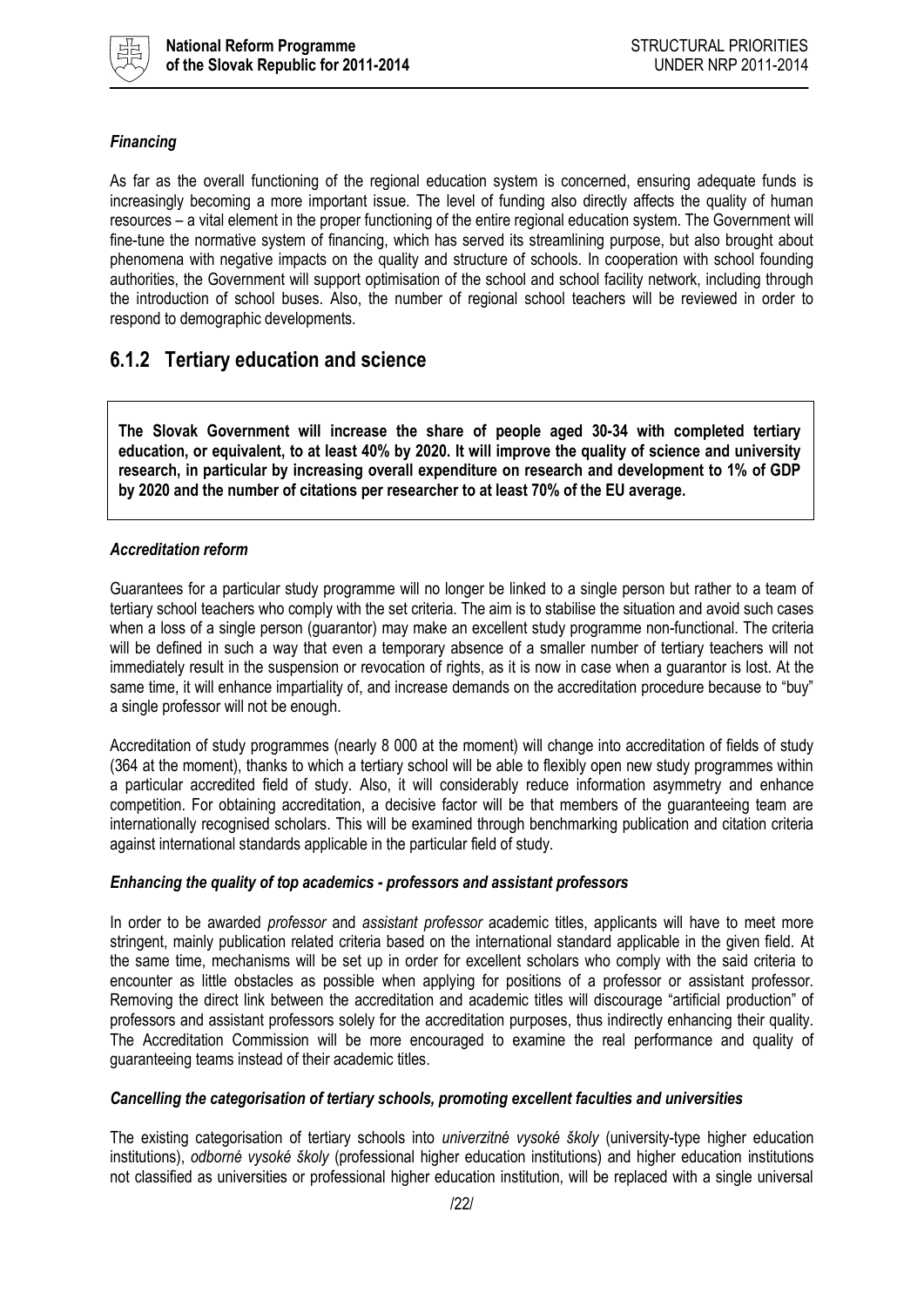

category of tertiary schools. The main reason behind this decision are ambiguous benefits of the original as well as modified categorisation of tertiary schools since, based on the assessments made by the Accreditation Commission and non-governmental organisations (such as ARRA), intra-university differences are often larger than inter-university differences. In addition, the first categorisation, introduced in 2002, was cancelled by a 2007 amended even before it could be implemented; the second categorisation, introduced by the same 2007 amendment, has not been implemented to this date. Its introduction and implementation is inconsistent, with the entire process having failed to actually contribute to identifying the top performers.

Under the new differentiation system, an emphasis will be placed on identifying and promoting internationally recognised faculties of outstanding quality, with a view to gradually extending such an exclusive rating to the entire institution. Slovakia will also participate in the OECD's "Assessment of Higher Education Learning Outcomes" (AHELO) project. In order to reduce information asymmetries on the educational market and the labour market, information will be made available on average wages and unemployment rates of graduates from particular tertiary schools.

#### *Changes to improve part-time studies*

The nature, and consequently duration of part time studies will change. The Government will also submit for public discussion a proposal that the standard duration of part-time bachelor's programmes is set to four, and that of master's programmes to three years. Tuition fee ceilings will proportionately be adjusted to the length of the programme so that the total ceiling for the entire study programme remains unchanged. Extending the duration of study programmes without accompanying changes in the pedagogical process would not yield desired benefits. Therefore, the Government will introduce more stringent rules for assessment of part-time studies, which will focus on how the tertiary schools ensure a reasonable volume of in-person teaching or, alternatively, substitute it with high-quality eLearning solutions.

#### *Funding of tertiary education*

A portion of institutional funding of tertiary schools earmarked to finance research will largely be distributed on the basis of internationally acclaimed results which, in a majority of fields, take the form of publications and citations in internationally recognised scientific journals and monographs published by renowned foreign publishing houses. The funding system will be adjusted to discourage tertiary schools from retaining non-performing students.

Under the research funding reform, all high-quality research institutions will be entitled to receive a state contribution, irrespective of their legal form. In the case of private tertiary schools it means that they will receive a state contribution based on the assessment of their research performance and results as is the case with public tertiary schools today. The Government will analyse the issue of putting the funding of public and private tertiary education on equal footing.

#### *Research funding reform and more effective drawing of EU funds*

A transparent system of institutional and grant financing of research activities will be set up to ensure a level playing field for all research facilities. All institutions, i.e., public and private tertiary schools, the Slovak Academy of Sciences, as well as public and private research facilities, will be entitled to apply for funding in compliance with the principles of state aid. The institutional financing will be based on the principle of the so-called long-term money, under which institutions with a previous strong record of demonstrable excellent achievements will be allocated a certain volume of funds for a longer time period. This system will encourage a more intensive cooperation among individual facilities within tertiary schools and other research institutions. The new system, based on a competitive principle, will ensure concentration of funds into demanding, high-quality projects, and mandatory engagement of high-quality foreign evaluators in a decision-making process regarding these projects. The Government will also pave the way for increased private funding of science and research.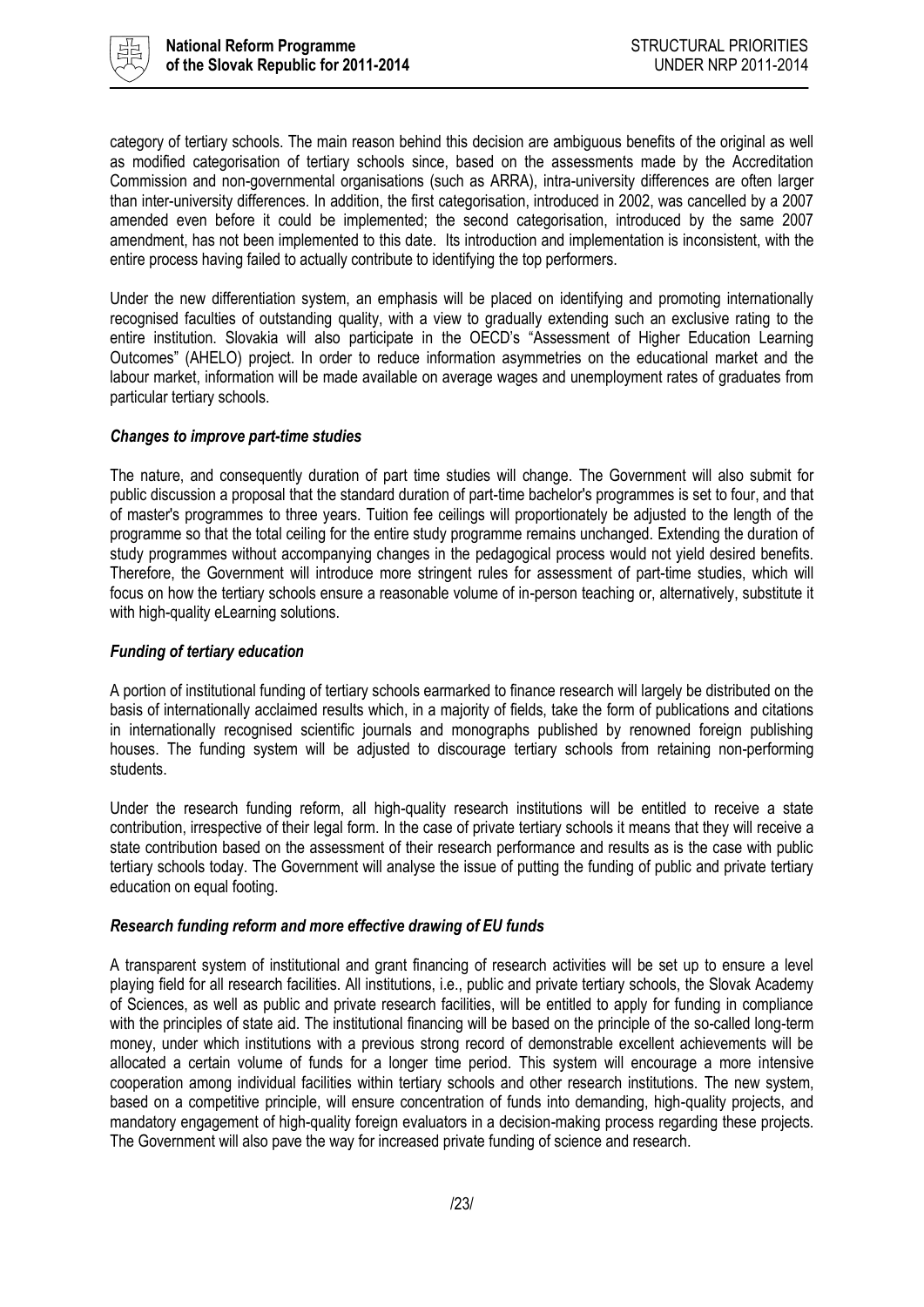

The Government intends to improve the effective drawing of EU funds, in particular by reducing the administrative burden placed on school and scientific staff. The process of managing EU funds in the fields of education, research and development, which is overly complicated and bureaucratic and is the cause of poor transparency and purposefulness of the funds drawn, as well as of very poor drawing, will be simplified and made more efficient. This will limit room for corruption and increase the volume of funds actually flowing into science and education.

### <span id="page-23-0"></span>**6.1.3 Lifelong learning and further training**

As societal development is becoming more dynamic, lifelong learning – and further training in particular – is gaining in importance. An effective system of further training will give citizens easy access to flexible extension and deepening of their qualifications, which in turn will improve their chances of employment in the labour market, as well as their personal growth and quality of life. The lifelong learning strategy will be reviewed and updated; it will mainly include measures to systemically reduce information asymmetry in further training. Creating freely accessible educational content will raise the level of citizens' key competencies, facilitating their opportunities in the labour market. Support will be given to further training activities that target personal development and an improved quality of life.

### <span id="page-23-1"></span>**6.1.4 Innovation**

**The Slovak Government will enhance the innovation potential of the national economy by increasing the share of high-tech exports to 14% by 2020.** 

The Government will create conditions to support innovation activities in the private and public sectors, including support to innovation in culture and creative economy. The existing instruments to support innovation are insufficient, operate with a small volume of funds, and their effectiveness and efficiency is questionable. The Government will set up a long-term sustainable project aimed at improving the access of smaller innovative companies to funding. In cooperation with the European Investment Fund, the Government will launch the JEREMIE initiative which is primarily focused on supporting small and medium-sized enterprises (SME). The main objective is to provide venture capital to innovative SMEs having a good business plan and an innovation idea with good commercial prospects. The JEREMIE initiative in Slovakia covers debt instruments (bank guarantees and credits) and capital instruments (venture capital) which are provided to SMEs indirectly, through selected financial intermediaries (commercial banks, venture capital fund managers). Venture capital instruments primarily concentrate on support to applied research and development and transfer of technological knowledge into practice.

As a result of engaging the European Investment Fund as a manager and supervisor of JEREMIE implementation, coupled with the participation of private financial institutions and co-funding private partners, private funds will leverage public funds to ultimately increase, in a considerable manner, an effective and efficient use of public funds. The revolving, repayable nature of financial aid provided under the JEREMIE initiative will also ensure that the project continues and remains sustainable even beyond the 2007-2013 programming period.

With respect to debt instruments, a call is planned to be made in 2011 for financial intermediaries (commercial banks) to submit guarantees to cover the first loss, which should produce new credits for SMEs worth approximately €200 million under the anticipated leverage effect. At the same time, an appropriate setup of the product and fees for a guarantee will lead, through the mechanism of investment risk transfer, to lower interest rates and relaxed requirements of commercial banks on guarantees, which will particularly aid innovative start-up SMEs with an insufficient credit history and capital.

Fund and venture capital managers, chosen through public tenders, will also be required to co-fund activities from their own resources and ensure additional private funds. Venture capital investments will mainly concentrate on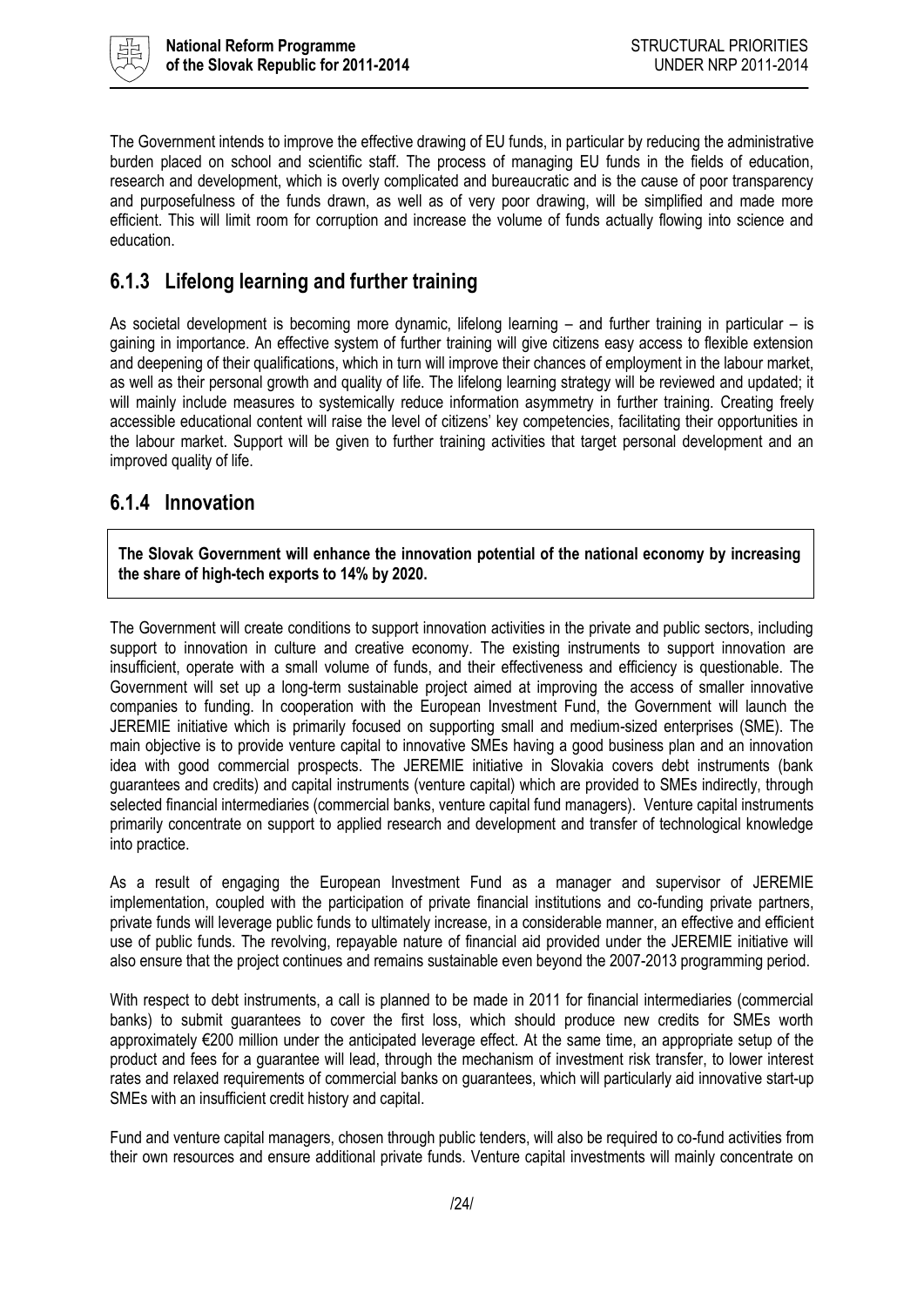

early stage businesses (early stage and seed capital) and technology firms with respect to which the major market deficiencies have been identified in Slovakia.

Intellectual property rights represent an important commercial asset in a knowledge-based society, which promotes innovation and creativity by ensuring a reasonable return on investment. In order to combat counterfeiting and copyright piracy, the enforceability of such rights must be ensured. On that account, it is necessary to coordinate activities of public authorities, including through an improved exchange of information with a European centre.

### <span id="page-24-0"></span>**6.2 Employment and social inclusion**

Slovakia rates among EU countries with relatively high unemployment. Apart from the social implications, reducing unemployment and increasing employment also significantly affects performance of the economy by increasing the participation of the labour force and productivity. The main challenge lies in improving the situation with respect to the labour market margin bordering with inactivity. For several years now, Slovakia has had the highest long-term unemployment rate in the EU, and a relatively low employment rate of the young and elderly people. In order to reduce the unemployment of young people, it is also necessary to better link the education system with the labour market. Furthermore, improving the situation in the labour market will require a reduction of regional disparities.

### <span id="page-24-1"></span>**6.2.1 Employment**

**By 2020 the Slovak Government will raise the employment rate for women and men aged 20-64 to 72%, and will reduce the long-term unemployment rate to 3%.**

#### *Increasing the Labour Code flexibility*

The Slovak Government will promote new jobs and employment, and will strike a balance between security and flexibility by amending the Labour Code in April 2011. Based on an agreement between the employer and the employee, it will be possible to choose a suitable combination of the notice period and the payment of severance pay to the individual employees. The employer will also be allowed to replace the application of a notice period with the payment of financial compensation corresponding to the employee's wage during the same time period. The notice period will be adjusted according to the duration of employment – shorter employments will imply a shorter notice period. The probationary period will be differentiated, with higher protection given to employees with low qualification, while on the other hand the probationary period for higher managerial employees will be extended.

To support internal flexibility within companies, the regulation of working hours and work organisation will be adjusted and the rules for changing them within the company simplified. Room will be given to the employer and the trade union representatives to discuss the working conditions on an equal footing. A permanent option will be introduced to use the "flexi-account" to adjust working hours, as well as the possibility of several people sharing one job. This will increase, in particular, the chances of employment of mothers with small children. Labour market flexibility will be promoted by giving more room to an agreement upon the working conditions at the level of collective bargaining within the individual organisations. This will increase the flexibility of working conditions, in line with the recommendations in the Annual Growth Survey.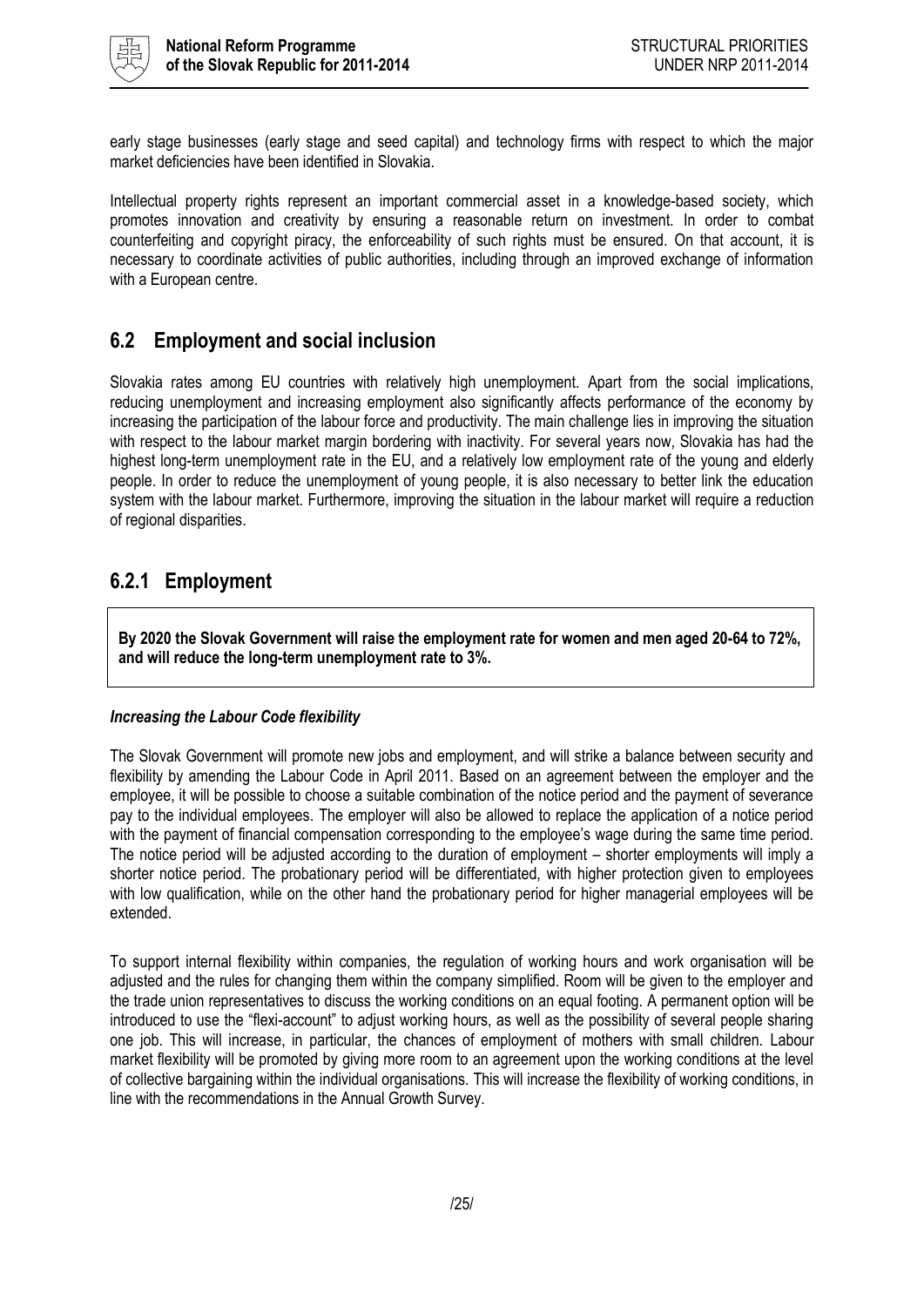

#### *A comprehensive review of active labour market measures and the intermediate labour market programme*

State support of employment will be enhanced by a comprehensive review of the active labour market policies – in particular by reducing their number as well as the administrative burden in the implementation of programmes of active labour market measures (ALMM). The measures will be reviewed with a view to improving their cost effectiveness and efficiency, placing emphasis in particular on disadvantaged job applicants. A single universal contribution concept to promote the employment of disadvantaged job applicants will be introduced, differentiating the amount depending on the type of disadvantage. The setup of the system of training and preparation for the labour market will improve the flexibility of job applicants in the labour market and shorten their participation in training so that they can be employed faster.

Cost effectiveness will be improved through the introduction of competition to public employment services, in particular by utilising the services of private entities. Minimum standards for the provision of employment services will be drawn up and a system of vouchers introduced for job applicants to purchase certain services (placement in the labour market and training) from non-state employment service providers. Vouchers will be reimbursed solely on the basis of the providers' results. The Central bureau for employment, social affairs and family will prepare a register recording the vouchers and financial coverage, a public register of the non-state service providers conforming to the minimum standards of service provision in exchange for vouchers, and a system regularly evaluating the success rate of non-state employment service providers in integrating job applicants in the open labour market.

The Slovak Government will introduce an intermediate labour market to promote the reintegration of the long-term unemployed in the labour market, in line with the recommendation in the Annual Growth Survey. With a view to better employing the long-term unemployed, scaled compensation will be provided to cover the employer's payroll contribution costs. The system will motivate the long-term unemployed receiving assistance in material need to accept job offers, and the employers to employ them. This will increase both their income from the employment and the attractiveness of work when compared with the revenues from welfare benefits alone.

#### *Creation of new jobs by making business easier*

Employment will also be increased by reducing the administrative burden placed on employers and improving the business environment. The Slovak Government will implement measures aimed at reducing barriers to business, stabilise the legal environment and extend eGovernment services. The registered capital required for setting up certain types of legal persons will be reduced and the registration deadlines for small businesses shortened. Completion and commenced operation of the single contact points network will improve both natural and legal persons' communication with the state. Elimination of superfluous red tape will reduce the administrative costs of businesses, thus allowing them to focus their resources on productive activities and on expanding operations.

As regards transport infrastructure, the Government is investing mainly in the construction of motorways, which will reduce costs and improve the accessibility of business also in less developed regions with high unemployment. This will also promote Slovakia's international competitiveness in the eyes of foreign investors, who have been the main drivers of employment and economic growth in the past years. Infrastructure construction itself will create new jobs in the construction industry, which has registered a decline of new contracts after the period of crisis.

The Slovak system of taxes and contributions does not promote new jobs, mainly due to the high payroll levies. A reform of the tax and contribution system will thus reduce the contribution burden placed on employees and improve job attractiveness, thus increasing the motivation of the unemployed to look for a job. The reform will also lay the groundwork for further reductions of the tax and contribution burden in the future, and will significantly simplify the payment of taxes and contributions – as of 2013 the payment of taxes and contributions will only require filling out a single form and communicating with a single financial authority. This will reduce the administrative costs of employers, who will be able to focus more on their productive activities.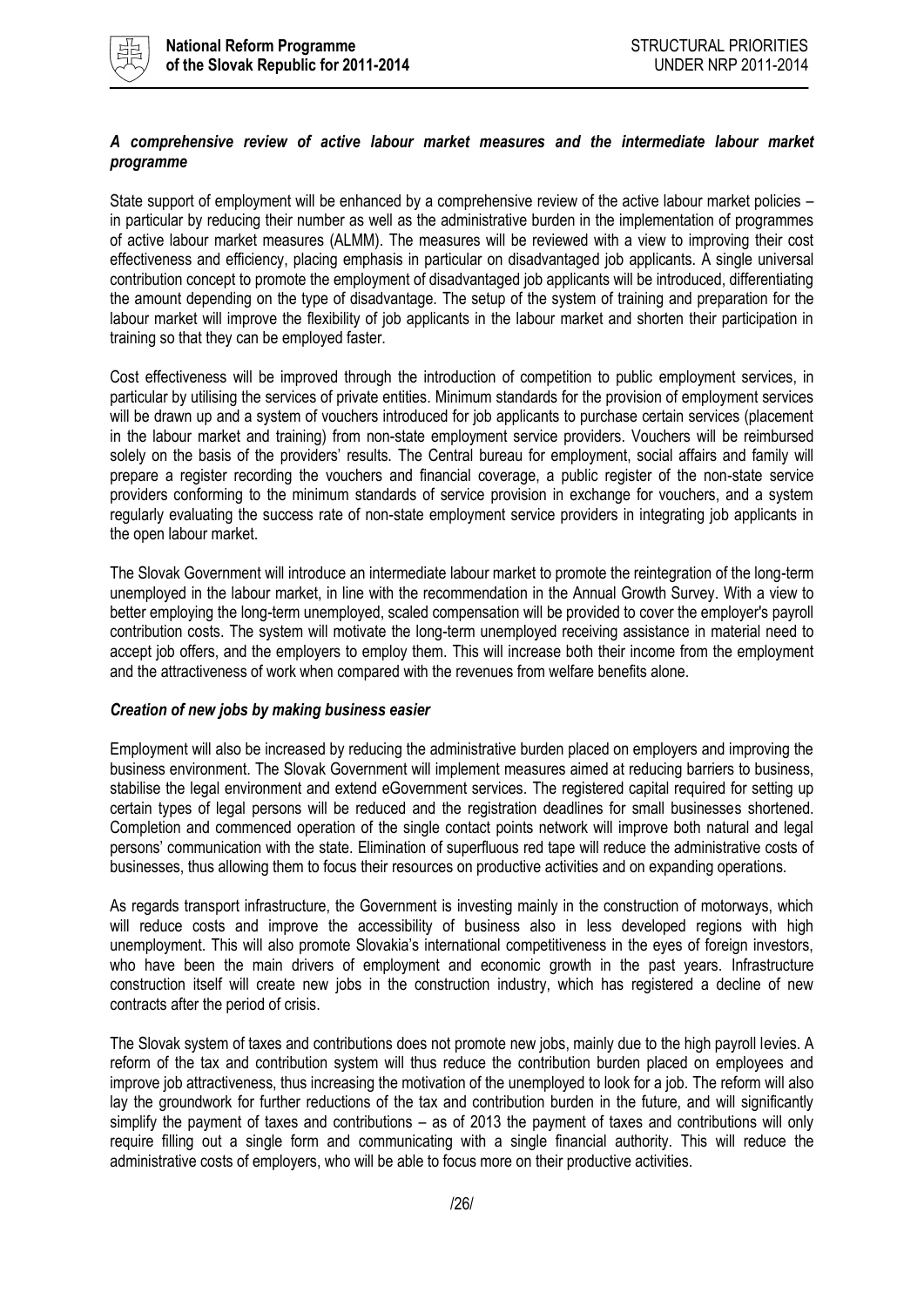

The launch of the JEREMIE initiative also represented one of the tools to support employment in small and medium-sized enterprises. Provision of venture capital to innovative small and medium-sized enterprises that have a good business plan and an innovative, commercially viable idea will support particularly new jobs with higher added value and productivity.

The provision of investment aid will be made more effective, with the aid targeting projects from regions where unemployment is the highest. The Slovak Government will provide more favourable investment aid conditions to investors in regions with high unemployment. Furthermore, investment aid will be differentiated according to the added value brought by the supported foreign investor.

Engagement of employers and employer associations in the system of vocational training and preparation will be improved. The Slovak Government will adjust the competencies of the individual entities participating in vocational training and preparation for the labour market. This will improve the quality of vocational training, which in turn will increase the qualification of the labour force and allow the employees to better adapt to the rapidly changing labour market requirements.

### <span id="page-26-0"></span>**6.2.2 Social inclusion**

**The Slovak Government will promote social inclusion, in particular by reducing poverty, with a view to achieving at least 170 thousand fewer people who are at risk of poverty and exclusion.**

#### *Introducing new tools to assist in material need and improving the effectiveness of the existing ones*

State social support will be simplified and made more effective through a comprehensive revision of all social benefits, which will mainly be aimed at restricting their number and cutting red tape. The Slovak Government will promote social inclusion by introducing new tools to assist in material need and improving the effectiveness of the existing ones. The aim is to optimise the mechanism of balancing the active principle with the incentive principle. The existing support system will be revised, including the allowance for activation activity. The system of assistance in material need will be simplified through an adjustment of the eligibility criteria, a reduction of the administration burden associated with the management of the agenda, and a closer link between the benefit in material need and the beneficiary's activity. Conditions will be set up for introducing the possibility to provide the benefit in material need by electronic means of payment. Social scholarships will be reintroduced to primary schools, differentiated according to study results.

The housing contribution will be withdrawn from the system of assistance in material need and will be governed by new legislation in the form of a state social benefit. With this benefit the state will contribute to covering the costs associated with the use of a flat or a family house by owners and tenants who are dependent on this type of state support in view of their income and the housing costs.

#### *Supporting socially excluded communities*

The Slovak Government will take measures to address the problems of socially excluded communities (SECs). It will draw up an act on socially excluded communities, which will define SECs and set out the priorities and practices for addressing problems of SEC members. The Government will propose a method of settling ownership titles to lands in SECs and encourage investments in basic infrastructure. The Government will define the concept of social housing and support a system of interchange multi-level social housing based on the merit principle. The Government will also complete a network of community centres with defined standards they must meet (e.g. equipment, social field workers, medical assistants). The aim is, as of 2011, to allocate part of the resources from the European Social Fund earmarked for national projects to develop a network of community centres and to create conditions for improving the quality of their activities through a "National Project of Community Centres".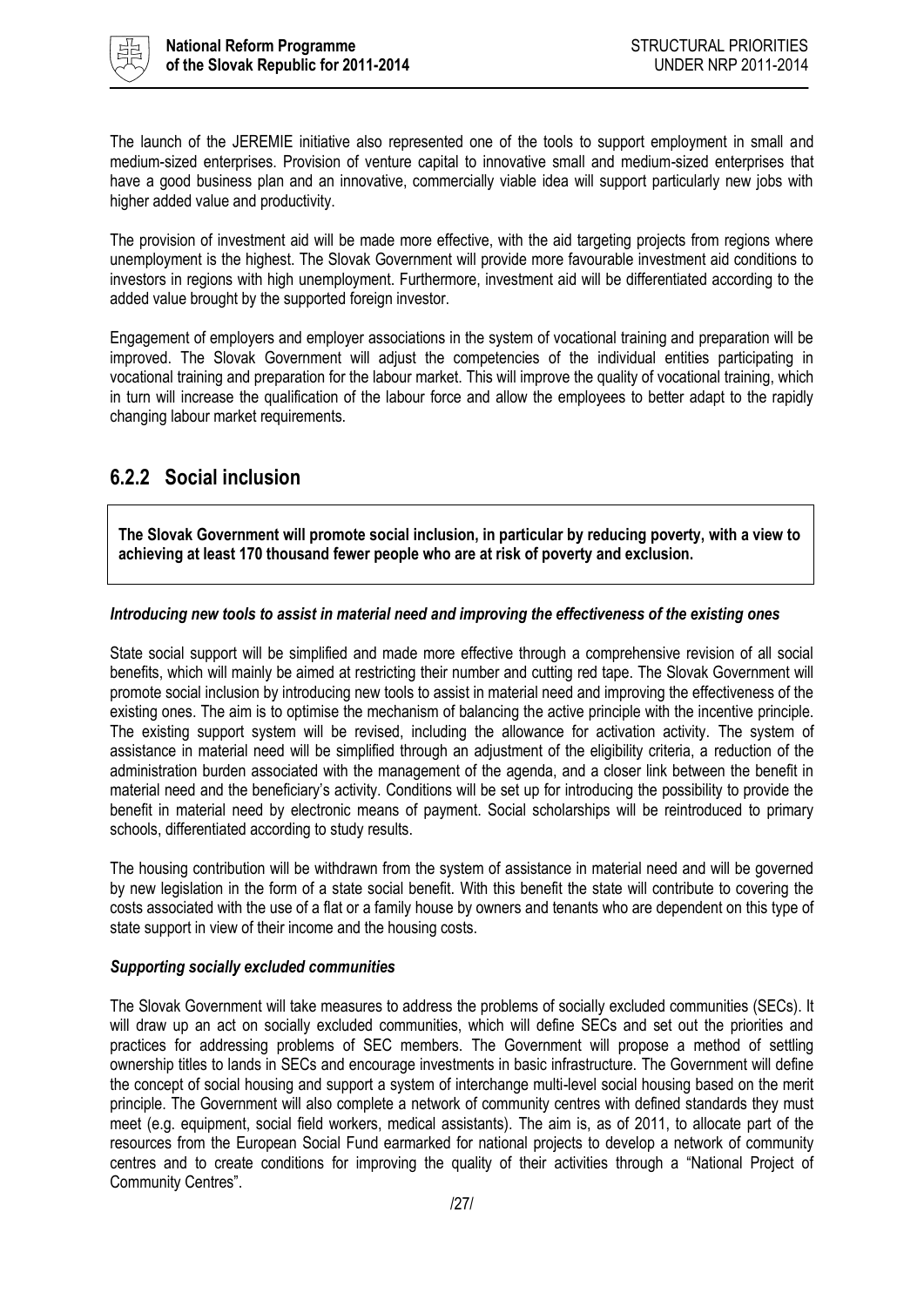

The Government will support activities carried out by local governments, churches, charities and third-sector organisations that deliver demonstrable results in addressing SEC problems. The Government will introduce continuous SEC surveys (e.g., on education, employment, health conditions, crime, etc.), which will serve for the assessment of impacts of public policies and effectiveness of implemented programmes. Reporting units will be the communities, as defined in the act on socially excluded communities.

#### *Ensuring accessibility and quality of social services*

The Slovak Government will ensure access to available, sustainable and high-quality social services by providing equal terms of funding for all social service providers and establishing conditions for the funding of service purchase at the level of the beneficiary rather than the individual service providers. The financial contribution will go towards part of the costs of an eligible social service beneficiary, who will thus be able to freely choose the social service provider. A financial normative will be introduced for the individual social service types and social service forms, going towards social service provision within minimum scope defined by law. New, activating forms of working with the client will be introduced. Efficiency will also be improved in respect of the supervision of the provided social services by the Ministry of Labour, Social Affairs and Family of the Slovak Republic, and in the assessment of quality conditions of the social services provided. The system of multi-resource funding of social services will be expanded and made more efficient, with a view to enhancing coordination and linkage of public funds with other resources.

### <span id="page-27-0"></span>**6.3 Business environment**

The greatest shortcomings of the Slovak business environment include poor law enforcement, insufficient efficiency and transparency in public procurement and in the provision subsidies (including Structural Funds), and excessive bureaucracy. The main improvement measures will focus on administrative burden reduction and on the completion of single contact points. One of the most important measures to support investments in the regions of Slovakia is the construction of motorways, which also contributes to promoting their competitiveness and employment growth. Functioning eGovernment will grant businesses access to information and services; the greatest benefit lies in reducing the administrative burden placed on individuals and businesses when communicating with the general government, and improving transparency.

#### *Administrative burden and regulation*

**The Slovak Government will improve the business environment so as to rank Slovakia among the top 15 in the World Bank's Doing Business ranking and improve its scoring in the OECD Product Market Regulation Index to 1.2 by 2020.**

Measures will be adopted by the end of 2012 to minimise barriers to business start-up, stabilise the legal environment, extend eGovernment services and reduce the regulatory burden in all business stages. As regards starting up a business, the registered capital will be reduced for selected types of legal persons and the time period required for the issuance of a trade certificate shortened. Administrative requirements will be reduced in permit-granting proceedings according to the new differentiation of buildings in connection with new permission procedures; it will also be possible to issue a permit in a fast-track procedure (for a fee). The process of property registration will become cheaper and faster by reducing of the number of steps required. The quality of submitted proposals will be improved by reviewing the existing methodology for assessing the impacts of existing and new legislation upon the business environment, and by developing analytical capacities, including specific proposals.

The completion of single contact points (SCPs) and their commenced operation will facilitate electronic communication with natural and legal persons. It will also make it possible to obtain the license and other essentials for doing business via electronic means, and to pay administrative and court fees for the issuance of a business license and for registering the company in the Commercial Register. Completion of the information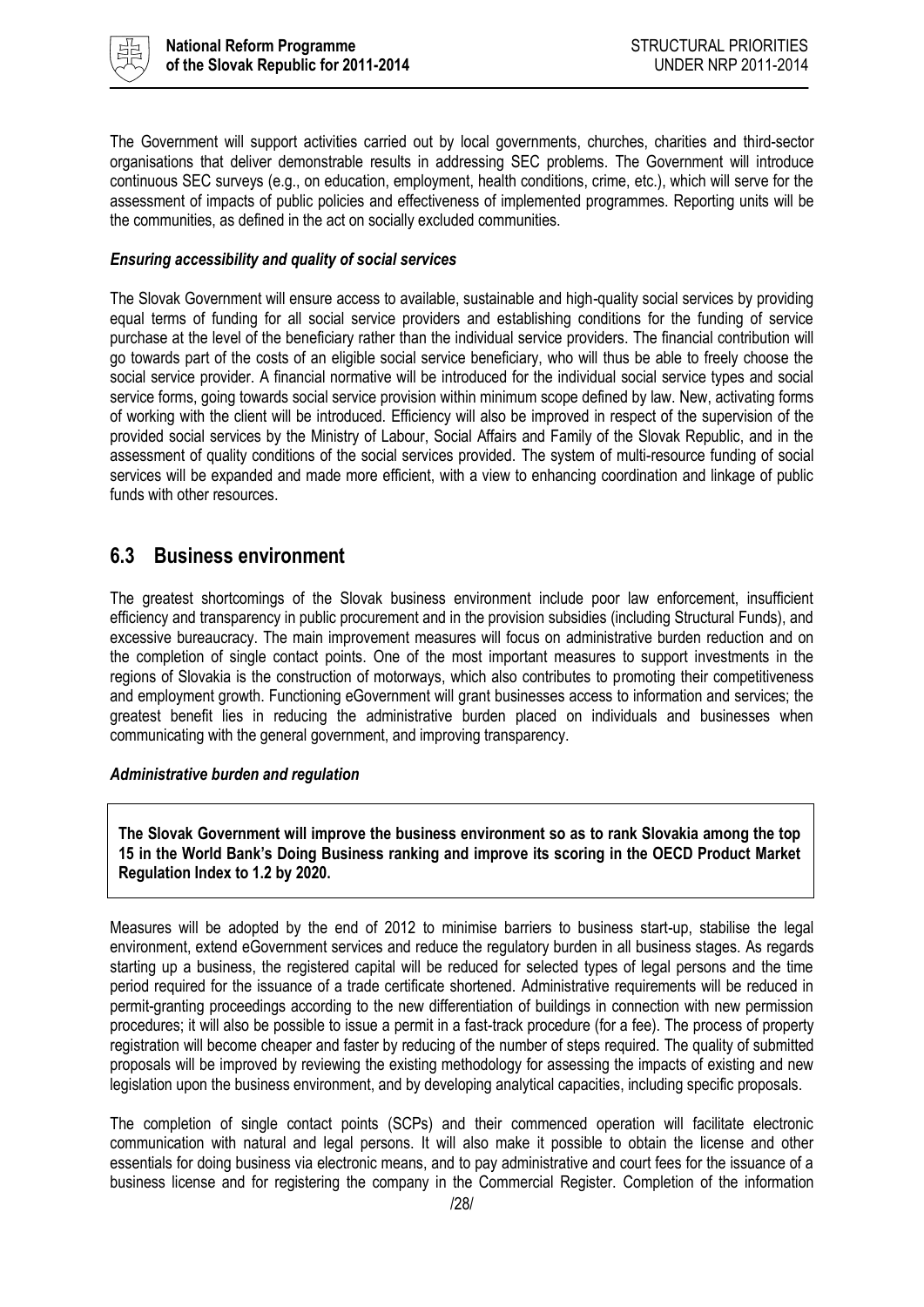

system receiving citizen submissions and matching payments made using the payment portal, as well as the integration of SCPs with the commercial registers of the relevant courts, is envisaged by the end of 2011.

#### *Strengthening competitive environment*

Competition started to develop recently in several industries that had been traditionally monopolistic. A more profound onset of competition will help improve the quality of services and bring down price levels compared to the prices charged by monopolies. This concerns, for instance, the supply of gas, electricity, telecommunication services including the Internet and cable TV, as well as railroad transport and postal services.

The Slovak Government will support the development of a competitive environment wherever possible. Legislative changes will reduce barriers to the entry of new players into these markets. On the other hand, the Government will assert strong and high-quality state regulation wherever a competitive environment cannot develop. This should prevent monopoly companies from abusing their dominant position in the given market to the detriment of other businesses and consumers.

#### *Business environment transparency*

The Slovak Government will improve business environment transparency and the effective issuance and publication of the Commercial Journal. An electronic Commercial Journal will be set up, providing comprehensive information about businesses in electronic form – this concerns namely records in the Commercial Register, declarations of bankruptcy, documents pertaining to a specific business, as well as data on entrepreneurs and other legal and natural persons (foundations, civil associations, non-profit organisations, non-investment funds) – in particular financial statements, commencement of liquidation, reports on economic management, notifications by issuers of securities, specification of the purpose of using a received share of paid income tax, and data of public authorities intended for businesses, including a simple search for legally and economically relevant information.

An electronic insolvency register will be set up, substantially improving the efficiency of satisfying creditor claims (in which the state and its institutions typically have a significant share), making the system more transparent and ensuring nearly full publicity of information about the entire process and course of bankruptcy proceedings. The introduction of such a register abroad typically resulted in increased bankruptcy proceedings proceeds. New legislation will also introduce predictable and transparent processes of winding up a business, and better define the responsibility of board members of the companies being wound up.

The Slovak Government will improve efficiency in public procurement, which will lead to a reduction in the final tender prices for the contracting authority. This in turn will improve efficiency in the public sector and limit the potential for corruption in the awarding of public contracts, which will also reflect positively in the quality of the Slovak business environment. The scope of legal exemptions will be limited to situations in which they can be rationally justified in economic terms. Transparency of procurement processes will be improved through the publication of information to the maximum extent. A mandatory ex-ante analysis of procurement documentation will be introduced with a view to achieving sufficient competition among the bidders. The administrative burden placed on bidders will be reduced and the possibilities for excluding them from tenders on formal grounds will be restricted. Effectiveness of control mechanisms will be improved. Mandatory justification of the economic rationality of requirements specified in the tender documentation will be introduced.

#### *Transport infrastructure*

Slovakia's strong economic development places increased demands on transport infrastructure. As the structure of the economy, and industry in particular, gradually changes, the performance of railroad transport decreases and an ever larger portion of goods and passengers are transported by road. This is partially also due to the mismanagement of state-owned railroad companies in the past. As a result of poor flexibility and high freight transport prices, a significant portion of goods, which in countries with better railroad freight transport organisation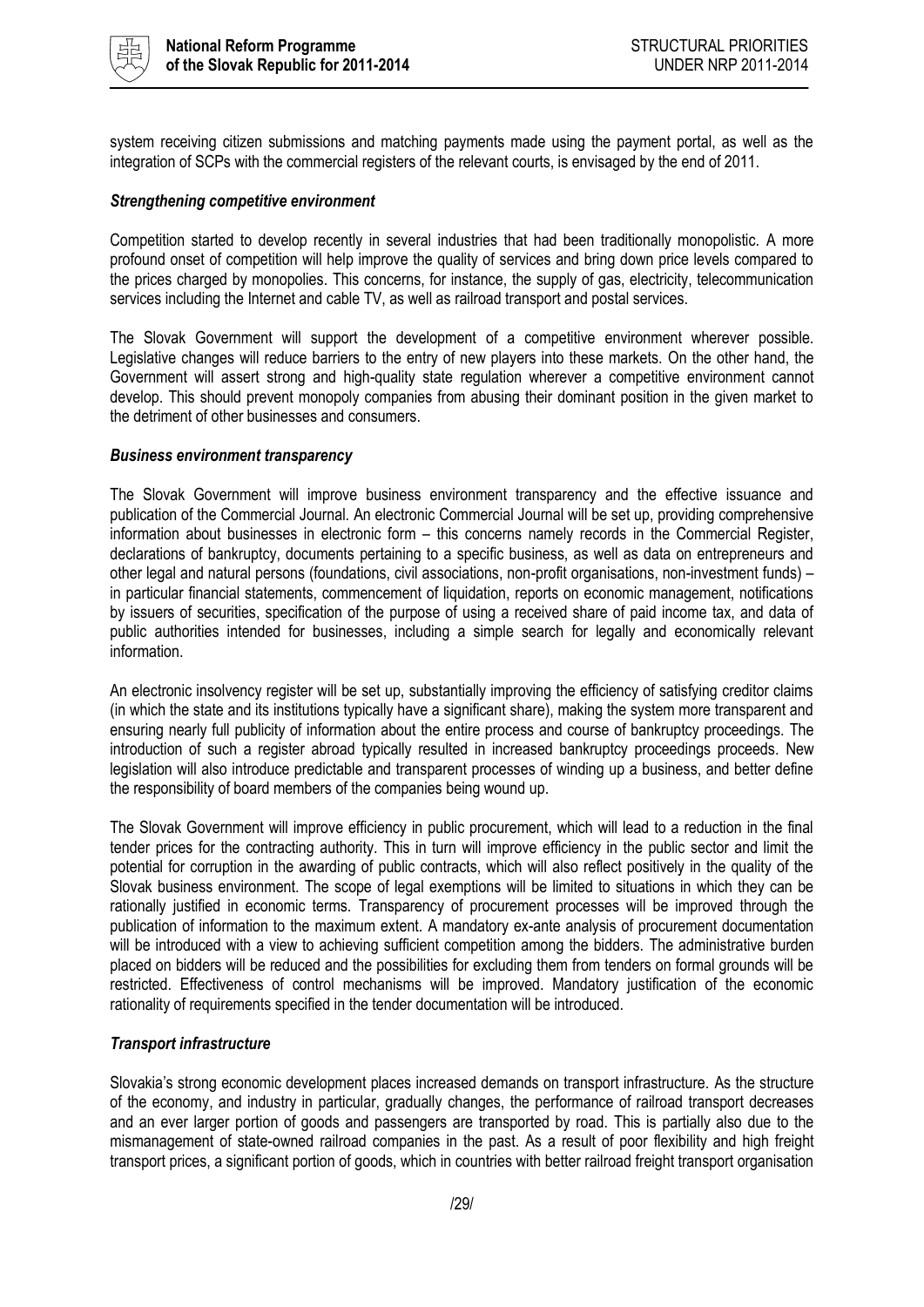

are normally dominantly transported by railroad (having greater capacity and being more environmentally friendly), have been expelled to the road.

It is partly natural; partly due to mismanagement that Slovak transport infrastructure faces the problem of underutilised railroads on the one hand and overloaded roads on the other. In the beginning of 2011 the Government adopted a programme of railroad revitalisation aiming to turn the negative trends in performance, productivity and economic management. More efficiency and flexibility in the operation of railroad companies combined with partial modernisation of tracks and the railcar fleet should, in the coming years, increase railroad utilisation and retard the current rapid growth of road traffic intensity.

Nevertheless, roads will continue to predominate in the transport of both goods and passengers and will play a significant role in the efforts to promote economic development and employment in Slovakia's disadvantaged regions. The already considerable disparities in the unemployment rate and in the assessment of competitiveness in the districts of Slovakia by businesses suggest high correlation with the (un)availability of a high-quality and high-capacity road network in the respective territories. More than 100 km of road (mostly in difficult terrain) remains just to complete the priority D1 motorway between Bratislava and Košice, connecting 8 out of the 10 largest cities in Slovakia. There is no way the remaining EU funds earmarked for roads and motorways in 2007 – 2013 will cover this need, even if we consider a similar amount of national public funds. Therefore, the Slovak Government will allocate more resources both from the EU funds and the state budget for building motorway infrastructure. The Government will also promote and provide conditions for the development of public passenger transport (trains and buses) and its integration.

Although the Government expects that high-quality transparent tenders will bring significant savings when compared to the originally planned PPP projects, additional sources of funding will be required in the upcoming years, apart from the EU funds and national co-financing. The Government will also ensure continued preparation of further sections of the D1, D3, D4 and the most needed expressways, in order for Slovakia to be able to utilise EU funds for the next programming period of 2014 – 2020 from the very beginning. Before that, however, it will increase the amount of funds invested in the renewal of long-neglected first-class roads, especially in regions where they substitute the currently absent motorways and expressways.

The progress achieved in transport infrastructure development is lagging behind the pace of economic development and the growth of transport demand, especially after our accession to the EU. This presents a major barrier to the growth and development of employment, especially in the country's eastern regions. Slovak transport infrastructure thus fails to serve as a means of increasing the territory's attractiveness and economic potential and the citizens' quality of life. To the contrary, it hinders the integration of weaker regions into broader territorial and economic relations, since on most routes (including those forming part of the TEN-T Trans-European transport network) the increasing mobility demands continue to be served mainly by first-class roads, many of which no longer conform to the capacity, safety and (due to long-term overload) also quality parameters.

Therefore, until 2020 Slovakia must exert additional effort to develop a nation-wide motorway and expressway network, thus providing room for a significant reduction of the major interregional disparities within the Slovak Republic and, consequently, also the conditions for substantial growth of employment. Achieving this objective will require strengthening both European and national sources of financing, objectivisation of the construction priority-setting process, and more pressure for efficiency in the whole process of investment preparation. When combined with more efficient competition among contractors in a transparent public procurement process, this should stop the widening of the gap between the need for transport infrastructure construction and the resources available to fund it.

#### *eGovernment*

**The Slovak Government will utilise information and communication technology in public administration with a view to achieving an eGovernment index of at least 90% by 2020.**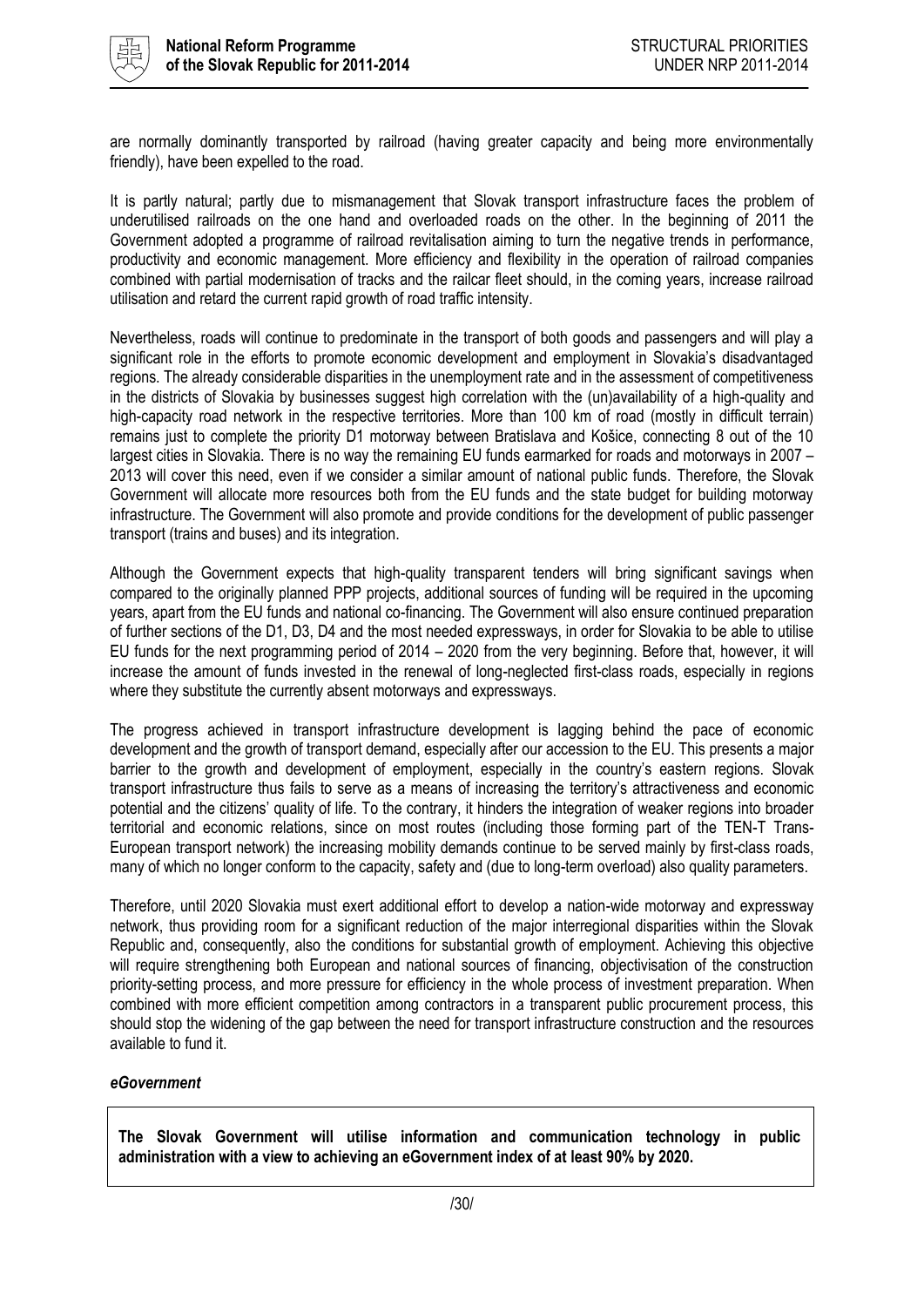

The eGovernment grants citizens and businesses access to information and services. Its greatest benefit lies in improving public administration efficiency, reducing the administrative burden placed on individuals and businesses in communications with the general government, and increasing public administration transparency.

Currently the key task is to set up the legislative framework and define the conditions for universal electronic access to basic public services with interlinked public administration registers, and to enable full electronic exchange of data between the citizens, the public and the private sector.

A draft eGovernment act will lay down the general regulation for the exercise of public powers by electronic means, thus enabling uniform implementation of electronic services by public authorities without the need for any significant intervention (apart from rules of procedure) in every single piece of legislation governing such exercise of public powers in specific cases.

The development of a central public administration system (meta-information system) will serve to record and analyse data on the public administration systems in operation. It will serve as the basis for the adoption of measures contributing to effective development of an integrated public administration information system and for improving the interoperability of its services. In terms of mutual cooperation among information systems, it is necessary to lay down the basic principles of information system interoperability that will facilitate effective and simple linkage of information systems in the individual general government sectors, both at the level of state and local administration.

Public services will be accessible through various electronic channels; support will focus especially on the development of functionalities of a central public administration portal and the establishment of integrated service points. The implementation of electronic services provided by the individual general government bodies will proceed in line with the priorities and the time schedule of the Operational Programme Information Society. Due attention will be given to ensuring information security. A draft Act on Information Security will unify the requirements and competences concerning the security of ICT.

The Slovak Government will also simplify the process model of administrative tasks in the individual situations in respect of both citizens and businesses. Administrative barriers to the filing of tax returns of employees will be minimised, the registration agenda will be simplified for citizens in various life events (birth of a child, marriage, divorce, death of a family member) and in the event of changed residence, the process of vehicle registration will be made more effective.

### <span id="page-30-0"></span>**6.4 Transparent conditions and enforceability of rights**

A transparent environment free of corruption promotes efficiency and economic growth and contributes to equal opportunities in the economy, ultimately improving social welfare. In order to combat corruption effectively, it is necessary to increase transparency and restrict room for unfair practices in any handling of state property, in public institutions and local government bodies, and in public procurement. The prevailing mistrust of public institutions, courts and judges stems from the poor enforceability of rights, as well as the situation concerning corruption and cronyism in Slovakia.

**The Slovak Government will restrict room for corruption and cronyism and improve transparency and the enforcement of rights, with a view to improving Slovakia's corruption index to 80%.**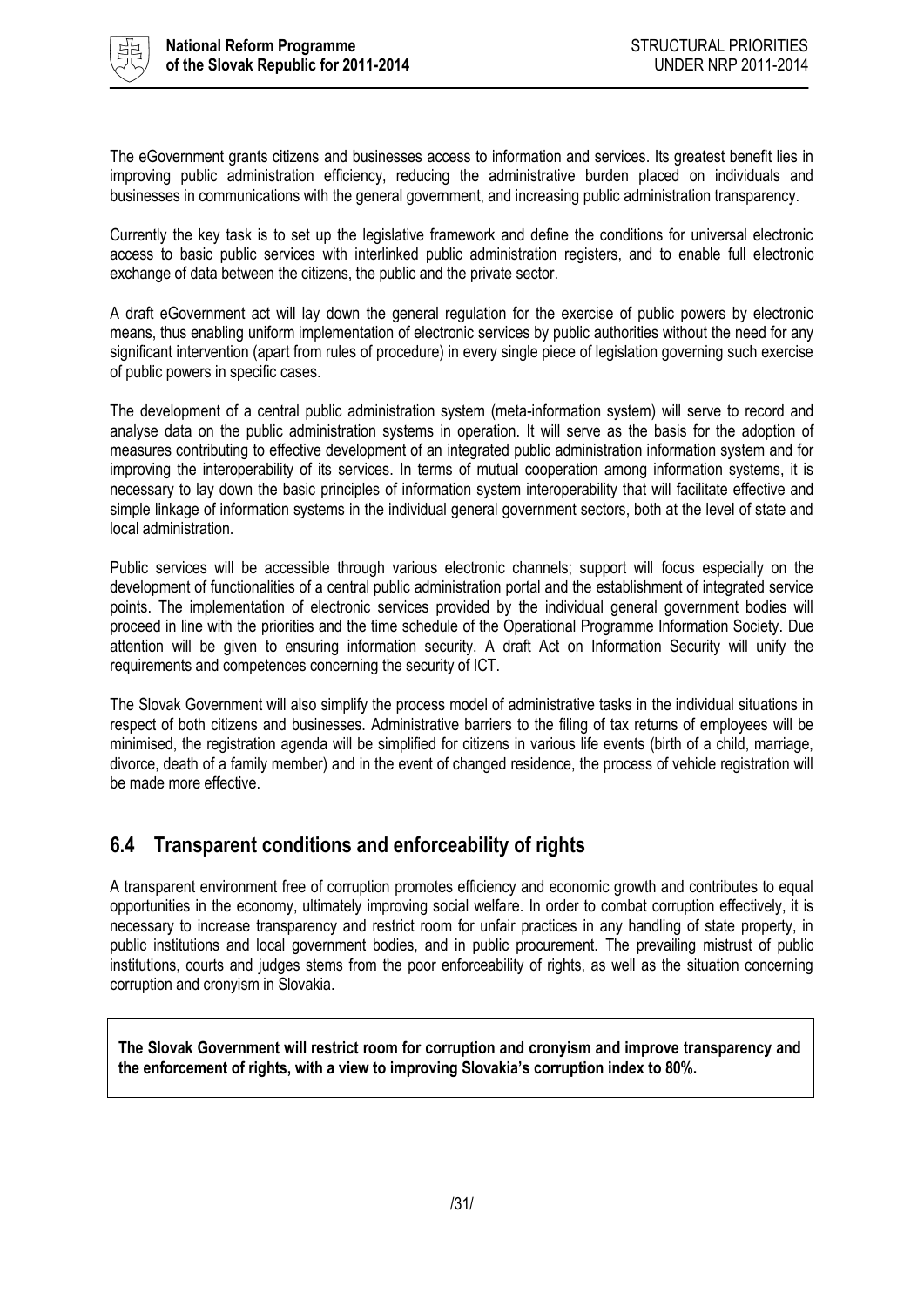

#### *Enforceability of rights before courts in a reasonable time span*

The Slovak Government will accelerate court proceedings and improve effectiveness in the work of judges, so that citizens can assert their rights within a reasonable time and at the right place. Citizens will have more opportunity to take an active part in judicial power oversight. The accessibility of court proceedings will be enhanced through simpler court submission forms. The tools to this end include legislation (in particular amendment to the Code of Civil Procedure), which will introduce simplified procedural practice and stipulate deadlines for court decisions on selected matters, and an electronic system of judicial documents delivery. Conditions will be established for the development of a fully ICT-based judiciary system (electronic court file), which will also incorporate electronic recording of all hearings and the possibility of ongoing monitoring of the court proceedings progress. New legislation will accelerate the issuance of orders for payment and promote the use of electronic forms. Legislative, technical and organisational support will be given to the establishment of a judge's expert team, according to objective criteria known in advance.

#### *Legal predictability through the publication of all judicial decisions*

Based on the new legislation, which introduced an obligation of the courts to publish all judicial decisions on the Internet, a central website will be created, containing all judicial decisions of all ordinary courts (district courts, regional courts, the Special Criminal Court and the Supreme Court of the Slovak Republic). The website will be designed so as to comply with the criterion of a user-friendly Internet environment, with a view to providing the simplest possible way of searching for decisions by court, legal area and legal problem. A website containing the published decisions will serve as a means of ensuring legal predictability for all, while allowing comparison of the individual decisions in terms of quality of the judges' work. This will increase transparency and predictability in judicial decisions, while the pressure for a more convincing justification of court decisions will enhance the quality of court decision-making.

#### *Access to the law*

The Slovak Government will facilitate access to applicable law, make the legislative process more transparent and improve prevention of legal problem escalation. A legally binding electronic Collection of Laws of the Slovak Republic will be established as the official source of Slovak law. Infrastructure will also be put in place for the electronic distribution of regulations, from the review procedure through to their publication in the Collection of Laws. Activities planned in connection with the Legislation Portal include its upgrading, the introduction of electronic approval procedures, the introduction of advanced electronic signature for state officials and the mandatory use of the Legislation Editor application. The legislation governing the Centre of Legal Assistance to People will also be amended, establishing it as one of the Centre's tasks to prevent the escalation of legal problems and thus not only raise general legal consciousness among the society, but also reduce the occurrence of escalated legal disputes. To that end, the Centre will develop a concept of legal problem prevention, which it will subsequently technically implement.

#### *Restoration of trust in the judiciary, fight against corruption and prevention of political interference in the judiciary*

The Slovak Government will create conditions for reversing the negative and still deteriorating trend of mistrust in the judiciary, for preventing political interference in judicial power and strengthening its independence. Strict conditions will be introduced to warrant transparent and open selection procedures for the positions of judges and prosecutors. The law will stipulate a selection procedure mechanism, including the appointment of selection committees, which will ensure the selection of the best candidates, including for the positions of court chairmen, and equal chances for all candidates. New legal provisions will introduce mandatory security clearance of judges and candidates for the posts of judges.

With a view to improving court decision-making, legal and technical conditions will be established for the specialisation and continuous training of judges. Legislation will also be put in place to introduce evaluation of the judges' performance, precisely specifying the criteria, process and consequences of evaluation of their work. To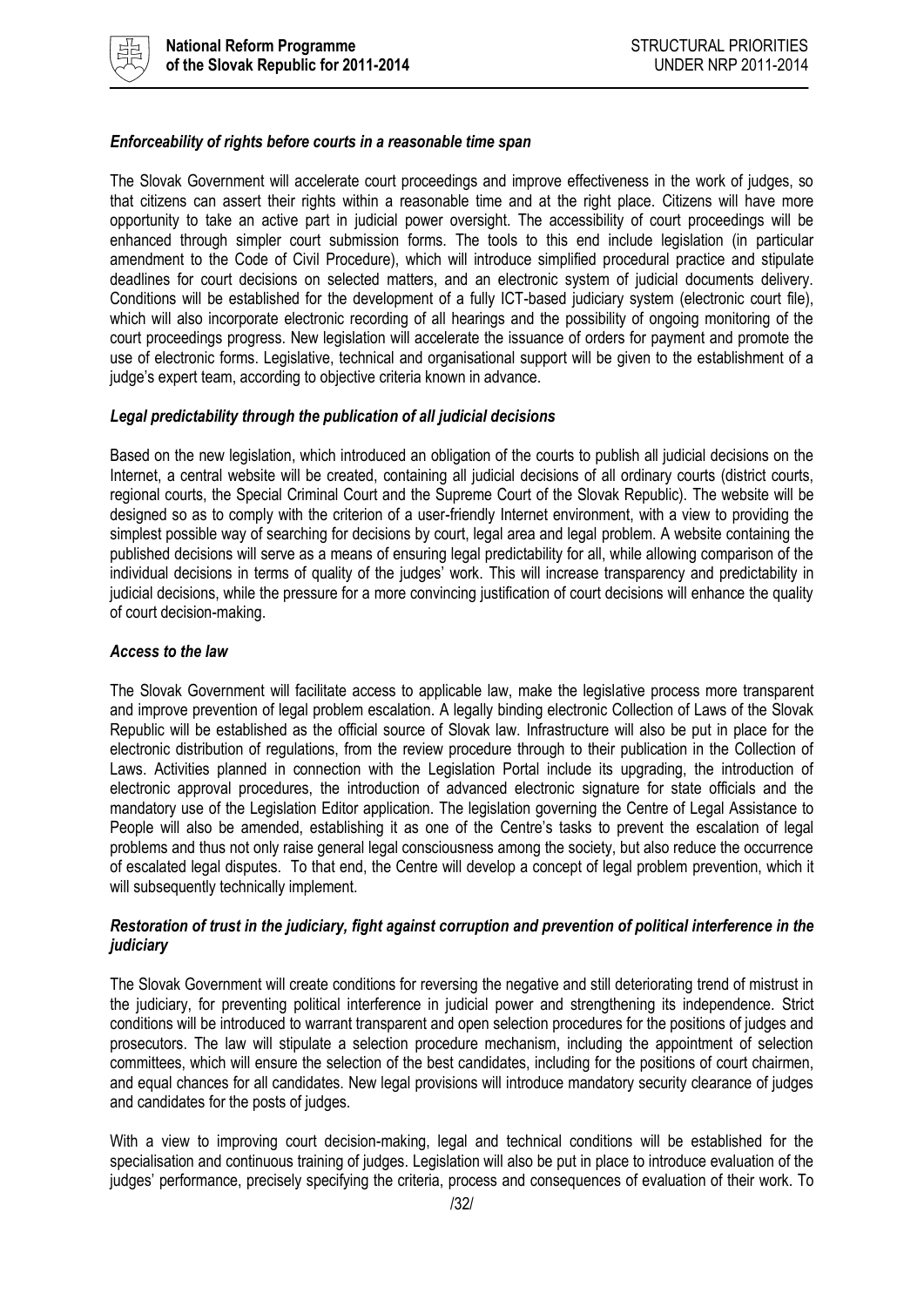

prevent a closed judicial system unable to withstand corruption from within, draft legislation will be presented after a broader expert discussion to change the rules of disciplinary procedure against judges, with a new method of appointing disciplinary tribunals that will allow public oversight and utilise "ad-hoc selection" in the appointment of tribunals.

Based on the results of a broader expert discussion, a proposal will be presented to establish the Supreme Administrative Court to ensure effective judicial protection of citizens against law violations on the part of general government bodies. In order to prevent corruption in courts, a hotline will be set up for the reporting of corruption in the judiciary and prison system. Immediate transitions between the position of a judge and an executive position will also be prevented, making it impossible for a minister of justice to run directly for court chairman. More transparency and public control of the Judiciary Council's activities will be introduced by making all of the Judiciary Council sessions public. An obligation will also be introduced to make and publish audio records of all the sessions. The Judiciary Council will further be obliged to provide justification for every decision that relates to the position of a judge and had been published. Interference in its decisions by executive or political powers will be prevented by rendering the position of a Judiciary Council member incompatible with the position of a court chairman (vice-chairman).

#### *Improved efficiency and transparency in the drawing of Structural Funds and the Cohesion Fund*

To a great extent, the EU cohesion policy also contributes to the achievement of the NRP 2011-2014 objectives. The NRP 2011-2014 reflects the strategic priorities of the Slovak Republic under the cohesion policy and, therefore, many of its measures are co-financed from EU funds. The Slovak Government deems the efficient and transparent use of these funds particularly important. It will therefore proceed with accelerating, streamlining and simplifying the implementation of operational programmes included in the National Strategic Reference Framework, and with simplifying public access to resources from the Structural Funds and the Cohesion Fund, with a view to accelerating their implementation and the effect of such interventions on the Slovak economy. Improvements will be made in the configuration of processes of managing authorities within the management and control system, and in the overall quality of central system implementation.

### <span id="page-32-0"></span>**6.5 Health**

Despite a steep increase in healthcare expenditure over the past few years, Slovakia still lags considerably behind EU Member States. Healthcare expenditure in Slovakia grew significantly faster than in countries with similar GDP per capita and the Commission expects it to be one of the highest figures in the EU by 2060. Nonetheless, the increase in life expectancy was slower than the EU average. Key challenges include streamlining health expenditures and increasing the availability and quality of healthcare for all groups of the population. The Slovak Government will take steps to further improve the access of marginalised groups to health services, following up on the already adopted limit on copayments for drugs for old-age pensioners and individuals with severe disabilities, thus promoting the social aspect in the healthcare sector.

**The Slovak Government will improve healthcare services in order to increase the healthy life expectancy without disability or a severe handicap at birth to 60 years by 2020.**

### <span id="page-32-1"></span>**6.5.1 Availability of healthcare and information**

#### *Time availability of healthcare*

The Slovak Government will restructure the minimum public network of healthcare providers with whom health insurance companies are obliged to conclude contracts, in particular through the abolition of the end network of hospitals (a name list of mostly state-owned hospitals). An amendment of the decree of the Ministry of Health of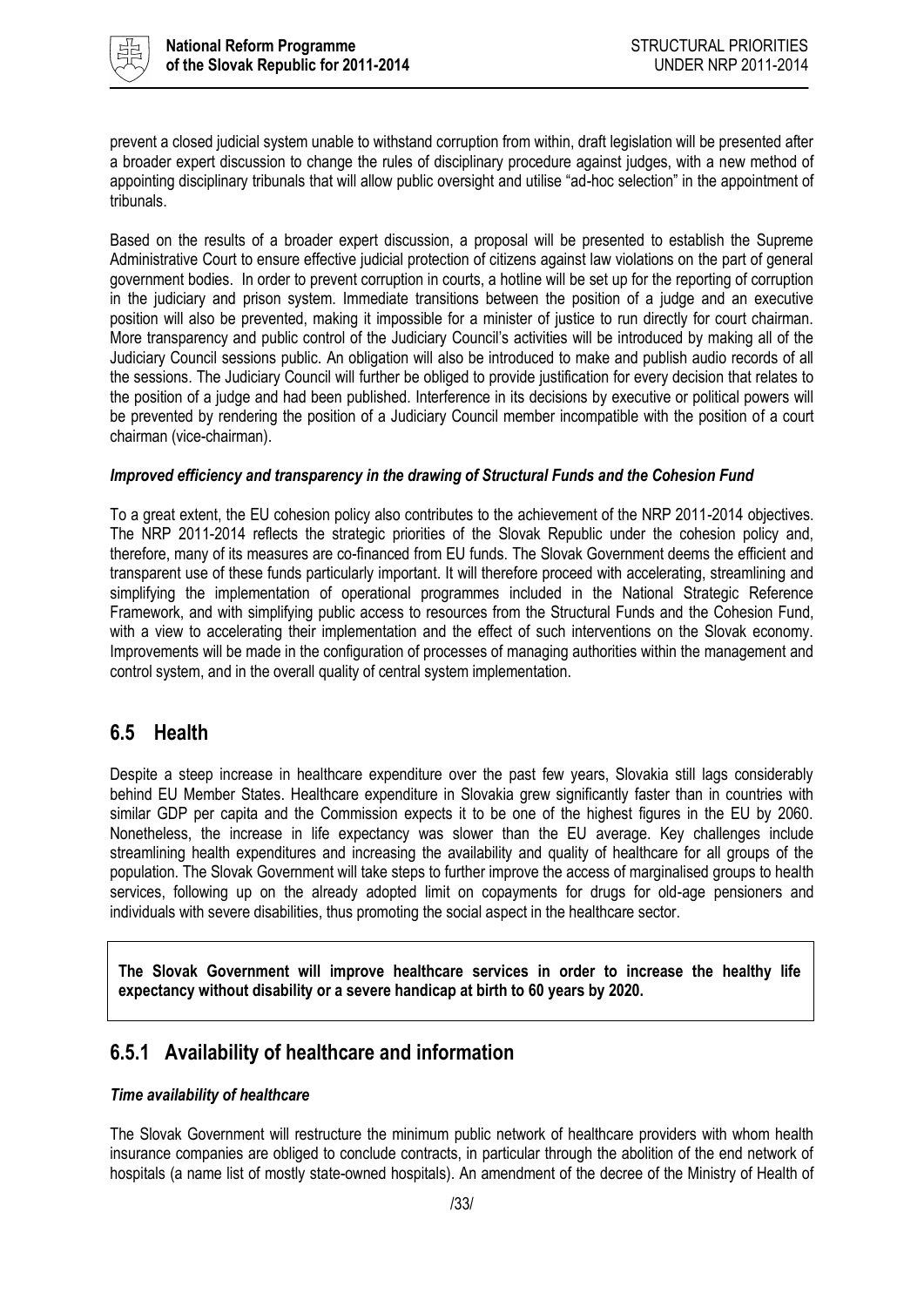

the Slovak Republic, which lays down details about the list of insurees waiting for the provision of planned healthcare, will improve transparency in putting insurees on the health insurance company's list for the provision of planned healthcare and reduce the waiting time for planned healthcare after they are put on the list. Waiting lists will be drawn up for all diagnostic and therapeutic services provided later than within 1 month of indication. Planned healthcare will be provided within 12 months of the inclusion on a list maintained by the health insurance company; this time period will be shorter for imaging methods (diagnostics), out-patient care and oncological care. The health insurance companies will be obliged to publish the waiting times structured by provider to allow comparison.

#### *Informing patients about the quality of healthcare providers*

The Slovak Government will promote healthcare quality by introducing a comprehensible system of quality measurement and accreditation of providers, including hospitals. By the end of 2011, it will adopt a new extended list of quality indicators and will define them also for other fields of medicine. Contrary to the present situation, the healthcare provider quality indicator values will be set so as to actually and meaningfully differentiate the providers. The indicator values and the healthcare provider quality rankings will be published at least once a year in a user-friendly form, with a view to improving the informing of patients. The indicator list will be revised every three years.

### <span id="page-33-0"></span>**6.5.2 Medicines policy**

#### *Introducing generic prescription*

The Slovak Government will enhance the patient's choice in the dispensing of drugs (especially in respect of the cash co-payment) by introducing the so-called generic prescription, which means using the name of the active substance in the prescription of drugs. Improved price competition among drug suppliers can be expected in the long run, driven by efforts to determine the lowest possible insuree co-payment, which will result in a gradual reduction of the drug prices. Pharmacies will be obliged to stock and offer to the patient a generic alternative with the lowest co-payment – a practice already in use in several EU countries.

#### *Drug regulation*

The Slovak Government will legislatively determine a treatment cost-effectiveness rate that is no longer considered beneficial from the viewpoint of the society, namely by setting the acceptable cost of one qualityadjusted life year (QALY) at 24- to 35-times the average monthly wage. More emphasis will be placed on the role of pharmacoeconomic assessment in the inclusion of a drug on the list of covered drugs and in setting the amount of payment. Pharmacoeconomic assessment will also be made mandatory when deciding upon increased payment or an extension of indication restrictions, since these changes may significantly affect public health insurance expenditure. The drugs currently covered will be revised using pharmacoeconomic criteria.

The determination of the amount of health insurance company payments and patient co-payment will also be made more transparent. It will become possible to refuse payment from public health insurance for drugs whose effectiveness has not been sufficiently supported by the results of clinical tests. New drugs will be categorised temporarily for a period of 2 years; before this period expires, in order for a drug to remain on the market, data will have to be submitted on the use of the drug after inclusion, its costs and results.

The existing system of international drug price comparison will be made more stringent and transparent, so that the drug price in Slovakia cannot exceed the second-lowest from among EU countries (at present it is the average of the six lowest prices EU-wide).

The entry of generic drugs into the market will be accelerated as well. The frequency of generic drugs inclusion in the categorisation process will be increased from the current four to twelve times per year. Compared to the inclusion of an original drug in the categorisation, the process of including a generic drug is simpler and requires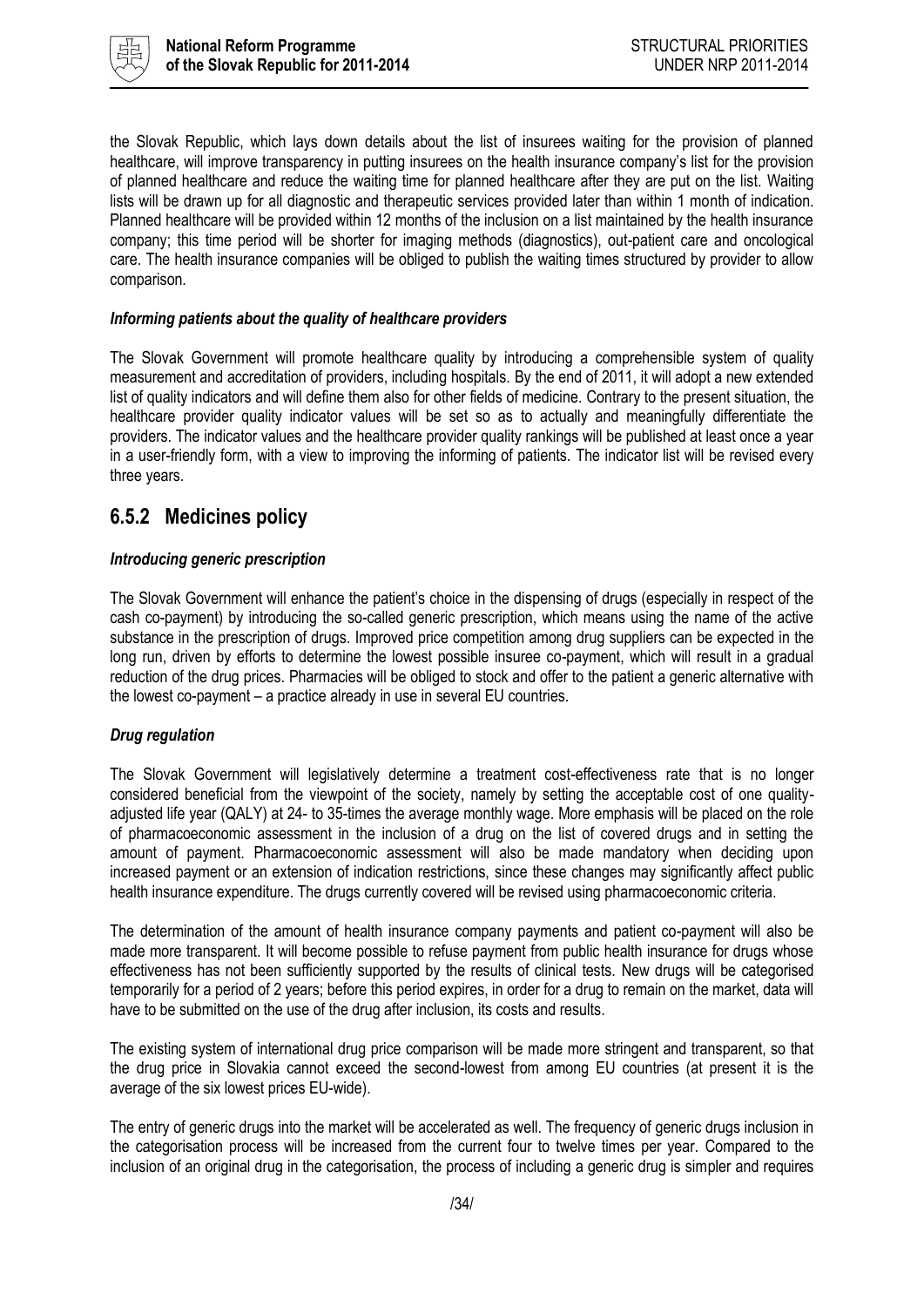

neither special pharmacoeconomic assessment nor complicated decision-making on the adequate level of payment. Analogously, it is necessary to review the frequency of processing requests for a change (reduction) of drug prices.

Transparency and independence in the categorisation of drugs, medical aids and dietetic foodstuffs will be improved through the introduction of criteria for the exclusion of an advisory body member from the preparation and adoption of an expert recommendation. Incomes of advisory body members from regulated entities will be published on the Internet; this also concerns income received through mediators. Rules will be introduced governing relationships of advisory body members with regulated entities, including the mandatory publication of records of meetings between advisory body members and regulated entities.

Transparency of processes will be further improved by introducing an obligation to publish requests, suggestions and decisions concerning categorisation and official determination of prices on the website of the Ministry of Health of the Slovak Republic. Compared to other types of administrative proceedings, transparency will also substantially increase through the publication of expert recommendations adopted by advisory bodies on the Health Ministry's website.

The law and the relevant implementing regulations will stipulate precise categorisation rules that will, to the greatest extent possible, prevent subjective decision-making in the categorisation of drugs, medical aids and dietetic foodstuffs.

#### *More relaxed rules for the sale of over-the-counter drugs in other registered stores*

Competition on the market in medicinal drugs will be enhanced by relaxing the rules for selling some OTC drugs (i.e. drugs that do not require a prescription) in other registered stores, and by relaxing the sale of drugs over the Internet, under conditions equal to those currently applicable to pharmacies. Opening the market will raise the competitive pressure on the market in drugs, improve their overall availability to the consumer and reduce their costs.

### <span id="page-34-0"></span>**6.5.3 Providers and the health insurance market**

The Slovak Government will improve the offer of extra health insurance, including an extension of the possibility to obtain extra insurance beyond the mandatory basic package.

#### *Introduction of payments for diagnosis-related groups (DRG)*

The Slovak Government will raise the effectiveness of healthcare expenditure by introducing a payment system based on diagnosis-related groups. For every hospital case, the DRG system will assign a volume of funds set in advance – based on the diagnosis, procedures, age, sex, presence of other diseases or complications, and other measurable criteria. If an identical procedure is performed during the treatment of an identical diagnosis, every hospital will receive the same amount from an insurance company.

DRG payments will provide a transparent healthcare funding system for in-patient healthcare facilities, thus bringing more fairness to the funding of healthcare providers. The creation of a uniform platform for the funding of the provided hospital services in the form of a DRG system will contribute to the possibility to compare healthcare provided in the individual healthcare facilities, and a broader scope of information will be gathered for decisionmaking and control.

#### *Risk adjustment*

The Slovak Government will expand the system of insuree risk structure adjustment that will reflect individual risk using indicators of an individual's health. The system of risk adjustment among insurance companies will be supplemented with diagnostic information obtained on the basis of chronic medication (the so-called pharmacy-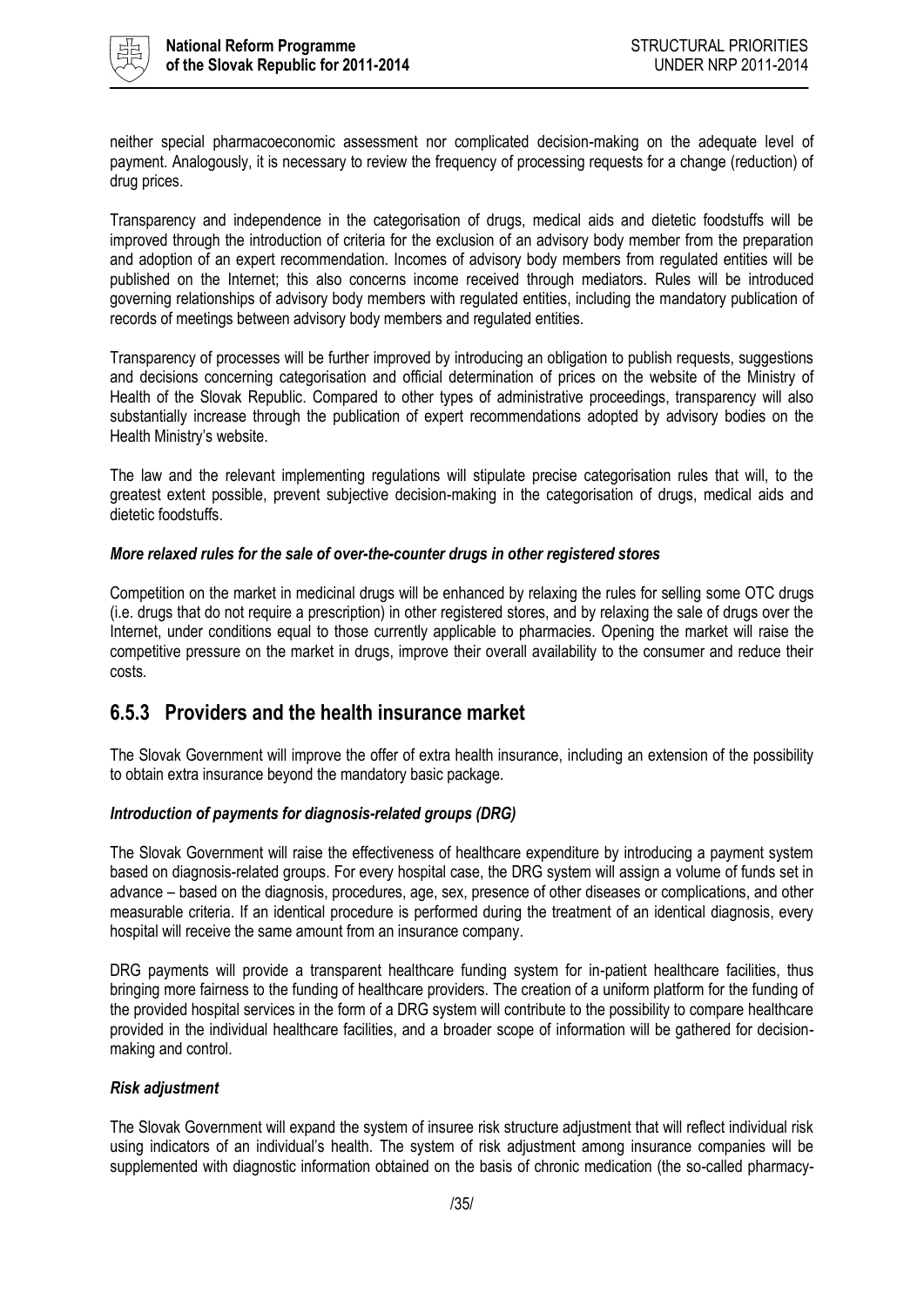

based cost groups – PCG). This will give insurance companies less room for selecting of low-cost insurees and will serve as an incentive to also provide chronic or costly care.

#### *Publication of contracts and transformation of hospitals*

The Slovak Government will improve efficiency in the management of hospitals by transforming them into corporations by the end of 2011, while also allowing the transformation of non-profit organisations with a view to improving business transparency in the provision of health services.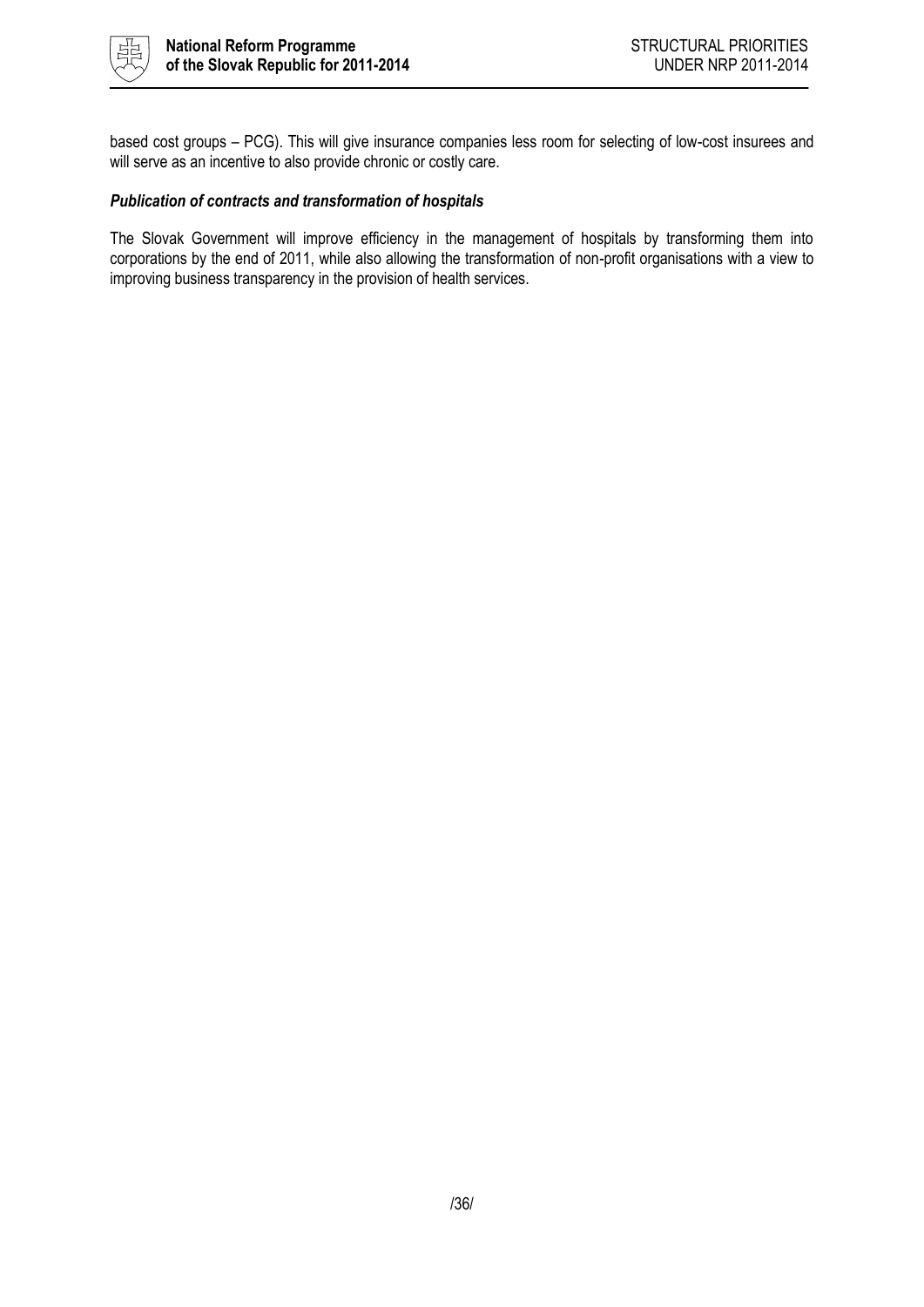

## <span id="page-36-0"></span>**ANNEX 1 – National targets under Europe 2020 strategy**

|   | <b>Indicators</b>                                                          |                          |                                            |                        |                                            |                                            |                                  |                                                      |                                                          |                       |
|---|----------------------------------------------------------------------------|--------------------------|--------------------------------------------|------------------------|--------------------------------------------|--------------------------------------------|----------------------------------|------------------------------------------------------|----------------------------------------------------------|-----------------------|
|   |                                                                            |                          | 2004                                       | 2005                   | 2006                                       | 2007                                       | 2008                             | 2009                                                 | 2010                                                     | <b>Target</b><br>2020 |
|   | Long-term sustainability indicator (GAP)                                   | <b>SK</b>                |                                            |                        |                                            |                                            |                                  | 9,5                                                  | $9,2*$                                                   | 0,0                   |
|   | <b>VAT collection effectiveness</b><br>$(\% )$                             | <b>SK</b><br><b>EU20</b> | 72<br>66                                   | 74<br>68               | 69<br>70                                   | 65<br>70                                   | 65<br>68                         | 58                                                   |                                                          | 74                    |
| 品 | Greenhouse gas emissions outside the ETS<br>(%, change against 2005)       | <b>SK</b>                | $\blacksquare$                             |                        | $-2,2$                                     | $-6,1$                                     | $-8,2$                           | $-12,3$                                              |                                                          | 13,0                  |
| 品 | Share of RES in gross final consumption<br>(%)                             | <b>SK</b><br>EU          | $\blacksquare$<br>$\frac{1}{2}$            | ÷,                     | 6,2<br>8,9                                 | 7,4<br>9,7                                 | 8,4<br>10,3                      | $\overline{\phantom{a}}$<br>$\overline{\phantom{a}}$ | L,<br>$\blacksquare$                                     | 14,0<br>20,0          |
| 品 | <b>Final energy consumption</b><br>(%, change against 2001 - 2005 average) | <b>SK</b>                | ä,                                         |                        | $-1,2$                                     | $-3,1$                                     | $-1,5$                           |                                                      |                                                          | $-11,0$               |
| 品 | School drop-out rate<br>(%, population aged 18-24)                         | <b>SK</b><br>EU          | 6,8<br>16,1                                | 6,3<br>15,8            | 6,6<br>15,5                                | 6,5<br>15,1                                | 6,0<br>14,9                      | 4,9<br>14,4                                          | $\overline{\phantom{a}}$<br>$\qquad \qquad \blacksquare$ | 6,0<br>10,0           |
|   | <b>PISA</b><br>(arithmetic average of the scores)                          | <b>SK</b><br><b>OECD</b> | $\frac{1}{2}$                              | L.<br>÷,               | 482<br>496                                 | L.<br>$\overline{\phantom{0}}$             | ÷,<br>$\frac{1}{2}$              | 488<br>497                                           | ä,<br>ä,                                                 | 505                   |
| 긊 | <b>Tertiary educational attainment</b><br>(%, population aged 30-34)       | <b>SK</b><br>EU          | 12,9<br>26,9                               | 14,3<br>28,0           | 14,4<br>28,9                               | 14,8<br>30,0                               | 15,8<br>31,1                     | 17,6<br>32,3                                         | ä,<br>L,                                                 | 40,0<br>40,0          |
|   | <b>Citations per researcher</b><br>(%, 100 = EU average)                   | <b>SK</b>                |                                            | 39                     | 39                                         | 44                                         | 41                               | 44                                                   | $\blacksquare$                                           | 70                    |
| 교 | Gross domestic expenditure on R&D (GERD)<br>(% GDP)                        | <b>SK</b><br>EU          | 0,51<br>1,82                               | 0,51<br>1,82           | 0,49<br>1,85                               | 0,46<br>1,85                               | 0,47<br>1,90                     | 0,48<br>2,01                                         | ä,<br>$\blacksquare$                                     | 1,0<br>3,0            |
|   | High-tech export<br>$(\% )$                                                | <b>SK</b><br>EU          | 4,7<br>18,5                                | 6,4<br>18,7            | 5,8<br>16,7                                | 4,8<br>12,6                                | 5,0<br>12,6                      | $\overline{a}$                                       | $\overline{a}$<br>$\blacksquare$                         | 14,0                  |
| 品 | <b>Employment rate</b><br>(%, population aged 20 - 64)                     | <b>SK</b><br>EU          | 63,7<br>67,4                               | 64,5<br>68,1           | 66,0<br>69,1                               | 67,2<br>70,0                               | 68,8<br>70,5                     | 66,4<br>69,1                                         | $\frac{1}{2}$<br>$\qquad \qquad \blacksquare$            | 72,0<br>75,0          |
|   | Long term unemployment rate<br>(%, active population aged at least 15)     | <b>SK</b><br>EU          | 11,8<br>3,4                                | 11,7<br>3,7            | 10,2<br>3,7                                | 8,3<br>3,1                                 | 6,6<br>2,6                       | 6,5<br>3,0                                           | ä,<br>$\frac{1}{2}$                                      | 3,0                   |
| 교 | Population at risk of poverty or exclusion<br>(%)                          | <b>SK</b><br><b>EU</b>   | $\blacksquare$<br>$\blacksquare$           | 32,0<br>24,7           | 26,7<br>24,9                               | 21,4<br>24,9                               | 20,6<br>24,5                     | 19,6<br>23,1                                         | ä,<br>$\overline{a}$                                     | 17,2<br>19,4          |
|   | <b>Doing Business (World Bank)</b><br>(ranking)                            | <b>SK</b><br>EU          | $\blacksquare$<br>$\overline{\phantom{a}}$ | $\blacksquare$         | $\blacksquare$<br>$\blacksquare$           | $\blacksquare$<br>$\overline{\phantom{0}}$ | $\blacksquare$<br>$\blacksquare$ | 40<br>37                                             | 41<br>37                                                 | 15                    |
|   | Product market regulation index (OECD)<br>(score)                          | <b>SK</b><br><b>OECD</b> | $\blacksquare$                             | $\blacksquare$         | $\blacksquare$                             | ÷,                                         | 1,63<br>1,41                     | $\overline{a}$                                       | $\blacksquare$                                           | 1,20                  |
|   | eGovernment Index<br>$(\%)$                                                | EU                       | <b>SK</b> 25,5<br>$\blacksquare$           |                        | 37,3<br>46,3                               | 44,8<br>53,3                               | $\overline{\phantom{0}}$         | 58,3<br>62,5                                         | $\blacksquare$                                           | 90,0                  |
|   | <b>Corruption Index</b><br>$(\% )$                                         | <b>SK</b><br>EU          | $\blacksquare$<br>$\blacksquare$           | 59<br>67               | $\overline{\phantom{a}}$<br>$\blacksquare$ | 59<br>78                                   | $\blacksquare$                   | 61<br>80                                             | $\qquad \qquad \blacksquare$<br>$\blacksquare$           | 80                    |
|   | <b>Healthy life years</b><br>(number of expected years at birth)           | <b>SK</b><br>EU          | $\blacksquare$                             | 56,4<br>$\blacksquare$ | 54,4<br>62,1                               | 55,9<br>62,3                               | 52,3                             | $\blacksquare$                                       | $\blacksquare$                                           | 60,0                  |

\* - estimate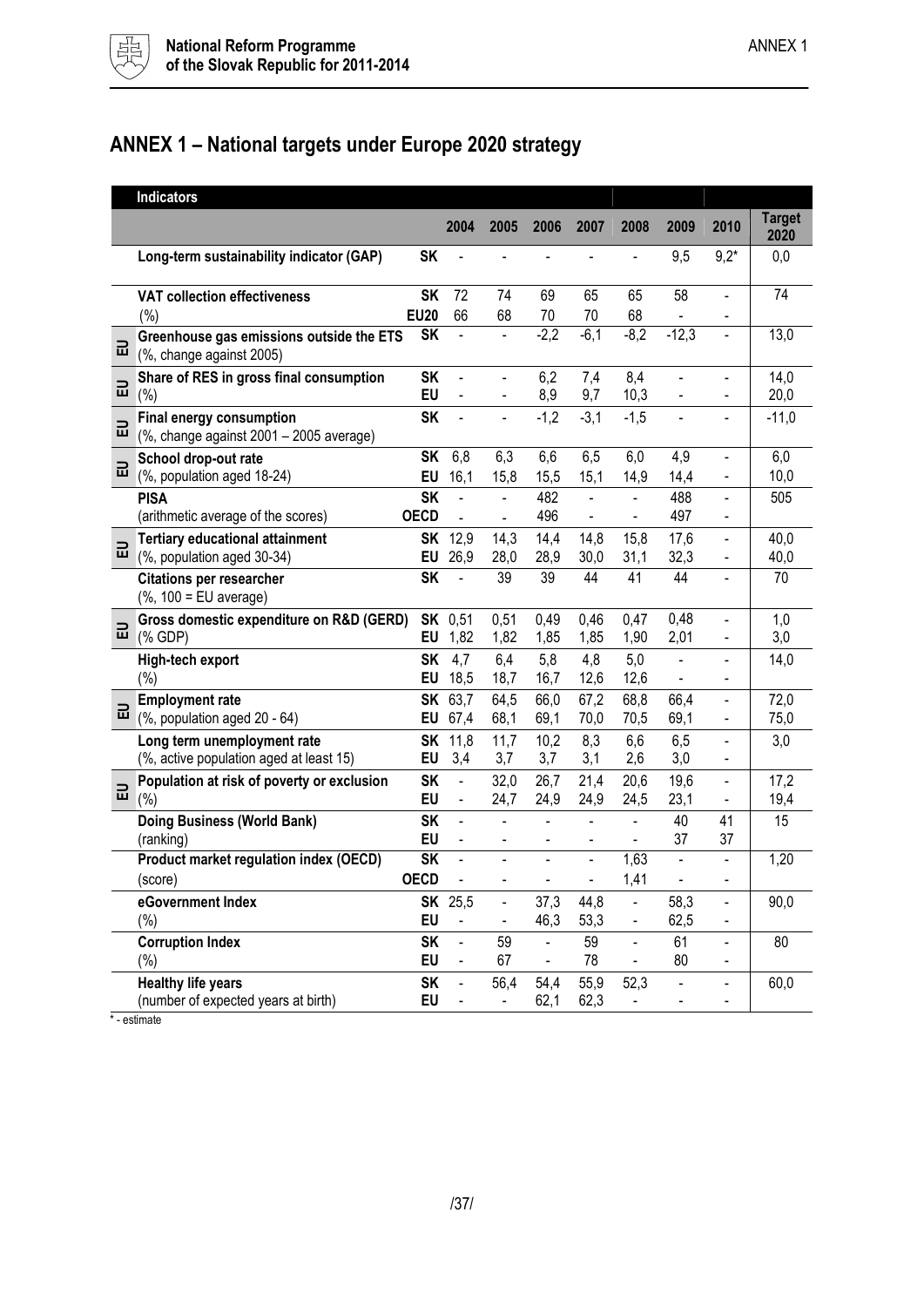

| Name of indicator                              | <b>Definition and source</b>                                                                                                                                                                                                                                                                                                                                                                                                                                                                                                                                                                                                                             |
|------------------------------------------------|----------------------------------------------------------------------------------------------------------------------------------------------------------------------------------------------------------------------------------------------------------------------------------------------------------------------------------------------------------------------------------------------------------------------------------------------------------------------------------------------------------------------------------------------------------------------------------------------------------------------------------------------------------|
| Long-term<br>sustainability<br>indicator (GAP) | The long-term sustainability indicator represents the difference between the current value and the<br>sustainable value of the structural primary balance. The sustainable value is determined using the<br>current legislation and long-term demographic and economic forecasts that affect general<br>government revenue and expenditure.<br>Source: OECD / Eurostat, calculation: the MFSR                                                                                                                                                                                                                                                            |
| <b>VAT collection</b><br>effectiveness         | VAT collection effectiveness = VAT collected / [(final consumption of households + gross fixed<br>capital formation of the general government + intermediate consumption of the general<br>government - VAT collected) * (basic VAT rate / 100)]<br>The index compares actual VAT collection to potential VAT collection. The larger the indicator<br>value, the more efficient the VAT collection. Potential VAT collection indicates how much VAT can<br>be collected on the macroeconomic base at the basic VAT rate.<br>Source: OECD / Eurostat, calculation: the MFSR                                                                               |
| Greenhouse gas<br>emissions outside<br>the ETS | Emissions of greenhouse gases outside the ETS in CO2-equivalent as a percentage change<br>against 2005. The indicator expresses trends in aggregate anthropogenic emissions of $O_2$ , NO <sub>2</sub> ,<br>CH4, HFC, PFC and SF6, collectively called greenhouse gasses and expressed in CO2-<br>equivalent. The total quantity does not include emissions from land use, land-use change and<br>forestry (LULUCF).<br>Source: Eurostat                                                                                                                                                                                                                 |
| Share of RES in<br>gross final<br>consumption  | The contribution of electricity made from renewable energy sources to the final electricity<br>consumption expresses the ratio between the amount of electricity produced from renewable<br>energy sources and the gross final electricity consumption. Electricity produced from renewable<br>energy sources includes electricity produced using the energy of water (excluding pumped-storage<br>hydropower plants), wind, sun, geothermal energy and biomass. Gross final electricity<br>consumption consists of the overall gross production of electricity from all fuels, plus electricity<br>import, less electricity export.<br>Source: Eurostat |
| <b>Final energy</b><br>consumption             | Final energy consumption represents the difference between final consumption and final non-<br>energy consumption. Final non-energy consumption includes energy products used as feedstock<br>in various industries, i.e. those that are neither consumed as fuel nor transformed to another fuel.<br>Final consumption is calculated as gross inland consumption $-$ transformation (input) +<br>transformation (output) + exchanges and transfers, backflows - consumption of the energy sector<br>- distribution losses.<br>Source: Statistical Office of the Slovak Republic                                                                         |
| School drop-out<br>rate                        | The share of population aged 18-24 with the lowest education (ISCED 0, 1, 2, 3C), who do not<br>continue further studies. A pupil is considered not to continue further studies if in the four weeks<br>preceding the survey he/she did not receive any type of education or training; the relevance of<br>education to the respondent's current or future work is not taken into account.<br>Source: Eurostat                                                                                                                                                                                                                                           |
| <b>PISA</b>                                    | Internationally standardised assessment of the knowledge and skills of 15-year-old students. It<br>assesses students in three areas: mathematics, reading and natural sciences. The index is an<br>arithmetic average of the scores obtained in the individual areas.<br>Source: OECD                                                                                                                                                                                                                                                                                                                                                                    |
| <b>Tertiary</b><br>educational<br>attainment   | The share of tertiary graduates aged 30-34 in the total population in the same age group.<br>University or PhD studies correspond to ISCED 5-6.<br>Source: Eurostat                                                                                                                                                                                                                                                                                                                                                                                                                                                                                      |
| <b>Citations per</b><br>researcher             | The proportion of the number of citations in renowned international magazines (Web of Science<br>database) per number of researchers in the country (Eurostat). The indicator is expressed relative<br>to the average of European Union countries.<br>Source: Web of Knowledge (requires access), Eurostat, MFSR calculations                                                                                                                                                                                                                                                                                                                            |
| <b>Gross domestic</b><br>expenditure on        | The percentage share of total R&D expenditure in GDP.<br>Source: Eurostat                                                                                                                                                                                                                                                                                                                                                                                                                                                                                                                                                                                |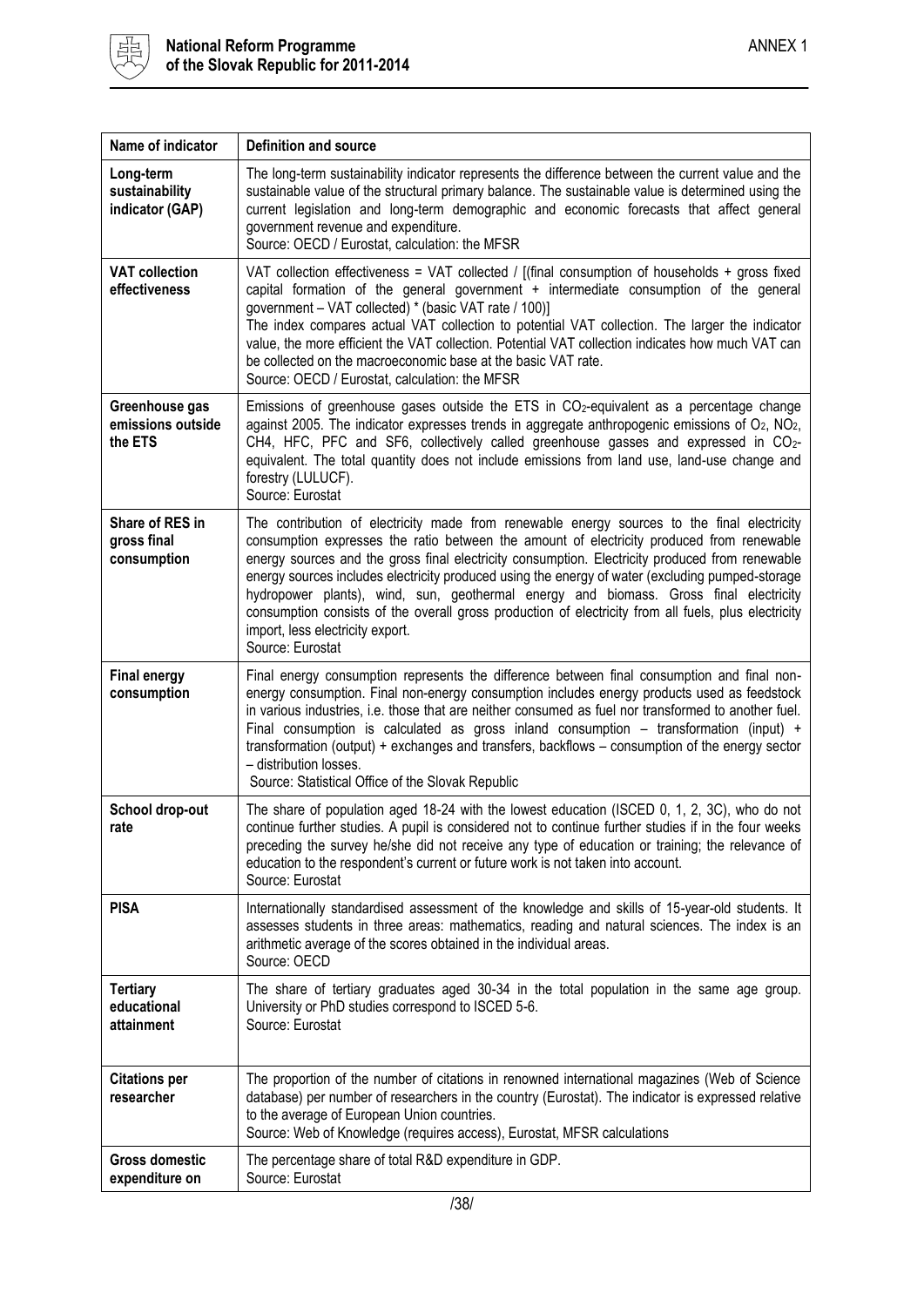

| R&D (GERD)                                              |                                                                                                                                                                                                                                                                                                                                                                                                                                                                                                                                                                                                                                                                                                                                                                                                                                                                                                                                                                                                                                                       |
|---------------------------------------------------------|-------------------------------------------------------------------------------------------------------------------------------------------------------------------------------------------------------------------------------------------------------------------------------------------------------------------------------------------------------------------------------------------------------------------------------------------------------------------------------------------------------------------------------------------------------------------------------------------------------------------------------------------------------------------------------------------------------------------------------------------------------------------------------------------------------------------------------------------------------------------------------------------------------------------------------------------------------------------------------------------------------------------------------------------------------|
| High-tech export                                        | The share of high-tech export in the country's total export. High-tech products include selected<br>products from the following industries: aerospace, computers and office machinery, electronics-<br>telecommunications, pharmaceuticals, scientific instruments, electrical machinery, chemistry, non-<br>electric machinery and armament.<br>Source: Eurostat                                                                                                                                                                                                                                                                                                                                                                                                                                                                                                                                                                                                                                                                                     |
| <b>Employment rate</b>                                  | Share of the employed aged 20-64 in the total population in the same age group. The indicator<br>covers the total population living in independent households; it excludes collective households,<br>people living in boarding and lodging houses, dormitories, and those hospitalised in healthcare<br>facilities. The employed population is made up of those people who, during the reference week,<br>carried out some type of remunerated work (either salary or benefit) for at least one hour, or who<br>did not work but had a job from which they were temporarily absent.<br>Source: Eurostat                                                                                                                                                                                                                                                                                                                                                                                                                                               |
| Long term<br>unemployment rate                          | The share of persons aged at least 15, who have been unemployed for 12 months and more, not<br>living in collective households who are without work despite actively seeking work.<br>Source: Eurostat                                                                                                                                                                                                                                                                                                                                                                                                                                                                                                                                                                                                                                                                                                                                                                                                                                                |
| <b>Population at risk</b><br>of poverty or<br>exclusion | The indicator represents the sum of people at risk of poverty (after social transfers) and/or those<br>materially deprived and/or living in households with low work intensity, expressed as a percentage<br>of the total population. The risk of poverty represents the number of persons with equivalised<br>disposable income below 60% of the national median equivalised disposable income (after social<br>transfers). The materially deprived are those who cannot afford at least four of the following nine<br>items: i) pay the rent/mortgage or utility bills, ii) keep their home adequately warm, iii) face<br>unexpected expenses, iv) eat meat, fish or protein equivalent energy every second day, v) one<br>week of vacation away from home, vi) car, vii) washing machine, viii) colour TV or ix) telephone.<br>Population in households without work includes persons aged $0 - 59$ living in a household where<br>the adults worked less than 20% of their total work potential during the past year.<br>Source: Eurostat/EU-SILC |
| <b>Doing Business</b>                                   | A country's position in the Doing Business ranking, which measures regulation of small and<br>medium-sized enterprises throughout the nine stages of their lifecycle: starting a business, dealing<br>with construction permits, registering property, getting credit, protecting investors, paying taxes,<br>trading across borders, enforcing contracts and closing a business. The data is based primarily on<br>national laws, various other forms of regulation and administrative requirements.<br>Source: the World Bank                                                                                                                                                                                                                                                                                                                                                                                                                                                                                                                       |
| <b>Product market</b><br>regulation index               | The assessment of a country using the product market regulation index. It measures regulation<br>and barriers in three areas: state control, barriers to entrepreneurship and barriers to trade and<br>investment (each with a weight of one third). The product market regulation index targets not only<br>the business activities of regular enterprises, but also measures broader regulation (for example<br>regulation in network industries).<br>Source: OECD                                                                                                                                                                                                                                                                                                                                                                                                                                                                                                                                                                                  |
| eGovernment Index                                       | For any given country, the index is calculated as a weighted average of the following three<br>indicators: eGovernment availability (50% weight), individual eGovernment usage (25% weight)<br>and business eGovernment usage (25% weight). The eGovernment availability measures the offer<br>of 20 basic eGovernment services. Of the 20 defined public services, the indicator specifies the<br>share of services available via the Internet. For a service to be deemed available, it must achieve<br>a certain degree of sophistication. The use of eGovernment by individuals/businesses measures<br>the percentage of people/businesses who have, in the last three months, used the Internet in<br>communication with public institutions (obtaining information from a website, downloading an<br>official form or sending a filled-in form).<br>Source: Eurostat, MFSR calculations                                                                                                                                                         |
| <b>Corruption Index</b>                                 | The corruption indicator represents an average of two indices focusing on different types of<br>corruption: Corruption experience among the general population - a Eurobarometer survey<br>targeting individual sectors, such as the police, customs administration, courts, national politicians,<br>regional politicians, local politicians, tenders, building permits, business permits, healthcare<br>system, school system, inspection. The Corruption Perception Index (CPI) - Transparency                                                                                                                                                                                                                                                                                                                                                                                                                                                                                                                                                     |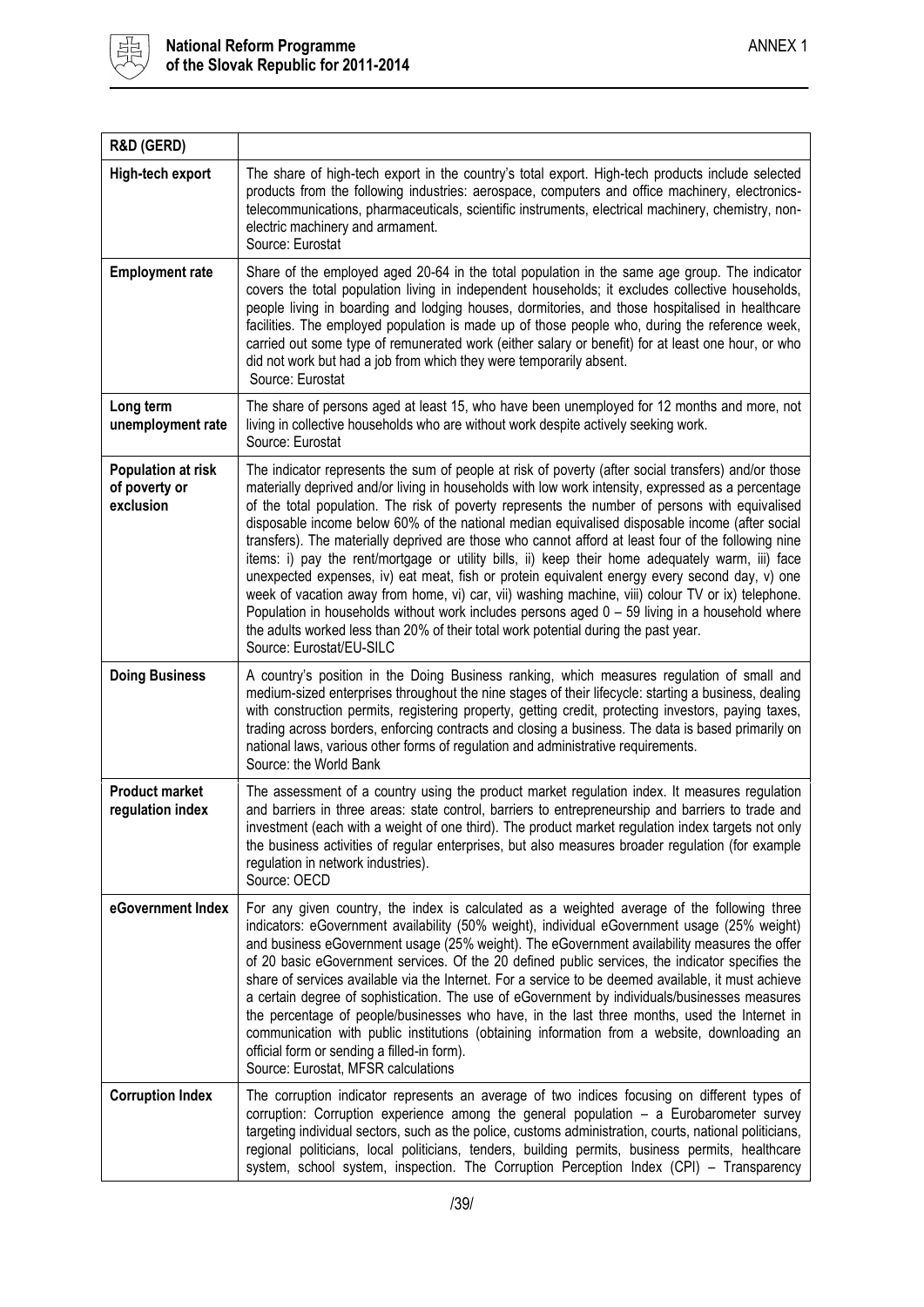

|                           | International – measures the perception of corruption based on 5-10 source surveys of<br>entrepreneurs and experts in each country. In Slovakia, eight corruption perception surveys are<br>included, with 50% weight assigned to the views of entrepreneurs and 50% to the views of<br>experts.<br>Source: Transparency International, Eurobarometer, MFSR calculations |
|---------------------------|--------------------------------------------------------------------------------------------------------------------------------------------------------------------------------------------------------------------------------------------------------------------------------------------------------------------------------------------------------------------------|
| <b>Healthy life years</b> | The number of years lived in a healthy condition that can be expected at birth. This indicator<br>combines information on mortality and morbidity in the given country. Good health is defined by<br>the absence of disabilities or restrictions on everyday activity. It is also called disability-free life<br>years (DFLY).<br>Source: Eurostat                       |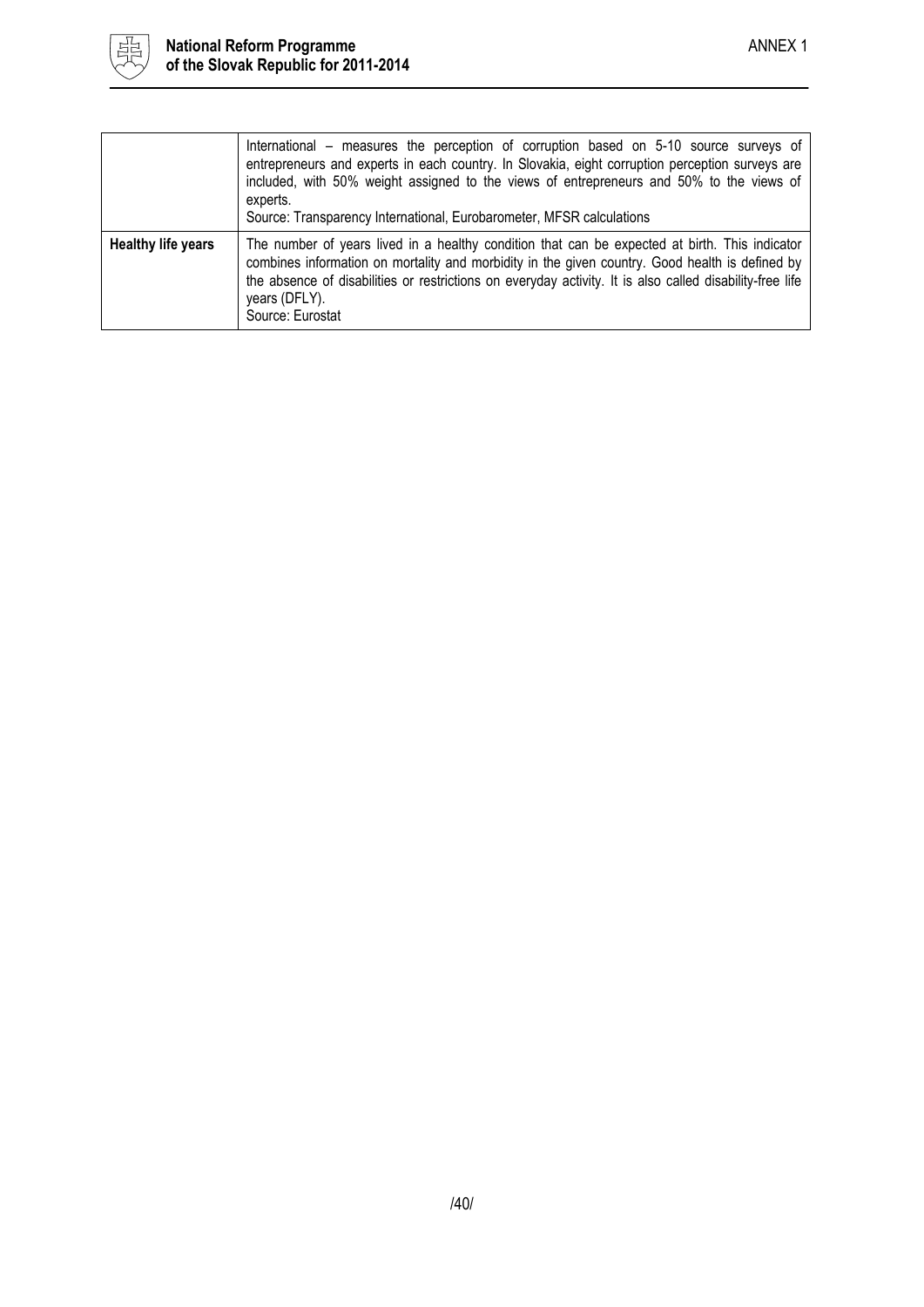

### <span id="page-40-0"></span>**ANNEX 2 – Schedule of tasks**

| Area / Task title                                                                                                                                                                                                                      | <b>Deadline</b>        | Responsible<br>person                               |
|----------------------------------------------------------------------------------------------------------------------------------------------------------------------------------------------------------------------------------------|------------------------|-----------------------------------------------------|
| <b>Institutional framework</b><br>To strengthen analytical capacities                                                                                                                                                                  | 30.12.2011             | MESRS, MLSAF,<br>ME, MEnv,<br>MTCRD, MH, PM         |
| <b>Public finance</b>                                                                                                                                                                                                                  |                        |                                                     |
| Tax and contribution system reform                                                                                                                                                                                                     |                        |                                                     |
| To create an institutional link between the tax and customs administration, including internal<br>reforms to optimise the number of tax and customs offices                                                                            | 1.1.2012               | MF                                                  |
| Effectiveness of the legislation pertaining to the tax and contribution system reform - Phase I<br>(changing the parameters of the tax and contribution system)                                                                        | 1.1.2012               | MF in cooperation<br>with MLSAF, MH                 |
| Effectiveness of the legislation pertaining to the tax and contribution system reform - Phase II<br>(creating an institutional link between the collection of social contributions and the Financial                                   | 1.1.2013               | MF in cooperation<br>with MLSAF, MH                 |
| Authority)<br>To complete the harmonisation of the newly-established Financial Authority in organisational<br>and process terms                                                                                                        | 1.1.2013               | <b>MF</b>                                           |
| To unify the collection of taxes, customs and social contributions into one-stop shops,<br>including the possibility of unified settlement of taxes and contributions in a single tax-<br>contribution return                          | 1.1.2013               | MF                                                  |
| <b>Fiscal framework reform</b>                                                                                                                                                                                                         |                        |                                                     |
| Effectiveness of the Act on budgetary responsibility<br>Amendments to Act No. 523/2004 Coll. on the budgetary rules of the general government and<br>on amendments to certain acts, as well as amendments to Act No. 583/2004 Coll. on | 1.1.2012<br>1.1.2012   | МF<br>МF                                            |
| budgetary rules for the self-governing territorial units and on amendments to certain acts                                                                                                                                             |                        |                                                     |
| Pension system reform                                                                                                                                                                                                                  |                        |                                                     |
| To submit an analysis of the long-term sustainability of the pension system to the Government<br>for discussion                                                                                                                        | accomplished           | MLSAF in<br>cooperation with<br><b>MF</b>           |
| To submit the proposals for changes in the pension system to the Government for discussion<br>Analysis of the long term sustainability of the pension system of the armed forces                                                       | 30.4.2011<br>30.9.2011 | <b>MLSAF</b><br>MI in cooperation<br>with MD and MF |
| Environmental sustainability and energy                                                                                                                                                                                                |                        |                                                     |
| Proposed institutional framework for the coordination and implementation of climate change and energy policies<br>Proposal of institutional framework for the coordination and accomplishment of the climate                           | 31.5.2011              | <b>MEnv</b>                                         |
| change policy objectives<br>To implement further measures aimed at ensuring the operability of the institutional framework                                                                                                             | 31.7.2011              | MEnv                                                |
| Proposal of a complex system of projections of greenhouse gases emissions, including a<br>macro-economic module                                                                                                                        | 31.12.2011             | MEnv                                                |
| Preparation of a low-carbon development strategy of the Slovak Republic by 2030(2050),<br>including an impact assessment study                                                                                                         | 31.3.2012              | <b>MEnv</b>                                         |
| To analyse the introduction of the tax on cars based on the quantity of CO2 emitted<br>Sustainable development of energy sectors                                                                                                       | 30.6.2012              | <b>MF</b>                                           |
| Preparation of the Energy Efficiency Action Plan for 2011-2013                                                                                                                                                                         | 28.4.2011              | МE                                                  |
| Transposition of Directive 2009/28/EC on the promotion of the use of energy from renewable                                                                                                                                             | 30.4.2011              | ME                                                  |
| sources                                                                                                                                                                                                                                |                        |                                                     |
| Amendment to Act No. 309/2009 Coll. on the promotion of renewable energy sources and<br>high-efficiency cogeneration and on amendments to certain acts                                                                                 | 29.4.2011              | ME                                                  |
| Preparation of the Energy Efficiency Action Plan for 2011-2013                                                                                                                                                                         | 30.06.2011             | ME                                                  |
| Preparation of an analysis of the potential for energy savings in individual sectors of the<br>national economy                                                                                                                        | 31.12.2013             | МE                                                  |
| Analysis of the capacities of renewable energy sources and electricity and heat cogeneration,<br>with a proposal to increase their share by 2020                                                                                       | 30.3.2012              | <b>ME</b>                                           |
| Proposal to reduce the negative impact connected with the promotion of renewable energy<br>sources and electricity and heat cogeneration on the price of electricity                                                                   | 30.6.2011              | МE                                                  |
| To prepare a proposal for increasing the transparency of the regulation policy for network<br>industries in Slovakia                                                                                                                   | 31.12.2011             | ME                                                  |
| Education, science and innovation                                                                                                                                                                                                      |                        |                                                     |
| Social inclusion of children from socially excluded communities                                                                                                                                                                        |                        |                                                     |
| To reassess the importance of special schools and prevent possible segregation of children on<br>grounds of ethnicity                                                                                                                  | 31.12.2012             | <b>MESRS</b>                                        |
| To increase the number of special teachers, pedagogical and psychology counsellors and                                                                                                                                                 | 31.12.2011             | <b>MESRS</b>                                        |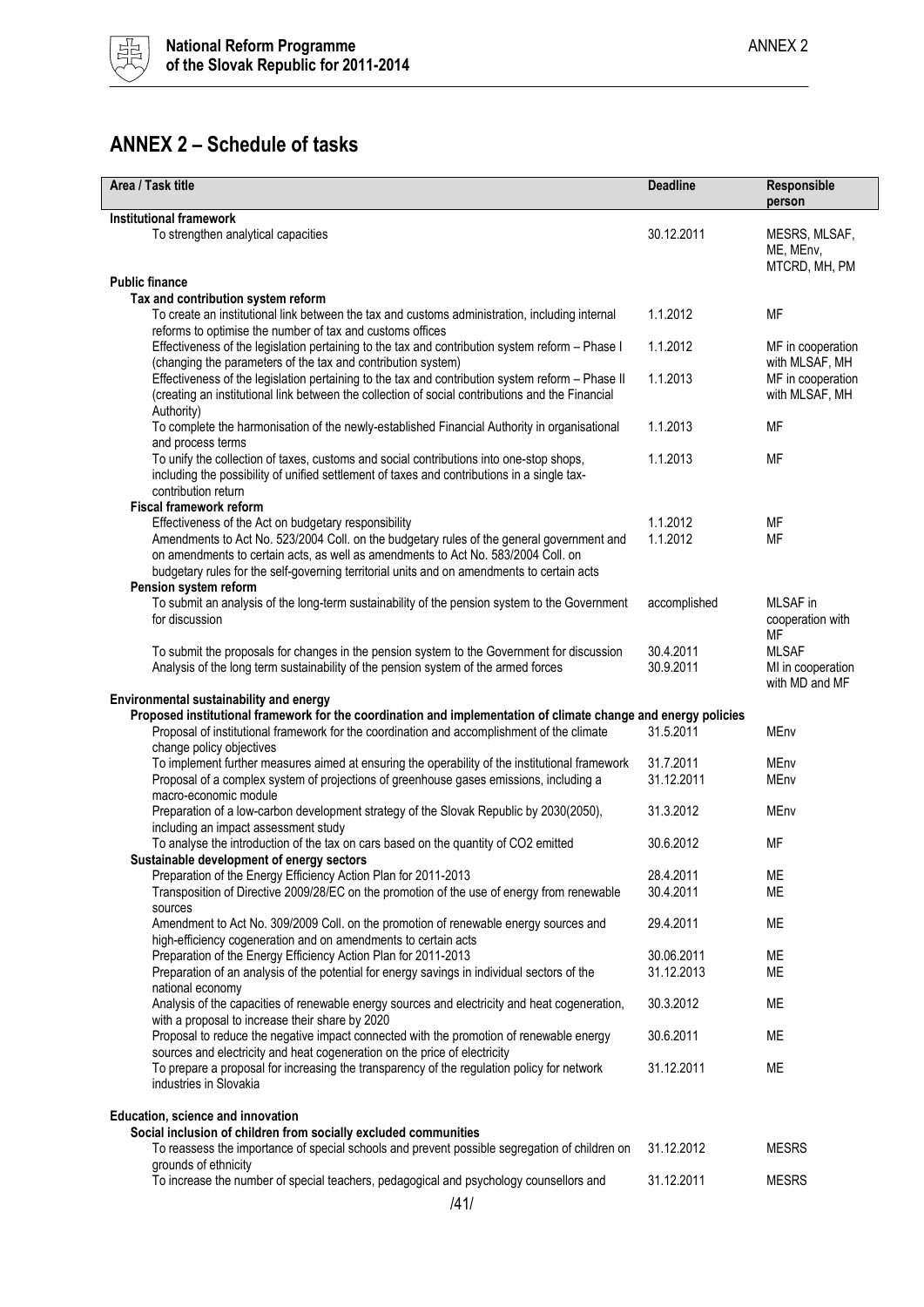

| assistants at schools                                                                                                                                      |                        |              |
|------------------------------------------------------------------------------------------------------------------------------------------------------------|------------------------|--------------|
| To reinforce the zero class system at primary schools                                                                                                      | 31.12.2011             | <b>MESRS</b> |
| To create auxiliary Slovak language programmes                                                                                                             | 31.12.2012             | <b>MESRS</b> |
| To launch a pilot project for educating the Roma minority in their native language.                                                                        | 31.12.2012             | <b>MESRS</b> |
| To reassess the early selection of primary school pupils for eight-year grammars schools                                                                   | 31.12.2011             | <b>MESRS</b> |
| Opening up the textbook market                                                                                                                             |                        |              |
| To ensure the availability of the first alternative teaching materials                                                                                     | 1.9.2012               | <b>MESRS</b> |
| To ensure the availability of alternative teaching materials for at least 20 percent of teaching                                                           | 1.9.2013               | <b>MESRS</b> |
| subjects                                                                                                                                                   |                        |              |
| <b>Digitising schools</b>                                                                                                                                  |                        |              |
| To launch the pilot stage of the digital content project                                                                                                   | 30.4.2011              | <b>MESRS</b> |
| To ensure general availability of digital content                                                                                                          | 1.9.2014               | <b>MESRS</b> |
| To commence the implementation of the e-development strategy for regional schools                                                                          | 1.1.2013               | <b>MESRS</b> |
| <b>Promoting best practice</b>                                                                                                                             |                        |              |
| To identify the best teachers in Slovakia                                                                                                                  | 30.4.2011              | <b>MESRS</b> |
| To launch a programme for the distribution of best teachers' practical experience                                                                          | 1.9.2011               | <b>MESRS</b> |
| To revise the state educational programmes                                                                                                                 | 1.9.2012               | <b>MESRS</b> |
| <b>School quality assessment</b>                                                                                                                           |                        |              |
| To reconcile the external forms of school performance evaluation                                                                                           | 1.5.2012               | <b>MESRS</b> |
| To prepare a system for the assessment and self-assessment of activities performed by                                                                      | 31.12.2012             | <b>MESRS</b> |
| schools and school facilities.                                                                                                                             |                        |              |
| To carry out school quality assessment                                                                                                                     | 1.9.2013               | <b>MESRS</b> |
| Reducing bureaucracy at schools                                                                                                                            |                        | <b>MESRS</b> |
| To remove superfluous and duplicate administrative activities not requiring legislative changes                                                            | 1.9.2011<br>1.9.2012   |              |
| To remove superfluous and duplicate administrative activities requiring legislative changes<br><b>Vocational education</b>                                 |                        | <b>MESRS</b> |
| To submit a draft amendment to Act No. 184/2009 Coll. on vocational education to the                                                                       | 31.12.2012             | <b>MESRS</b> |
| Government for discussion                                                                                                                                  |                        |              |
| Changes in the financing of the regional education system                                                                                                  |                        |              |
| To submit a draft amendment to Act No. 597/2003 Coll. on the financing of primary schools,                                                                 | 30.6.2012              | <b>MESRS</b> |
| secondary schools, and school facilities to the Government for discussion                                                                                  |                        |              |
| To support the optimisation of the school and school facility network                                                                                      | 31.12.2011             | <b>MESRS</b> |
| <b>Lifelong learning</b>                                                                                                                                   |                        |              |
| To reassess and update Lifelong learning strategy                                                                                                          | 30.9.2011              | <b>MESRS</b> |
| Increasing the quality of tertiary education                                                                                                               |                        |              |
| Participation in AHELO                                                                                                                                     | 30.4.2011              | <b>MESRS</b> |
| To submit a draft amendment to Act No. 131/2002 Coll. on universities to the Government for                                                                | 30.9.2011              | <b>MESRS</b> |
| discussion                                                                                                                                                 |                        |              |
| To publish average wages of graduates from individual tertiary schools by field of study                                                                   | 1.9.2011               | <b>MESRS</b> |
| Tertiary education funding reform                                                                                                                          |                        |              |
| To increase the importance of internationally acclaimed results of research in the allocation of                                                           | 30.4.2011              | <b>MESRS</b> |
| institutional subsidies to public tertiary schools                                                                                                         |                        |              |
| Research funding reform and more effective drawing of EU funds                                                                                             |                        |              |
| To submit a draft amendment to Act No. 172/2005 Coll. on the organisation of state support                                                                 | 31.12.2011             | <b>MESRS</b> |
| for research and development                                                                                                                               |                        |              |
| Innovation                                                                                                                                                 |                        |              |
| To prepare the National Project for the Increase of Innovation Performance of the Slovak                                                                   | 30.6.2011              | <b>ME</b>    |
| Republic                                                                                                                                                   |                        |              |
| To prepare an audit and create a system for promoting innovation in the Slovak Republic                                                                    | 31.12.2011             | ME           |
| To propose and implement modern tools to encourage the increase of innovation performance                                                                  | 31.12.2012             | МE           |
| of the Slovak Republic                                                                                                                                     |                        |              |
| To ensure the funding for innovation-oriented activities of enterprises through JEREMIE                                                                    | 31.12.2013             | <b>ME</b>    |
|                                                                                                                                                            |                        |              |
| <b>Employment and social inclusion</b>                                                                                                                     |                        |              |
| Increasing the Labour Code flexibility                                                                                                                     |                        | <b>MLSAF</b> |
| To submit a draft amendment to the Labour Code to the Government for discussion<br>To submit a draft amendment to the Labour Code to the Slovak Parliament | 30.4.2011<br>31.5.2011 | <b>MLSAF</b> |
| A comprehensive review of active labour market measures and the intermediate labour market programme                                                       |                        |              |
| To submit a draft amendment to the Act on employment services (ALMM review, introducing                                                                    | 30.9.2011              | <b>MLSAF</b> |
| competition to public employment services, a new contribution to promote employment under                                                                  |                        |              |
| the intermediate labour market programme) to the Government for discussion                                                                                 |                        |              |
| To submit the Interim Progress Report concerning the integration of the long-term unemployed                                                               | 1.6.2013               | <b>MLSAF</b> |
| and other marginalized groups of job applicants (as stipulated by law) into the labour market                                                              |                        |              |
| based on the intermediate labour market programme through non-state employment services                                                                    |                        |              |
| To submit to the Government for discussion the draft amendments to legislation necessary for                                                               | 31.8.2011              | <b>MLSAF</b> |
| the introduction of the intermediate labour market - Act on Minimum Wage, the Labour Code                                                                  |                        |              |
|                                                                                                                                                            |                        |              |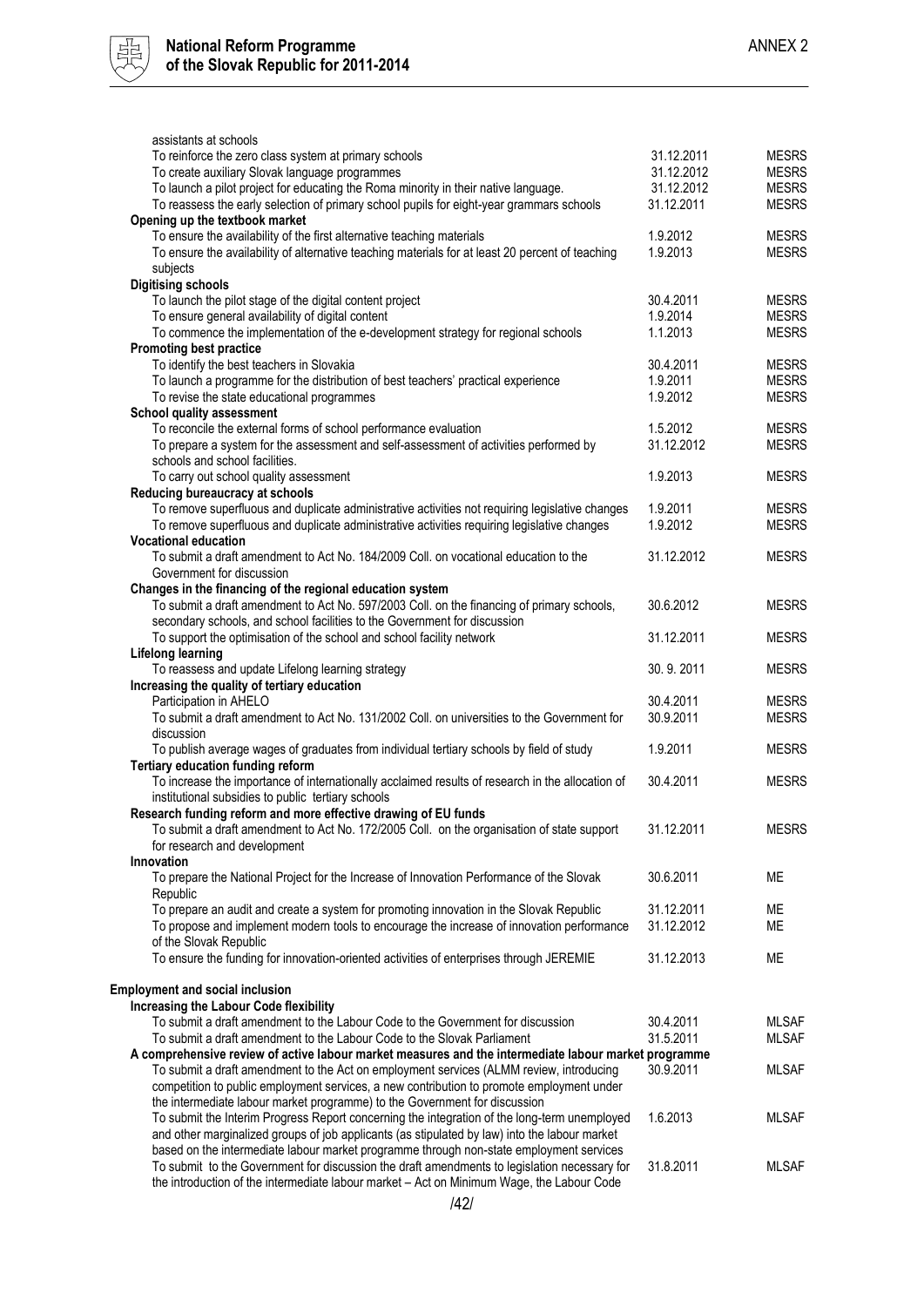

| (minimum claim for wage)<br>To submit to the Government for discussion the Project Implementation Report concerning<br>the system of vouchers introduced for job applicants to purchase certain services from non- | 30.6.2012    | <b>MLSAF</b> |
|--------------------------------------------------------------------------------------------------------------------------------------------------------------------------------------------------------------------|--------------|--------------|
| state employment service providers                                                                                                                                                                                 |              |              |
| Improving the effectiveness of assistance in material need, social services and support for socially excluded communities                                                                                          |              |              |
| Amendment to the Act on parental allowance, effective from 1 January 2011                                                                                                                                          | accomplished | <b>MLSAF</b> |
| Amendment to the Act on childcare allowance, effective from 1 January 2011                                                                                                                                         | accomplished | <b>MLSAF</b> |
| To submit a draft Act on assistance in material need to the Government for discussion                                                                                                                              | 31.8.2011    | <b>MLSAF</b> |
| (reintroducing social scholarships)                                                                                                                                                                                |              |              |
| To submit a draft Act on housing contribution to the Slovak Government for discussion                                                                                                                              | 30.9.2011    | <b>MLSAF</b> |
| To submit a draft Act on socially excluded communities to the Slovak Government for                                                                                                                                | 31.3.2012    | <b>MLSAF</b> |
|                                                                                                                                                                                                                    |              |              |
| discussion                                                                                                                                                                                                         |              |              |
| To submit a draft amendment to the Social Services Act to the Slovak Government for                                                                                                                                | 30.9.2011    | <b>MLSAF</b> |
| discussion                                                                                                                                                                                                         |              |              |
| Analysis of social benefits and a proposal to simplify and improve the effectiveness of social                                                                                                                     | 30.9.2011    | <b>MLSAF</b> |
| benefits                                                                                                                                                                                                           |              |              |
| Pension system reform                                                                                                                                                                                              |              |              |
| Adoption of Act No. 543/2010 Coll. amending and supplementing Act No. 461/2003 Coll. on                                                                                                                            | accomplished | <b>MLSAF</b> |
| social insurance, effective from 1 January 2011, which lays down more stringent criteria for                                                                                                                       |              |              |
| early retirement.                                                                                                                                                                                                  |              |              |
| To submit to the Government for discussion a draft amendment to the Act on old-age pension                                                                                                                         | 30.9.2012    | <b>MLSAF</b> |
| saving in connection with the payment of annuity                                                                                                                                                                   |              |              |
| To submit a draft amendment to the Act on social insurance (Act No. 461/2003 Coll.) to the                                                                                                                         | 18.8.2011    | <b>MLSAF</b> |
| Government for discussion                                                                                                                                                                                          |              |              |
|                                                                                                                                                                                                                    |              |              |
| <b>Business environment</b>                                                                                                                                                                                        |              |              |
| Better regulation for business environment                                                                                                                                                                         |              |              |
| Action plan for the reduction of administrative burden for businesses in the Slovak Republic for                                                                                                                   | 30.4.2011    | ME           |
| 2007-2012                                                                                                                                                                                                          |              |              |
| Administrative burden measurement - Stage II                                                                                                                                                                       | 30.4.2011    | <b>ME</b>    |
| Administrative burden quantification                                                                                                                                                                               | 30.4.2011    | <b>ME</b>    |
|                                                                                                                                                                                                                    |              |              |
| Proposal of measures designed to reduce administrative burden                                                                                                                                                      | 30.4.2011    | <b>ME</b>    |
| Adoption of measures designed to reduce administrative burden                                                                                                                                                      | 30.6.2011    | <b>ME</b>    |
| Monitoring, implementation and evaluation of the measures adopted                                                                                                                                                  | 31.12.2011   | ME           |
| Completion of the Interior Ministry's information system with a view to enabling SCPs to                                                                                                                           | 31.12.2011   | <b>ME</b>    |
| receive submissions by citizens (entrepreneurs)                                                                                                                                                                    |              |              |
| Completion of the Interior Ministry's information system to enable the matching of payments                                                                                                                        | 31.12.2011   | <b>ME</b>    |
| made using the payment portal                                                                                                                                                                                      |              |              |
| Modifications to the CORWIN system of the Ministry of Justice with a view to integrating SCPs                                                                                                                      | 31.12.2011   | <b>ME</b>    |
| and creating a link to the commercial registers of the respective courts                                                                                                                                           |              |              |
| Configuring the infrastructure of the central public administration portal for the receipt of                                                                                                                      | 31.12.2011   | <b>ME</b>    |
| submissions                                                                                                                                                                                                        |              |              |
| Business environment transparency and more effective winding up of a business                                                                                                                                      |              |              |
| Electronic Commercial Journal                                                                                                                                                                                      | 1.7.2011     | MJ           |
| Electronic insolvency register                                                                                                                                                                                     | 31.8.2012    | MJ           |
| Effectiveness of new legislation for bankruptcy proceedings                                                                                                                                                        | 1.1.2012     | MJ           |
| Construction of motorways and expressways                                                                                                                                                                          |              |              |
| Timetable for the preparation and construction of motorways and expressways for 2011-14                                                                                                                            | 31.6.2011    | <b>MTCRD</b> |
| eGovernment                                                                                                                                                                                                        |              |              |
|                                                                                                                                                                                                                    |              |              |
| Setting up the Executive Council for eGovernment and the Working Group for eGovernment                                                                                                                             | 30.4.2011    | <b>MF</b>    |
| Legislation                                                                                                                                                                                                        |              |              |
| To submit the priority list of life events and simplified administrative procedures to the                                                                                                                         | 30.4.2011    | <b>GPIS</b>  |
| eGovernment Strategic Council for discussion                                                                                                                                                                       |              |              |
| Survey of the situation in terms of information security in the general government, publication                                                                                                                    | 31.7.2011    | <b>MF</b>    |
| of results                                                                                                                                                                                                         |              |              |
| To prepare and submit for inter-ministerial review the draft Act on eGovernment and public                                                                                                                         | 31.8.2011    | <b>MF</b>    |
| administration registers                                                                                                                                                                                           |              |              |
| Information security – to submit for inter-ministerial review the draft Act on information                                                                                                                         | 30.9.2011    | МF           |
| security                                                                                                                                                                                                           |              |              |
| Satisfaction survey on eGovernment services, publication of results                                                                                                                                                | 31.12.2011   | МF           |
| Central public administration portal - update and redesign to incorporate life events, ensuring                                                                                                                    | 28.2.2012    | МF           |
| compliance with standards                                                                                                                                                                                          |              |              |
| To monitor compliance with standards in the general government in specified areas                                                                                                                                  | 28.2.2012    | MF           |
| The ministries and other central government bodies will provide information on information                                                                                                                         | 31.12.2012   | MF           |
| systems currently in operation and on the provided e-services for the pilot project of the central                                                                                                                 |              |              |

meta-information system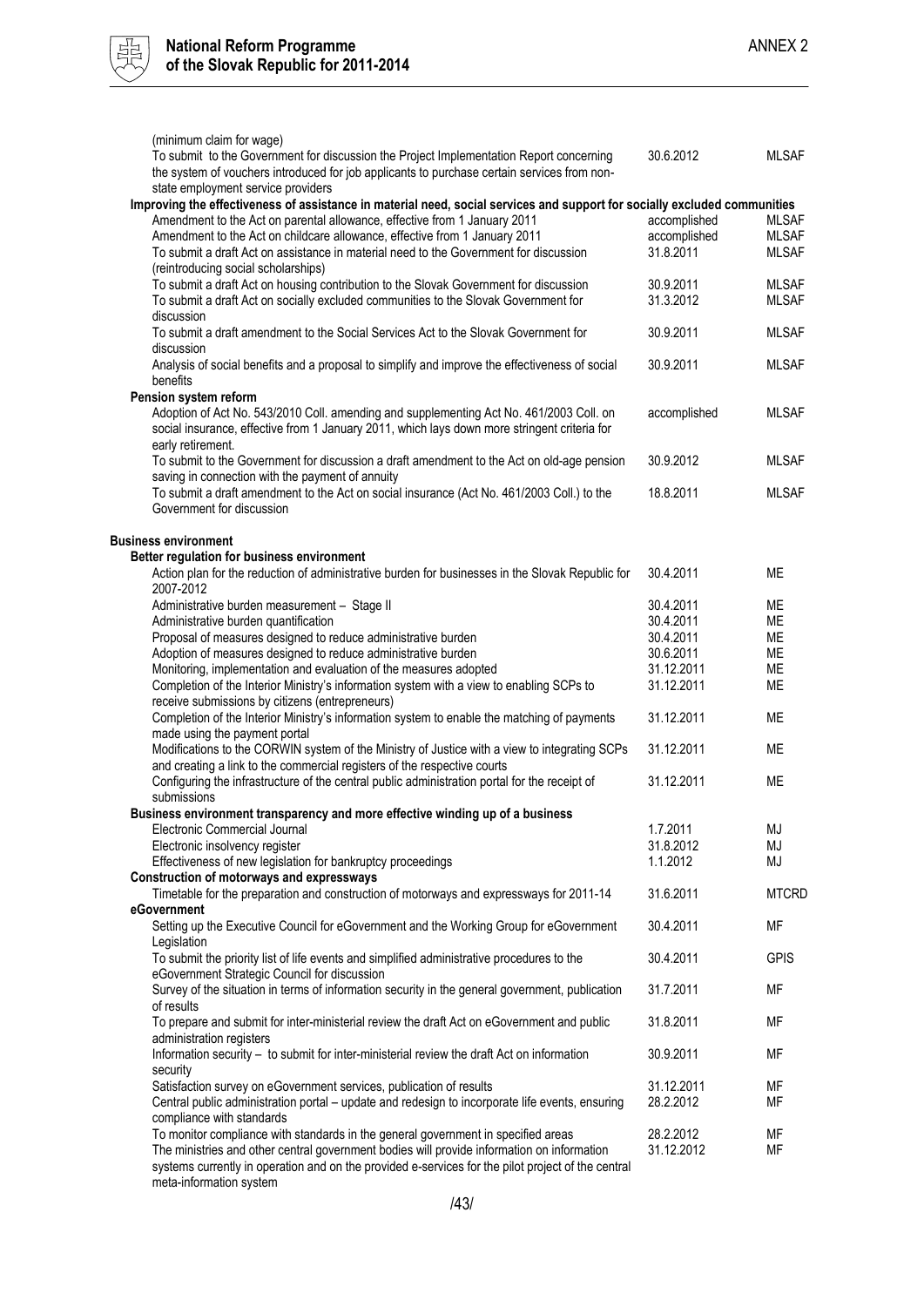

| To complete the functionality of the CSIRT.SK specialised team for handling computer<br>incidents, including its involvement in the European structures - 2nd accreditation stage | 31.12.2012   | MF        |
|-----------------------------------------------------------------------------------------------------------------------------------------------------------------------------------|--------------|-----------|
| To prepare and submit for inter-ministerial review the National Interoperability Framework                                                                                        | 31.12.2012   | <b>MF</b> |
| Preparation of a decree laying down the content and method of entering data into the central                                                                                      | 31.7.2013    | <b>MF</b> |
| meta-information system of the public administration and its publication in the Collection of                                                                                     |              |           |
| Laws                                                                                                                                                                              |              |           |
| Preparation of a decree on integrated service points and its publication in the Collection of                                                                                     | 30.6.2014    | MF        |
| Laws.                                                                                                                                                                             |              |           |
|                                                                                                                                                                                   |              |           |
| Transparent conditions and enforceability of rights                                                                                                                               |              |           |
| Enforceability of rights before courts in a reasonable time span                                                                                                                  | 31.12.2012   | MJ        |
| ICT-based judiciary system<br>Legal predictability through the publication of all judicial decisions                                                                              |              |           |
| Publication of selected judicial decisions on the Internet                                                                                                                        | 1.1.2012     | MJ        |
| <b>Access to the law</b>                                                                                                                                                          |              |           |
| Effectiveness of new legislation concerning the Centre of Legal Assistance                                                                                                        | 1.1.2012     | MJ        |
| Electronic Collection of Laws (pilot project)                                                                                                                                     | 31.12.2012   | MJ        |
| Restoration of trust in the judiciary, fight against corruption and prevention of political interference in the judiciary                                                         |              |           |
| Effectiveness of new legislation - Phase I                                                                                                                                        | accomplished | MJ        |
| Effectiveness of new legislation - Phase II                                                                                                                                       | 1.5.2011     | MJ        |
| Effectiveness of new legislation - Phase III                                                                                                                                      | 1.12.2011    | MJ        |
|                                                                                                                                                                                   |              |           |
| Health                                                                                                                                                                            |              |           |
| Time availability of healthcare (minimum network and rules for waiting lists)                                                                                                     |              |           |
| To submit to the Government for discussion a draft amendment to the Act on healthcare                                                                                             | 30.9.2011    | <b>MH</b> |
| providers, health workers and professional organisations in the health service and the                                                                                            |              |           |
| Government Regulation on the public minimum network of healthcare providers                                                                                                       |              |           |
| To submit to the Government for discussion a decree laying down details about the list of                                                                                         | 30.4.2011    | <b>MH</b> |
| insurees waiting for the provision of planned healthcare<br>Amendment to the Act on health insurance companies and surveillance over health care and                              | accomplished | <b>MH</b> |
| on amendments to certain acts as amended, and on amendments to certain acts, effective                                                                                            |              |           |
| from 1 April 2011                                                                                                                                                                 |              |           |
| Informing patients about the quality of healthcare providers                                                                                                                      |              |           |
| To submit a new extended list of quality indicators to the Government for approval                                                                                                | 31.12.2011   | MH        |
| To submit to the Government for discussion an amendment to the Act on healthcare providers,                                                                                       | 30.11.2011   | <b>MH</b> |
| health workers and professional organisations in the health service and on amendments to                                                                                          |              |           |
| certain acts, as amended                                                                                                                                                          |              |           |
| Introducing generic prescription                                                                                                                                                  |              |           |
| To submit to the Government for discussion an amendment to the Act on drugs with planned                                                                                          | 31.8.2011    | MH        |
| effective date set to 1 October 2011                                                                                                                                              |              |           |
| Drug market regulation                                                                                                                                                            |              |           |
| To submit to the Government for discussion an amendment to the Act on the scope of                                                                                                | 31.8.2011    | <b>MH</b> |
| healthcare covered by public health insurance and on the reimbursement of healthcare-related<br>services, effective from 15 September 2011                                        |              |           |
| Amendment to Decree No. 723/2004 of the Ministry of Health of the Slovak Republic to                                                                                              | 31.8.2011    | MH        |
| increase transparency and independence in the categorisation of drugs                                                                                                             |              |           |
| To submit new Act No. 140/1998 Coll. on medicines and medical aids, introducing the                                                                                               | 31.8.2011    | MН        |
| regulation of marketing activities undertaken by pharmaceutical companies and distributors,                                                                                       |              |           |
| effective from 1 October 2011                                                                                                                                                     |              |           |
| Degressive margin on drugs supplied to hospitals                                                                                                                                  |              |           |
| Measure of the Ministry of Health of the Slovak Republic of 8 September 2010 laying down the                                                                                      | accomplished | MH        |
| scope of price regulation in the health care system as at 1 October 2010                                                                                                          |              |           |
| Limit on copayments for drugs for old-age pensioners and individuals with severe disabilities                                                                                     |              |           |
| Amendment to the Act on the scope of healthcare covered by public health insurance and on                                                                                         | accomplished | MН        |
| the reimbursement of healthcare-related services, effective from 1 April 2011                                                                                                     |              |           |
| Relaxing the rules for selling OTC drugs in other registered stores and the sale of drugs over the Internet                                                                       | 30.6.2011    | MH        |
| To submit to the Government for discussion an amendment to the Act on medicines and<br>medical aids aimed at relaxing the sale of OTC drugs                                       |              |           |
| Introduction of payments for diagnosis-related groups (DRG)                                                                                                                       |              |           |
| To transfer the competences in connection with the introduction of DRG payments to the                                                                                            | accomplished | MН        |
| Healthcare Surveillance Authority (HSA)                                                                                                                                           |              |           |
| To submit to the Government for discussion the list of actions and measures necessary for                                                                                         | 31.12.2011   | MН        |
| introducing the DRG system as the payment mechanism for inpatient healthcare                                                                                                      |              |           |
| Setting up the Centre for DRG Classification System at the HSA                                                                                                                    | 30.4.2011    | MH        |
| Putting the DRG system into practice                                                                                                                                              | 31.12.2014   | MН        |
| Risk adjustment system                                                                                                                                                            |              |           |